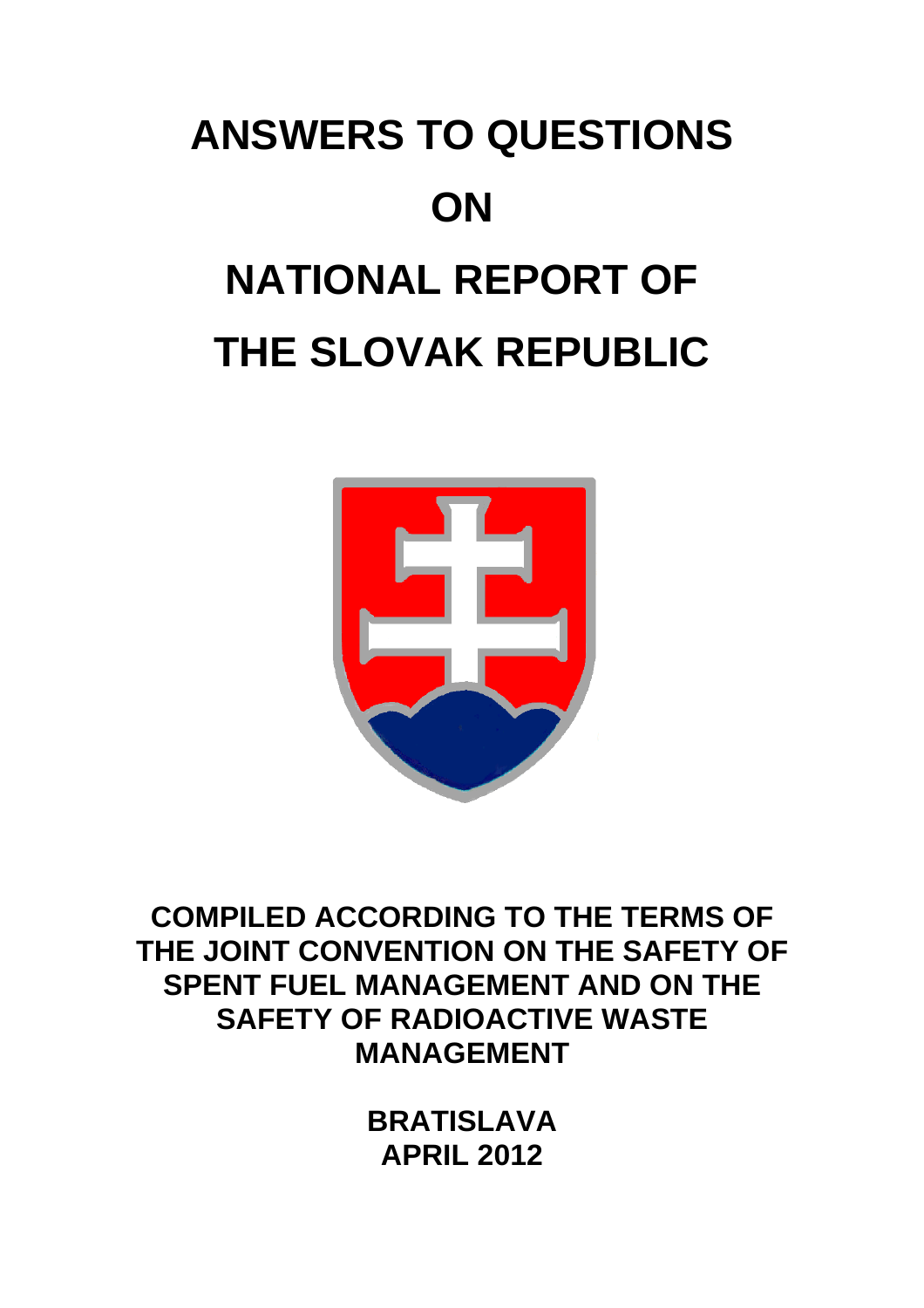# Joint Convention Questions Posted To Slovakia in 2012

Q.No 2

| Q.No | Country/     | Article | <b>Ref.</b> in National Report |
|------|--------------|---------|--------------------------------|
|      | South Africa | General | Annex II p 121                 |

Question/ Comment What are the requirements for environmental sampling and analysis of Sr90, and if detected what are typical levels and what what reporting arrangements are in place?

Answer All nuclear facilities have approved plans for environmental monitoring, and the methodology (sampling, methods of determination, evaluation and interpretation of results). Measurements are performed by Laboratories of environmental control working at both of Slovak nuclear sites and, independently, by laboratories of the Public Health Authority.

## **<sup>90</sup>Sr determination in the environmental samples**

- $90$ Sr is determined by yttrium precipitation method
- Measurement device: FHT 770 T6, alpha/beta low level gas flow proportional counter
- Chemical recovery: gravimetrical determination, tracer yttrium oxide used
- Calibration of the detectors:  $90$ Sr calibration standard used

|                   | <b>Type of sample</b>      |                    | <b>Sampling</b> | <b>Detected levels</b><br>mBq/l                   |
|-------------------|----------------------------|--------------------|-----------------|---------------------------------------------------|
|                   | Drinking water             |                    | monthly         | 3                                                 |
|                   | Surface water              |                    | monthly         | $5 - 7$                                           |
|                   | Dry and wet fallout        |                    | monthly         | 400                                               |
|                   | Fresh cow milk             |                    | quarterly       | $10 - 15$                                         |
|                   | Mixed diet                 |                    | quarterly       | 5-6 mBq/day/person                                |
|                   | Cereals (barley, wheat)    |                    | yearly          | $24 - 30$                                         |
|                   | Vegetables                 |                    | yearly          | $20 - 35$                                         |
|                   | Forage                     |                    | yearly          | $75 - 120$                                        |
|                   | Soil                       |                    | yearly          | 200                                               |
|                   | Water plants and sediments |                    | yearly          | $80 - 260$                                        |
| Country<br>Sweden |                            | Article<br>General |                 | <b>Ref.</b> in National Report<br>Annex IV, p.124 |

Question/ Comment The text on top of Annex IV should be updated. It still refers to the storage capacity of MSVP after the reconstruction but as we understand it has now been carried out and the increase has occurred?

Answer As mentioned in table, part "Current capacity MSVP", storage capacity is gradually increased through the replacement of the old storage containers by the new ones with higher capacity. In this way, the current storage capacity is being continuously increased and the maximum project storage capacity (14112 fuel assemblies) will be reached in 2013.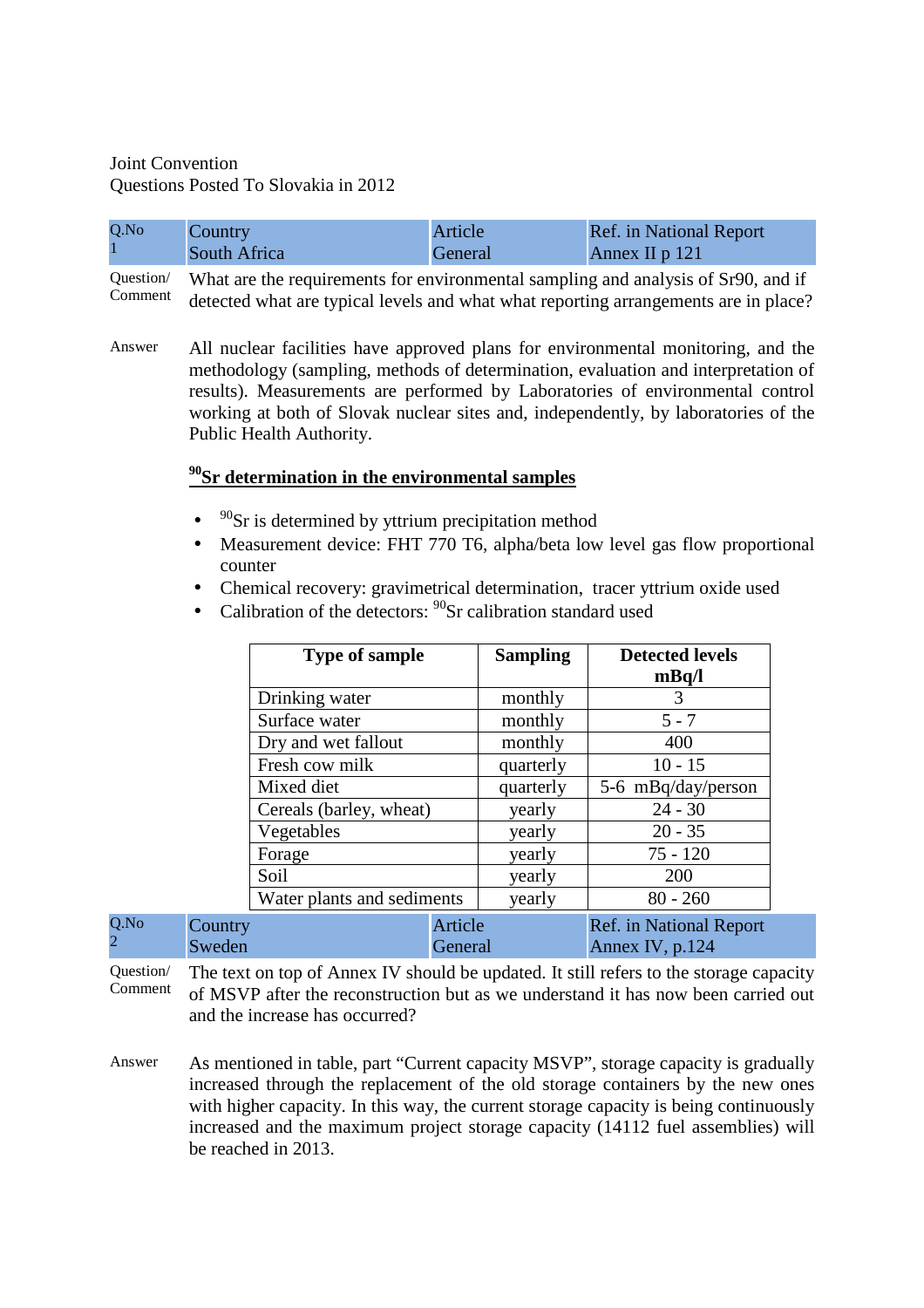| Q.No<br>$\overline{3}$ | Country<br>Sweden                                                                                                                                                                                                                                                                                                                                                                                                                                                                                                                                                                                                                                                                                                                                                                                                                                                                                                                                                                                                                                                                  | Article<br>Article 3 | <b>Ref.</b> in National Report<br>C. 1, page 15                                                                                                      |  |  |
|------------------------|------------------------------------------------------------------------------------------------------------------------------------------------------------------------------------------------------------------------------------------------------------------------------------------------------------------------------------------------------------------------------------------------------------------------------------------------------------------------------------------------------------------------------------------------------------------------------------------------------------------------------------------------------------------------------------------------------------------------------------------------------------------------------------------------------------------------------------------------------------------------------------------------------------------------------------------------------------------------------------------------------------------------------------------------------------------------------------|----------------------|------------------------------------------------------------------------------------------------------------------------------------------------------|--|--|
| Question/<br>Comment   | In the text it is stated that reprocessing of spent fuel is not yet part of the concept of<br>spent fuel management. On the other hand, as we understand, direct disposal is also<br>not part of the "current" concept.<br>What are the preferred "main" option for management and disposal of SF/HLW in<br>SR?                                                                                                                                                                                                                                                                                                                                                                                                                                                                                                                                                                                                                                                                                                                                                                    |                      |                                                                                                                                                      |  |  |
| Answer                 | The document "Strategy for the back end of nuclear energy sector", which was<br>approved by the Government Resolution No. 328/2008 of 21 May 2008, analyses<br>three alternatives:<br>disposal of SNF/HLW in the underground (deep) repository in the geological<br>surroundings of suitable qualities,<br>international solution, which involve:<br>$\overline{\phantom{0}}$<br>• export SNF to Russian Federation without bringing it back after                                                                                                                                                                                                                                                                                                                                                                                                                                                                                                                                                                                                                                 |                      |                                                                                                                                                      |  |  |
|                        | reprocessing,<br>international repository,<br>chosen<br>"Strategy for the back end of nuclear energy sector" says, that none of these<br>possibilities is in the level, that would eliminate the others.                                                                                                                                                                                                                                                                                                                                                                                                                                                                                                                                                                                                                                                                                                                                                                                                                                                                           |                      | · possibility of development, construction and operation of SNF/HLW<br>safe SNF storage (for non-specified time period) until other solution will be |  |  |
|                        | Since year 2001 up today, in spite of the approved strategy, there was a very<br>moderate progress. Currently, the updated strategy is before finishing and<br>approving processes. This strategy considers dual-track strategy, i.e. development<br>of national geological repository as a main option and participation on development<br>of shared repositories as the second, taking also into account the recent<br>infrastructural changes in area of radioactive waste and the spent fuel management.<br>The main purpose of the underground repository development works in next years<br>is to provide sufficiency of relevant information for objective decision, what<br>alternative will be definitely used – such decision we can anticipate within next 10<br>years.                                                                                                                                                                                                                                                                                                 |                      |                                                                                                                                                      |  |  |
|                        | The Government of the SR approved with its resolution No. 73/2012 the Concept<br>for geological research and exploration of the territory of the Slovak Republic for<br>the period $2012 - 2016$ (with an outlook until 2020). This Concept also approved<br>ensuring safe and permanent disposal of radioactive waste.<br>Currently there is a significant base of geological knowledge about the suitability<br>of Slovakia for the implementation of deep geological repository (setting criteria<br>for assessment, selection of survey areas, and determination of geological<br>parameters of safety analyses.). This knowledge need to be followed up and to<br>further develop the geological knowledge in line with the global trend. The<br>competent national authorities and organizations (the Ministry of Economy of the<br>Slovak Republic, the Ministry of Environment of the Slovak Republic, the National<br>Nuclear Fund, the Nuclear and Decommissioning company, the Nuclear<br>Deculatory Authority of the Claudi Depublic) should provide for and quarantee |                      |                                                                                                                                                      |  |  |

Regulatory Authority of the Slovak Republic) should provide for and guarantee a professional and safe solution of this issue. In terms of geological aspects of development of radioactive waste repositories in Slovakia, in the following period it is necessary to ensure the following: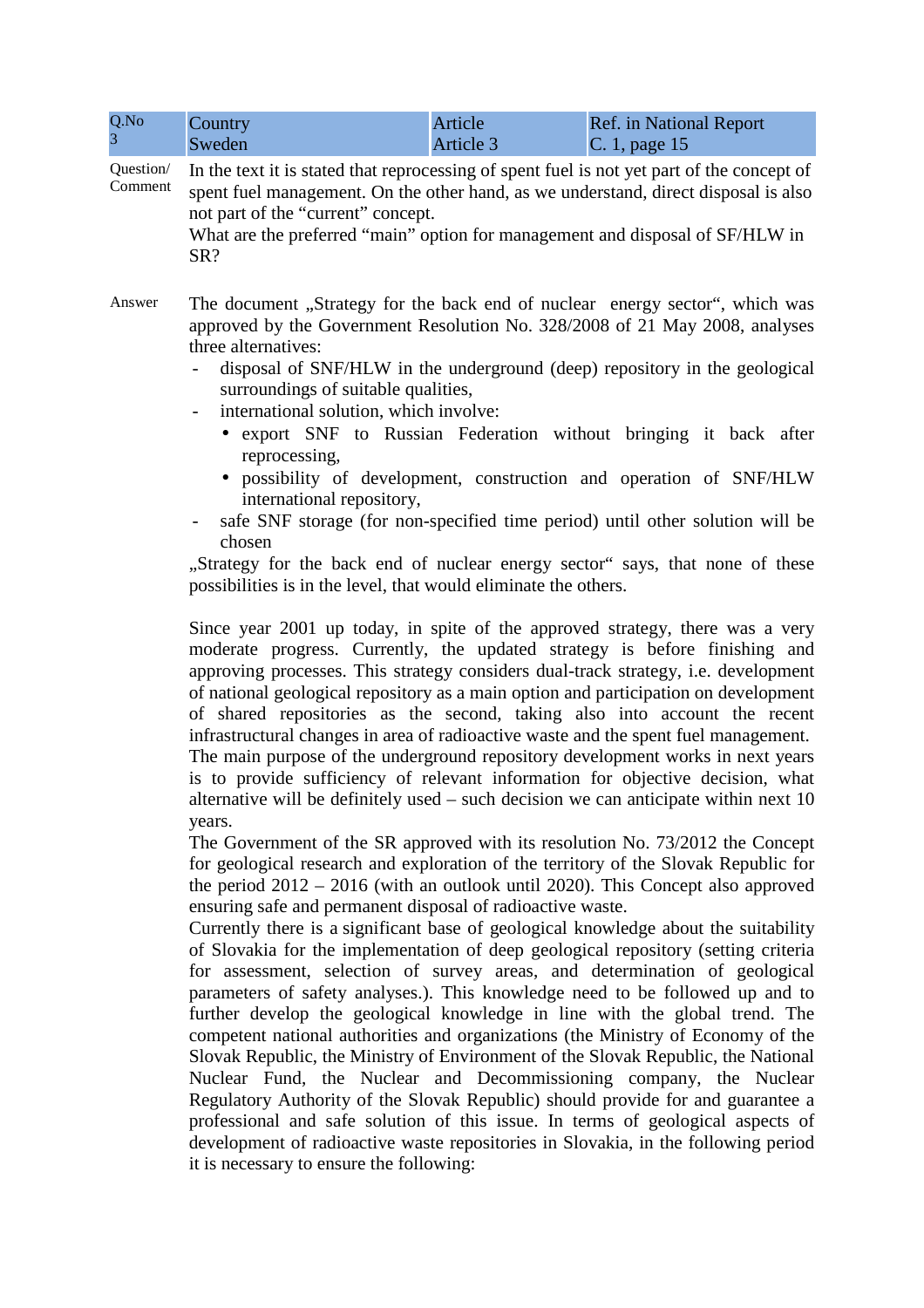- Continual long-term support for the methodological development and guarantee of professional solution of this issue,
- Characterization of geological properties of selected sites in the areas with granite and clay sediments on the basis of field and experimental information,
- Development of geological models for selected sites,
- Direction of geological work towards selection of suitable site,
- Ensuring significant geological information to address the safety analyses.

| Q.No           | Country   | Article     | Ref. in National Report |
|----------------|-----------|-------------|-------------------------|
| $\overline{4}$ | Australia | Article 3.2 | Page 13                 |

Question/ Comment Are there any industries generating or managing NORM wastes in the Slovak Republic, and if so, is NORM excluded from the scope of the National Report?

- Answer Governmental order No. 345/2006 Coll. on the basic safety requirements for protection of health of professionals and citizens against ionizing radiation in its Article 34, section (2), chapters (e) and (f) defines the NORM industries as following:
	- 1. Management of solid coal combustion products on/from facilities with thermal power output higher than 5 MW – it occurs in Slovakia,
	- 2. Production of construction materials from the coal combustion products it occurs in Slovakia,
	- 3. Crude oil and gas mining and transport by pipelines and the crude oil and gas processing – it occurs in Slovakia,
	- 4. Processing of phosphate raw materials it occurs in Slovakia,
	- 5. Manufacturing of pigments on a basis of titanium minerals it does not occurs,
	- 6. Manufacturing of materials on a basis of zirconium minerals it does not occur,
	- 7. Processing of raw materials containing also the rare earths it does not occur,
	- 8. Metallurgy of metals it occurs in Slovakia,
	- 9. Manufacturing, processing and utilization of materials containing uranium and thorium – the last uranium mining activities (on the investigation mining level) were terminated in 80-ties; any other activities concerning the production of the "yellow cake" remained in the Czech part of former Czechoslovakia,
	- 10. Management of slurries from the treatment of water from underground resources – it does not occur,
	- 11. Processing of nature radioactive materials, where the content of natural radionuclides exceeds the exemption levels or increases the dose equivalent rate by over  $0.5 \mu Sv/h - it$  does not occur,
	- 12. Other facilities performing activities leading to production of residues containing natural radionuclides and therefore can increase irradiation of citizens or professionals – not applicable.

The NORMs/TENORMs have been really excluded from the scope of National Report.

| Q.No | Country | Article   | <b>Ref.</b> in National Report |
|------|---------|-----------|--------------------------------|
|      | Hungary | Article 6 | G.2.2 p. 86                    |
|      |         |           |                                |

Question/ Comment "Safety assessment of the facility and its safety-related environmental impacts has been performed according to the valid legislation at the end of the 90-ties."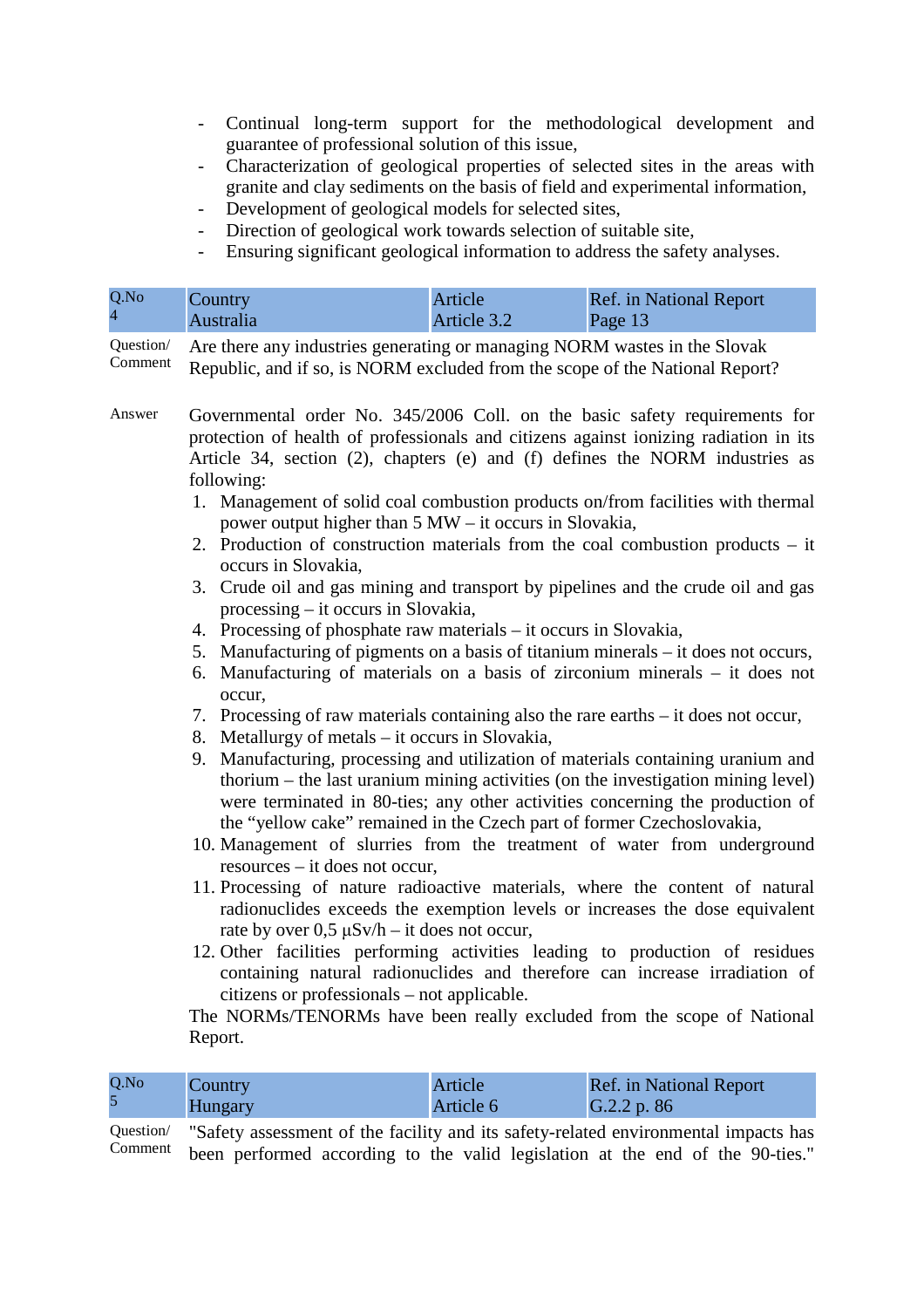Is there any plan to review the Safety Assessment of the Spent Fuel Storage Facilities, or is there any ongoing process of continuous updating?

Answer According to national legislation the licence holder is obliged to perform "Periodic Safety Review" (PSR) every ten years. Last PSR has been performed in 2008-2009. The results PSR have been used in the licensing proces for the operational licence for next ten years. The findings from the PSR are part of the operational licence and the licence holder is obliged to remove all deficiencies and to realize all improvements indicated by the PSR.

> In 2011 after Fukushima accident ÚJD SR ordered to perform "stress tests" on Interim Spent Fuel Storage Facility. Stress tests are focused on beyond design accidents such as loss of power supply, loss of coolant, environmental impacts (earthquake, flooding, strong wind, etc.). The complete results of the tests will be available by the end of 2012.

| Q.No | Country | Article   | <b>Ref.</b> in National Report |
|------|---------|-----------|--------------------------------|
| 6    | Sweden  | Article 6 | p.85                           |

Question/ Comment Does the Environmental Impact Assessment process, described in G.2.1., include consultations with NGO:s, the public and the concerned municipality?

Answer Yes, the EIA procedure according to the national Act on EIA (No. 24/2006 Coll.) transposed the European EIA Directive and therefore includes consultations with NGO´s, public and public concerned, as well as with affected municipality or municipalities.

| Q.No | Country | Article   | <b>Ref.</b> in National Report |
|------|---------|-----------|--------------------------------|
|      | Sweden  | Article 6 | $G.2.1$ , page 85              |

Question/ Comment It is described that the obligation of the operator to continuously inform the public on nuclear safety is included in the legislation of SR since 1998.

> How is this carried out in practice? Is there any feed-back on how this information is received?

Answer As it was mentioned in the National Report operators regularly organise meetings with residents around nuclear installations with the aim to inform them about their activities including nuclear safety issues.

> Operators participate on special meetings of Civic Information Committees Bohunice and Mochovce (OIK) to answer all relevant questions about nuclear safety of installations which are operated by them. OIK organises discussions in TV which give public an opportunity to ask directly during the TV broadcasting. Similar round tables are organised during Open Plant Days.

> Information about nuclear safety of nuclear installations are regularly published in special journals, in addition information materials on nuclear safety are distributed and on websites are published information on nuclear safety as well.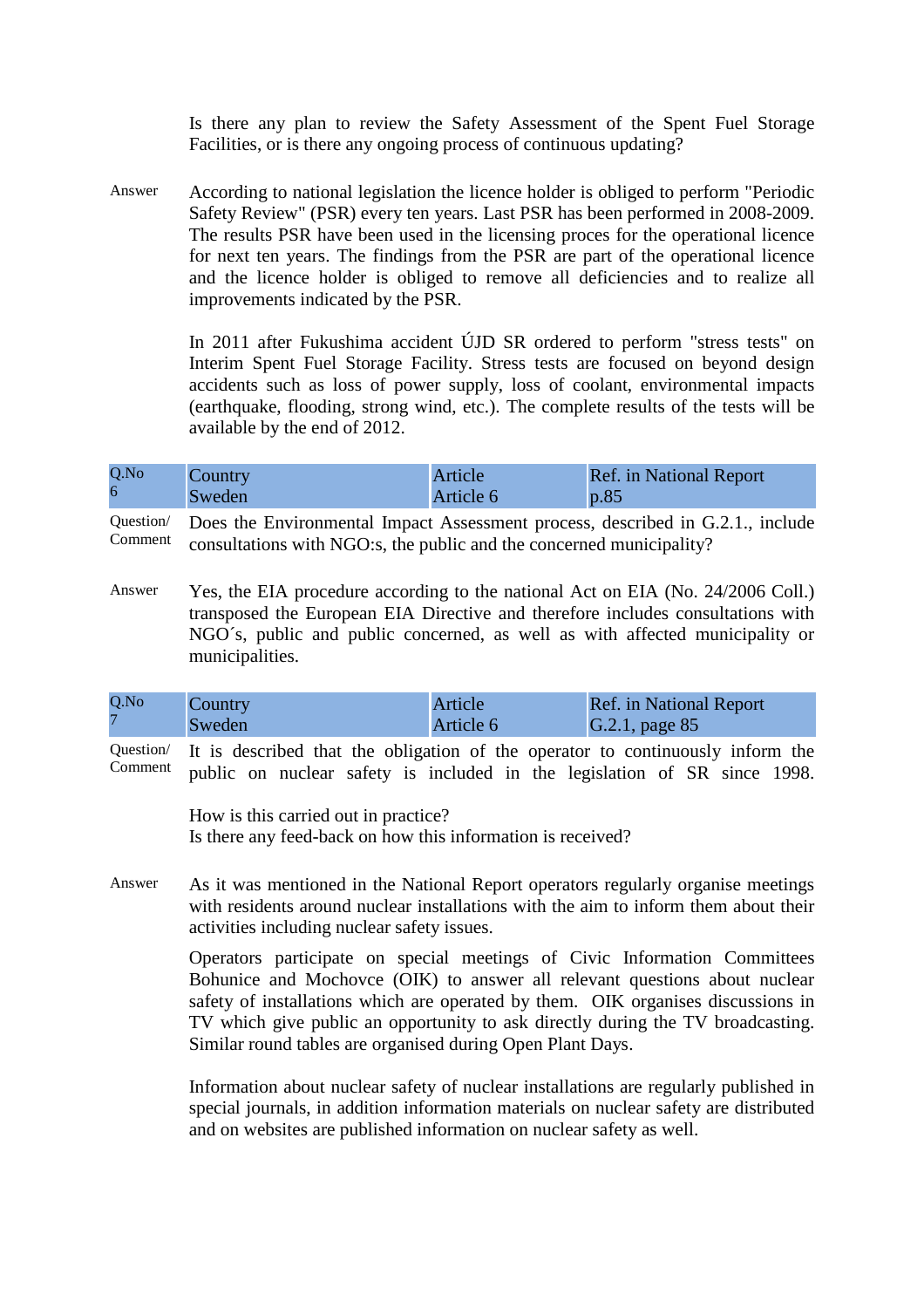Annually there are prepared reports about activities of operators including information about safety of nuclear installations, which they operate.

Very important step had been taken during the last amendment of the Act no. 541/2004 Coll. on Peaceful use of nuclear energy (Atomic Act) and on amendment and alterations of several acts in which has been included obligation for operators to inform the public via its website, press or in another way accessible to the public always as at 30 April on the state of the nuclear safety of nuclear facilities for the past calendar year.

Feed-back :

Opinion polls are curried out on regular base, questionnaires are completed by visitors of information centers and during the Open Plant Days and personal discussions are held.

Members of Civic Information Committees Bohunice and Mochovce (OIK) are invited to discuss with management of ÚJD SR questions regarding nuclear safety of nuclear installations in Slovakia and level of information about this topic they have and they expect to have.

| Q.No | Country | Article          | Ref. in National Report |
|------|---------|------------------|-------------------------|
| 8    | Greece  | <b>Article 8</b> | G.4, 89                 |

Question/ Comment It is stated that "The increase of requirements for safety is continuously reflected in the legislation". Can you please elaborate on that and in particular on how this is achieved in practice and on the role of the regulatory body in this process?

- Answer First, the operator has a significant role and a number of obligations as regards constant safety reviews such as:
	- a) to continuously fulfil and evaluate the requirements for nuclear safety on a regular basis in order to enhance nuclear safety to the highest reasonably achievable level,
	- b) to follow the pre-operating safety report and the respective safety documentation when evaluating the safety of the nuclear facility operation as well as when evaluating the changes to the nuclear facility,
	- c) to enhance nuclear safety to the highest reasonably achievable level and to carry out regular, complex, and systemic evaluation of nuclear safety (every 10 years) – Periodic safety review - with regard to the current state of knowledge in the field of nuclear safety evaluation and to take measures to eliminate any detected shortcomings and to eliminate their occurrence in the future during operation and during the decommissioning phase of the nuclear facility,
	- d) to issue and adhere to the operating instructions for the performance of activities in the nuclear facility, i.e. for operation, maintenance, control, and tests of the selected facilities, which shall be in compliance with the authorisation conditions; the operator is obliged to update the operating instructions according to the condition of the nuclear facility,
	- e) can implement changes in the nuclear facility after the issuance of the ÚJD's approval or only after the previous notice to the NRA and after assessment by the ÚJD SR,
	- f) to create a management system of temporary and permanent changes, etc.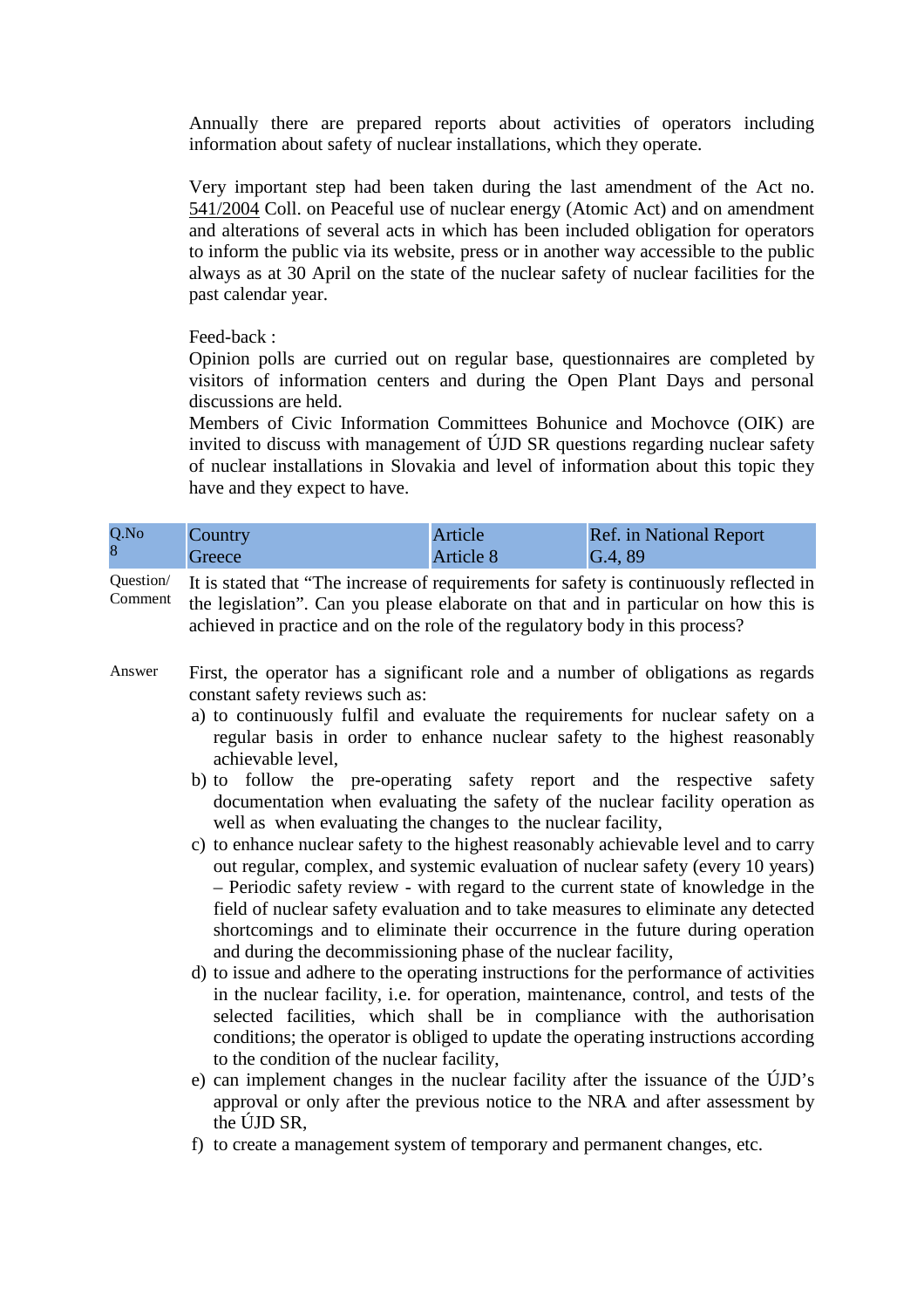Second, the operator itself is obliged to submit a safety report prior to authorization for a relevant nuclear installation (such as siting, construction, commissioning, operation, decommissioning), with complex safety assessment, as well as, the safety documentation necessary for issuance of the authorization for a relevant nuclear installation life stage that shall be reviewed on the basis of the safety assessment outcomes.

Finally, the ÚJD SR, when issuing the authorisation or other decision, may make any of its decisions subject to the fulfilment of conditions relating to nuclear safety, physical protection, quality assurance or emergency preparedness. The ÚJD SR may modify such conditions whenever conditions of nuclear safety, physical protection or emergency preparedness relevance, under which the original decision was issued, change, and/or based on new knowledge of science and technology, or upon justified written request of permission or authorisation holder.

In fact, it is the task for the ÚJD SR to reflect the increase of requirements for safety in the nuclear legislation continuously. The ÚJD SR, as the central State Administration authority performs the role of drafting nuclear legislation. In practice, ÚJD SR submits to the Government the draft nuclear legislation that is adopted by the Government as the Governmental draft proposal and submitted for adoption to the Parliament. The ÚJD SR reflects the increase of requirements for safety based on the regulatory practice and experiences as lessons learned from the licensing process, the inspection activities, the evaluation and assessment procedures as applied by ÚJD SR itself, or, by others regulatory bodies (bilateral cooperation with the neighbouring States with the similar type of nuclear installations), as well as, reflection to the international standards up-dating and praxis.

| Q.No | Country      | Article   | Ref. in National Report |
|------|--------------|-----------|-------------------------|
|      | South Africa | Article 9 | G5.6 p94                |

Question/ Comment Article 27 of the Act No. 541/2004 Coll. defines operational event categories (failures, incidents, accidents), notification obligations of the operator toward regulators, requirements for identification of causes of operational events and requirements for public information.

> What does the occurrence reporting system contain and how are the INES levels considered in this classification scheme?

- Answer According to the Regulation No. 48/2006 Coll. on Details of Notification of Operational Events and Events During Shipment, as well as details of investigation of their reasons, the licensee shall to report to the Authority all events pursuant to Section 27(3) a) of the Act in aggregate for the respective calendar month by the 20th day of the subsequent calendar month by submitting a written report. Written report shall contain:
	- a) The report title,

b) The registration number,

c) The date of occurrence,

d) The nuclear facility identification,

e) A description of the event,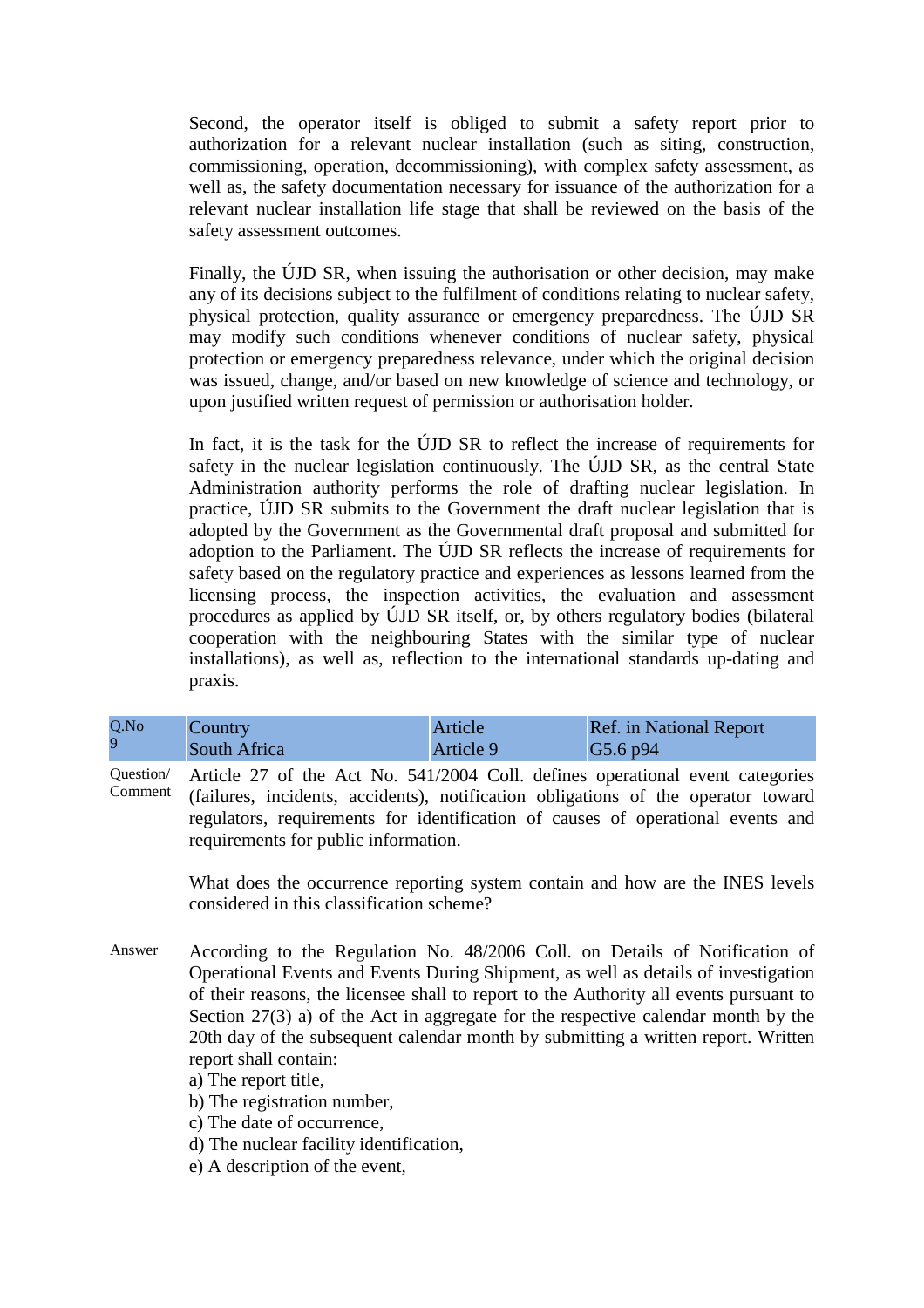f) The causes of the occurrence,

g) The influence on nuclear safety,

h) A rating according to the International Nuclear Event Scale,

i) Measures adopted to eliminate its consequences and for prevention.

According to the §6 of Regulation No. 55/2006 Coll. on Details in Emergency Planning in case of an Incident or an Accident the licensee shall notify the Authority of the occurrence of an incident or accident by telephone without delay. The authorization holder shall deliver an initial written information within 45 minutes of discovering the incident or accident. The authorization holder shall send subsequent written information on incident or accident development depending on its changes to the Authority, this being within one hour of delivery of the initial written information at least every two hours. The minimum contents of the initial and subsequent written information is described in Appendix 1, item A and B of Regulation No. 55/2006 Coll.

Shift supervisor is the first person, who defines INES level of the event. The shift supervisor submits to the Authority an initial written information and later on according to the submits development of the event. The Authority reevaluates this classification and send this information to the INES system of IAEA.

| Q.No      | Country | Article    | <b>Ref.</b> in National Report |
|-----------|---------|------------|--------------------------------|
| <b>10</b> | Germany | Article 10 | [G.6., 95]                     |

Question/ Comment It is reported that the project "Development of a deep repository for spent fuel and high-level RAW in SR" is being revived after a longer interruption since 2001. Little is said about the progress in this since the last report. It can be also concluded that reprocessing is regarded as an option to be followed up and that international cooperation on disposal in terms of shared repositories should also be followed up. Could you give some more information about the current Answer of the national repository development?

How do alternative options (reprocessing, shared repository) influence the process of searching for a disposal site in Slovakia?

When thinking about reprocessing, is it intended to license the use of MOX fuel in WWER-reactors in Slovakia?

Answer Use of MOX fuel is not considered for the WWER reactors in construction or operation at the present time. In the case of future reactors this might be possible.

> Since year 2001 up today, in spite of the approved strategy, there was a very moderate progress. Currently, the updated strategy is before finishing and approving processes. This strategy considers dual-track strategy, i.e. development of national geological repository as a main option and participation on development of shared repositories as the second, taking also into account the recent infrastructural changes in area of radioactive waste and the spent fuel management. Slovakia started actively participate on international activities by participation of DECOM company – in the Consortium Leader position – on the project SAPIERR in 2004, continued by participation of DECOM on SAPIERR 2 and, recently, by participation of Slovak experts on activities of Working Group ERDO (European Repository Development Organization). WG ERDO represents the initiative of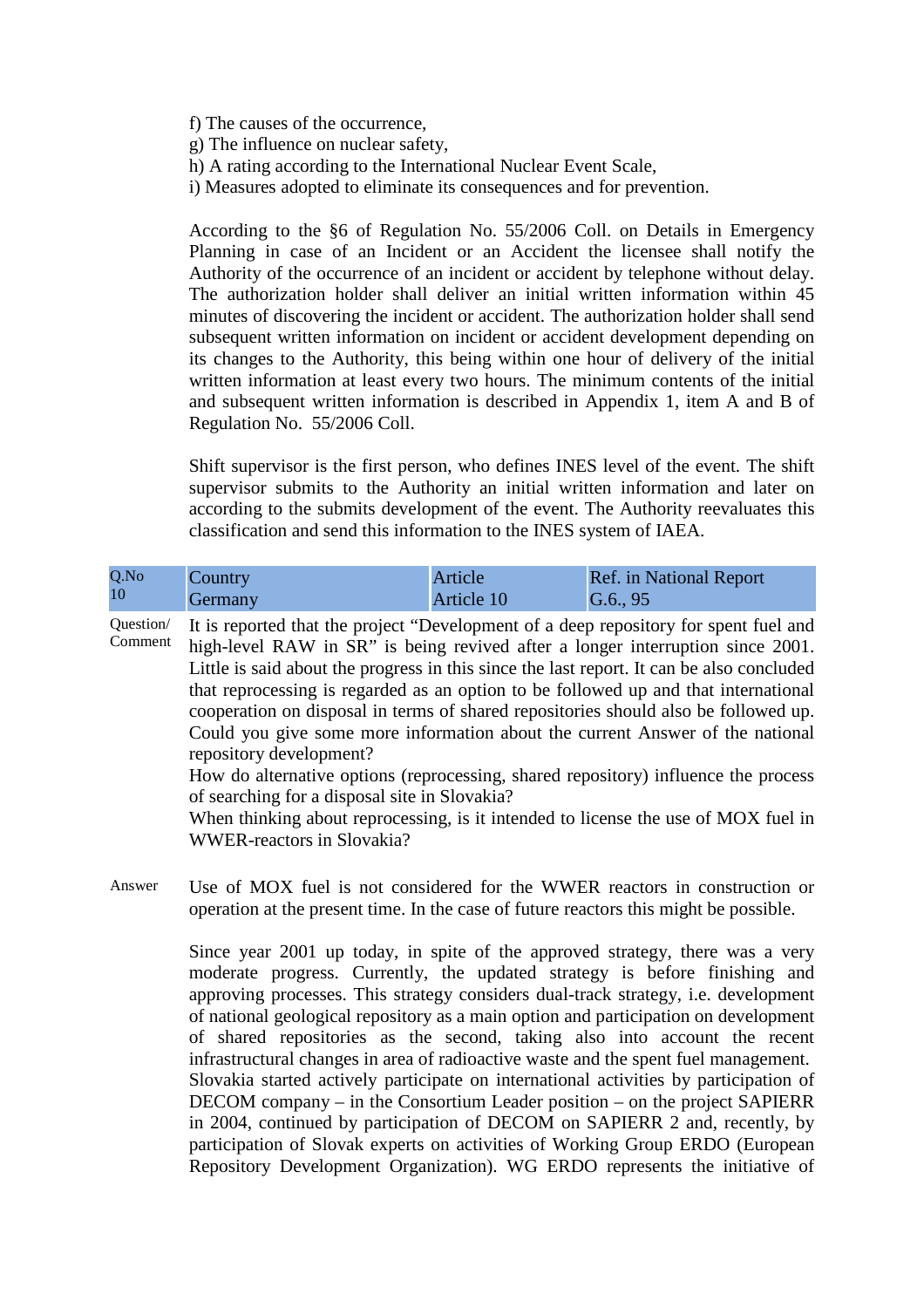some states regarding continuation of the SAPIERR 2 activities (for more info see: Viability of Sharing Facilities for the Disposal of Spent Fuel and Nuclear Waste. IAEA-TECDOC-1658. IAEA, Vienna, 2011).

| Q.No | Country | Article    | <b>Ref.</b> in National Report |
|------|---------|------------|--------------------------------|
| 11   | Greece  | Article 10 | $\sqrt{G.6, 95-96}$            |

- Question/ Comment With respect to the "Development of a deep repository for spent fuel and high-level RAW in SR" and its continuation, can you please explain what additional information is expected to be gathered from the revived project? Are the former examined 5 sites still remaining as candidate sites? Are there indications so far as to the most feasible option for the development of a deep repository or in general for the management of spent fuel and high level radioactive waste in Slovak Republic?
- Answer Since year 2001 up today, in spite of the approved strategy, there was a very moderate progress. Currently, the updated strategy is before finishing and approving processes. This strategy considers dual-track strategy, i.e. development of national geological repository as a main option and participation on development of shared repositories as the second, taking also into account the recent infrastructural changes in area of radioactive waste and the spent fuel management. Five candidate sites were selected mostly on a basis of archive data on the Slovak geological environment comparing them, together with other criteria, with a priori established siting criteria (consistently with the corresponding IAEA standard) and evaluating them by simple multicriterial analysis. Basic field research was performed on very limited extent (or at least: it should be clarified what the "basic field research" means in this context, e.g. without deep boreholes within the geological investigations in our case…).

Five candidate sites still remain for the program re-start. Of course: according to results of very limited activities of the Slovak Geological Survey between 2001- 2012, including some investigations *in situ*, some of them are more preferred and the investigations could begin at these. Finally: it has not been decided up to now what is the most feasible option for the final step of spent fuel management in the Slovak Republic.

The main purpose of the underground repository development works in next years is to provide sufficiency of relevant information for objective decision, what alternative will be definitely used – such decision we can anticipate within next 10 years.

The Government of the SR approved with its resolution No. 73/2012 the Concept for geological research and exploration of the territory of the Slovak Republic for the period 2012 – 2016 (with an outlook until 2020). This Concept also approved ensuring safe and permanent disposal of radioactive waste.

Currently there is a significant base of geological knowledge about the suitability of Slovakia for the implementation of deep geological repository (setting criteria for assessment, selection of survey areas, and determination of geological parameters of safety analyses.). This knowledge need to be followed up and to further develop the geological knowledge in line with the global trend. The competent national authorities and organizations (the Ministry of Economy of the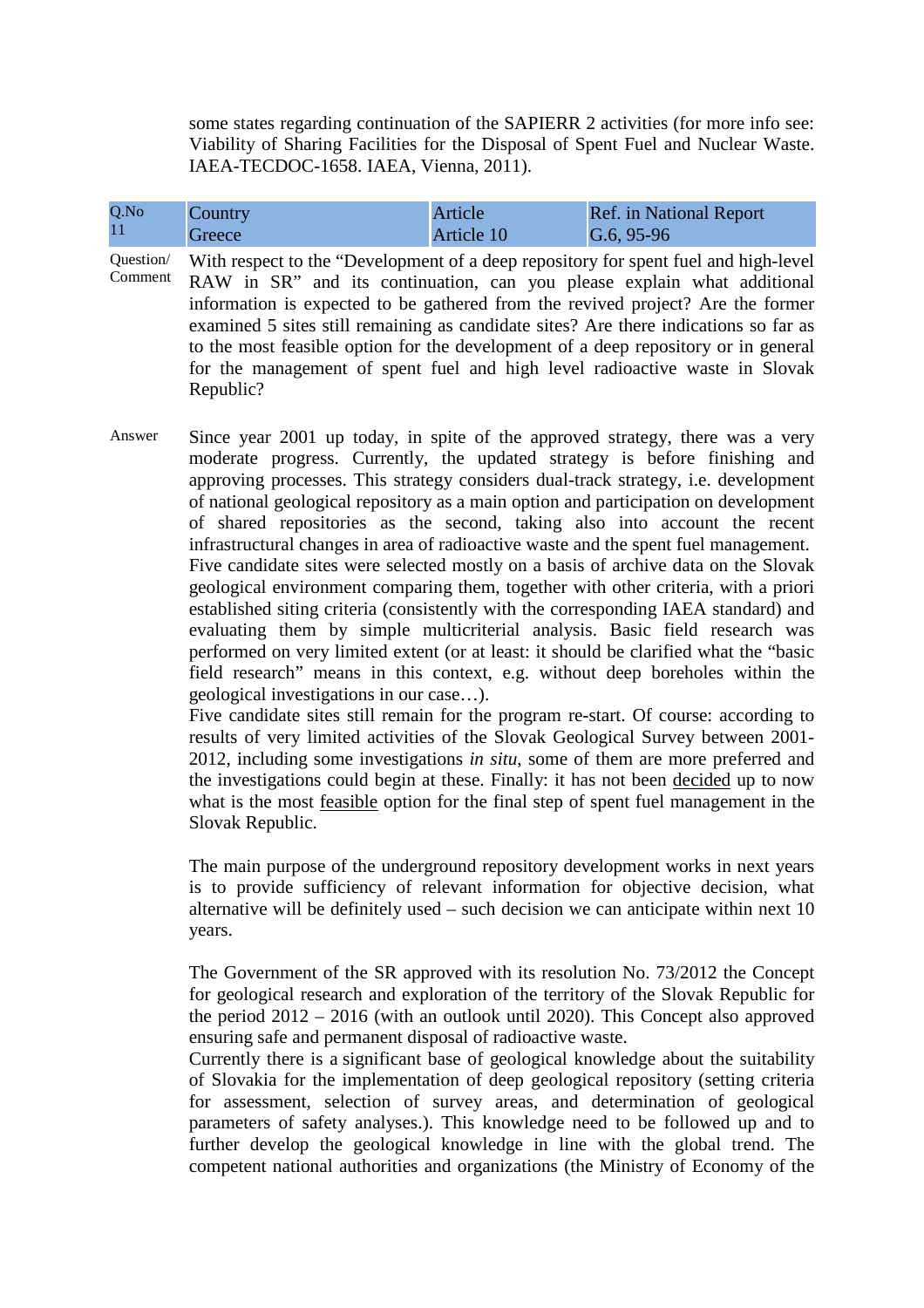Slovak Republic, the Ministry of Environment of the Slovak Republic, the National Nuclear Fund, the Nuclear and Decommissioning company, the Nuclear Regulatory Authority of the Slovak Republic) should provide for and guarantee a professional and safe solution of this issue. In terms of geological aspects of development of radioactive waste repositories in Slovakia, in the following period it is necessary to ensure the following:

- Continual long-term support for the methodological development and guarantee of professional solution of this issue,
- Characterization of geological properties of selected sites in the areas with granite and clay sediments on the basis of field and experimental information,
- Development of geological models for selected sites,
- Direction of geological work towards selection of suitable site,
- Ensuring significant geological information to address the safety analyses.

| Q.No | Country | Article    | <b>Ref.</b> in National Report |
|------|---------|------------|--------------------------------|
| 12   | Poland  | Article 10 | G.6, page 95-96                |
|      |         |            |                                |

Question/ Comment Is UJD involved in any way as regulatory supervisor at this stages of deep disposal program? If so, what is its role?

Answer According to Act 575/2001 (Competence Act) ÚJD SR is a central state administration authority. It provides the execution of state regulatory activities in the field of nuclear safety of nuclear installations, including management of radioactive waste, spent fuel and other parts of the fuel cycle, as well as transport and management of nuclear materials including their control and record keeping system. It is responsible for the assessment of goals of nuclear energy program, etc. According to Act No. 238/2006 (Action Nuclear Fund) §3 the Nuclear Fund submits to the Ministry of Economy the draft "Strategy of nuclear energy backend" together with the position (opinion) of ÚJD SR. These two acts ensures the involvement of ÚJD SR in the decision making process.

> ÚJD SR as a nuclear safety supervisor is not yet involved in any decision step regarding development of deep geological repository. ÚJD SR as an affected body in the process of EIA is providing statement from nuclear safety point of view at siting stage. In this case, ÚJD SR according to requirements from atomic act provides statement to Regional Civil Construction Authority. For further development stages of DGR, ÚJD SR is according to atomic act fully engaged in whole licensing process.

| Q.No | Country | Article    | <b>Ref.</b> in National Report |
|------|---------|------------|--------------------------------|
| 13   | Sweden  | Article 10 | G. 6, page 96                  |

Question/ Comment It is mentioned under G.6, that the work with systematic development of a deep geological repository in Slovakia for permanent disposal of spent nuclear fuel and high level radioactive waste, interrupted 2001, now will be resumed. It is understood that a development of a deep geological repository in Slovakia is the first alternative in the "Strategy for the back end of nuclear energy in SR". What is the Answer/progress of this work?

> Will the previous five candidate sites be included in the coming work or will there be a renewed site selection process?

> What organisation will be responsible for implementation of RD&D and implementation of spent fuel disposal (is it JAVYS)?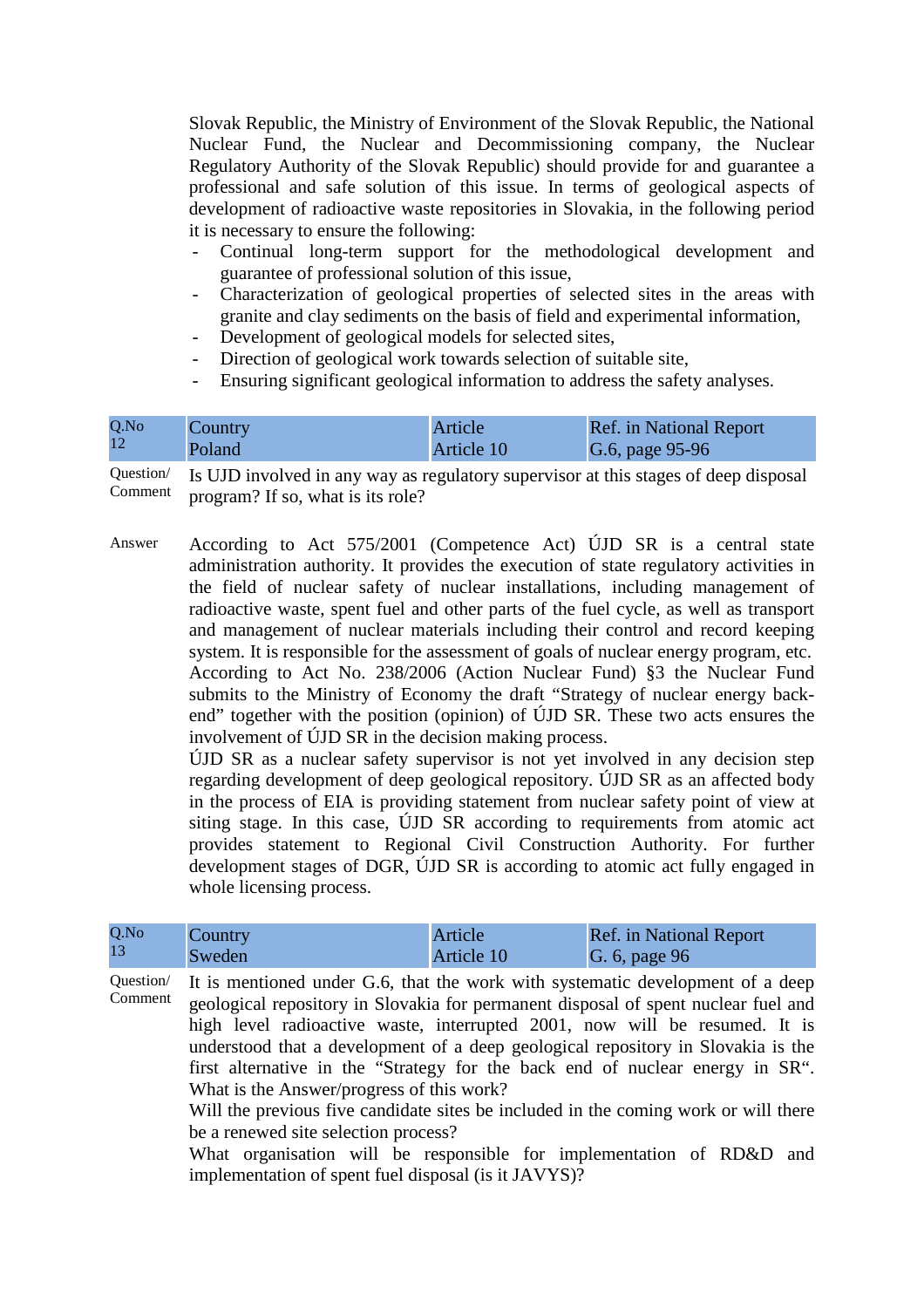How will this work be led and financed? What is the anticipated time for disposal to start?

Answer Since year 2001 up today, in spite of the approved strategy, there was a very moderate progress. Currently, the updated strategy is before finishing and approving processes. This strategy considers dual-track strategy, i.e. development of national geological repository as a main option and participation on development of shared repositories as the second, taking also into account the recent infrastructural changes in area of radioactive waste and the spent fuel management. Five candidate sites were selected mostly on a basis of archive data on the Slovak geological environment comparing them, together with other criteria, with a priori established siting criteria (consistently with the corresponding IAEA standard) and evaluating them by simple multicriterial analysis. Basic field research was performed on very limited extent (or at least: it should be clarified what the "basic field research" means in this context, e.g. without deep boreholes within the geological investigations in our case…).

Five candidate sites still remain for the program re-start. Of course: according to results of very limited activities of the Slovak Geological Survey between 2001- 2012, including some investigations *in situ*, some of them are more preferred and the investigations could begin at these. Finally: it has not been decided up to now what is the most feasible option for the final step of spent fuel management in the Slovak Republic.

The Government of the SR approved with its resolution No. 73/2012 the Concept for geological research and exploration of the territory of the Slovak Republic for the period 2012 – 2016 (with an outlook until 2020). This Concept also approved ensuring safe and permanent disposal of radioactive waste.

Currently there is a significant base of geological knowledge about the suitability of Slovakia for the implementation of deep geological repository (setting criteria for assessment, selection of survey areas, and determination of geological parameters of safety analyses.). This knowledge need to be followed up and to further develop the geological knowledge in line with the global trend. The competent national authorities and organizations (the Ministry of Economy of the Slovak Republic, the Ministry of Environment of the Slovak Republic, the National Nuclear Fund, the Nuclear and Decommissioning company, the Nuclear Regulatory Authority of the Slovak Republic) should provide for and guarantee a professional and safe solution of this issue. In terms of geological aspects of development of radioactive waste repositories in Slovakia, in the following period it is necessary to ensure the following:

- Continual long-term support for the methodological development and guarantee of professional solution of this issue,
- Characterization of geological properties of selected sites in the areas with granite and clay sediments on the basis of field and experimental information,
- Development of geological models for selected sites,
- Direction of geological work towards selection of suitable site,
- Ensuring significant geological information to address the safety analyses.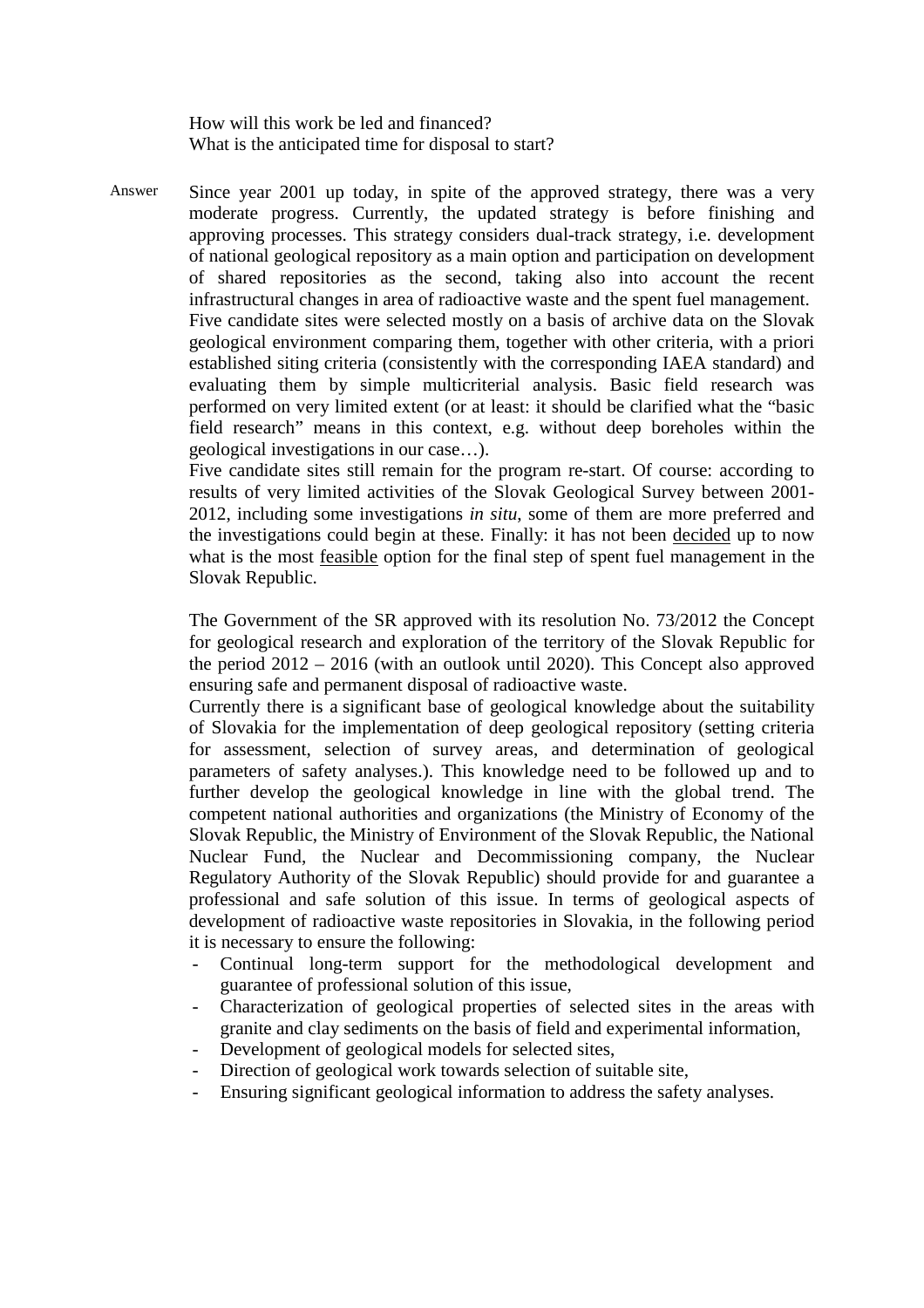| Q.No | <b>Country</b> | Article    | <b>Ref.</b> in National Report |
|------|----------------|------------|--------------------------------|
| 14   | Sweden         | Article 10 | G.6, page 95                   |

Question/ Comment What are the experiences from public involvement in the previous process of "systematic development of a deep geological repository" (1996 – 2001) concerning the selection of the five candidate sites?

Please expand on this.

Answer There is no experiences from years 1996-2001. Periodical elaboration of the "Progress report for public" by the so-called coordination workplace of the project (DECOM, under the contract with the project implementer) represented only activity related to communication with public within the given area. At this stage it should be noted that in the period of 1996-2002, a few studies were prepared to establish the public involvement way. The project implementation was slowed down in 2001 and it is still not revivified.

> The Government of the SR approved with its resolution No. 73/2012 the Concept for geological research and exploration of the territory of the Slovak Republic for the period 2012 – 2016 (with an outlook until 2020). This Concept also approved ensuring safe and permanent disposal of radioactive waste.

> Currently there is a significant base of geological knowledge about the suitability of Slovakia for the implementation of deep geological repository (setting criteria for assessment, selection of survey areas, and determination of geological parameters of safety analyses.). This knowledge need to be followed up and to further develop the geological knowledge in line with the global trend. The competent national authorities and organizations (the Ministry of Economy of the Slovak Republic, the Ministry of Environment of the Slovak Republic, the National Nuclear Fund, the Nuclear and Decommissioning company, the Nuclear Regulatory Authority of the Slovak Republic) should provide for and guarantee a professional and safe solution of this issue. In terms of geological aspects of development of radioactive waste repositories in Slovakia, in the following period it is necessary to ensure the following:

- Continual long-term support for the methodological development and guarantee of professional solution of this issue,
- Characterization of geological properties of selected sites in the areas with granite and clay sediments on the basis of field and experimental information,
- Development of geological models for selected sites,
- Direction of geological work towards selection of suitable site,
- Ensuring significant geological information to address the safety analyses.

| Q.No | Country                  | Article    | <b>Ref.</b> in National Report |
|------|--------------------------|------------|--------------------------------|
| 15   | United States of America | Article 10 | $\sqrt{G.6, 96}$               |

Question/ Comment What is the current Answer of the program to develop a deep repository for spent fuel? What level of citizen involvement will be undertaken in the future?

Answer Since year 2001 up today, in spite of the approved strategy, there was a very moderate progress. Currently, the updated strategy is before finishing and approving processes. This strategy considers the development of national geological repository as a main option and participation on development of shared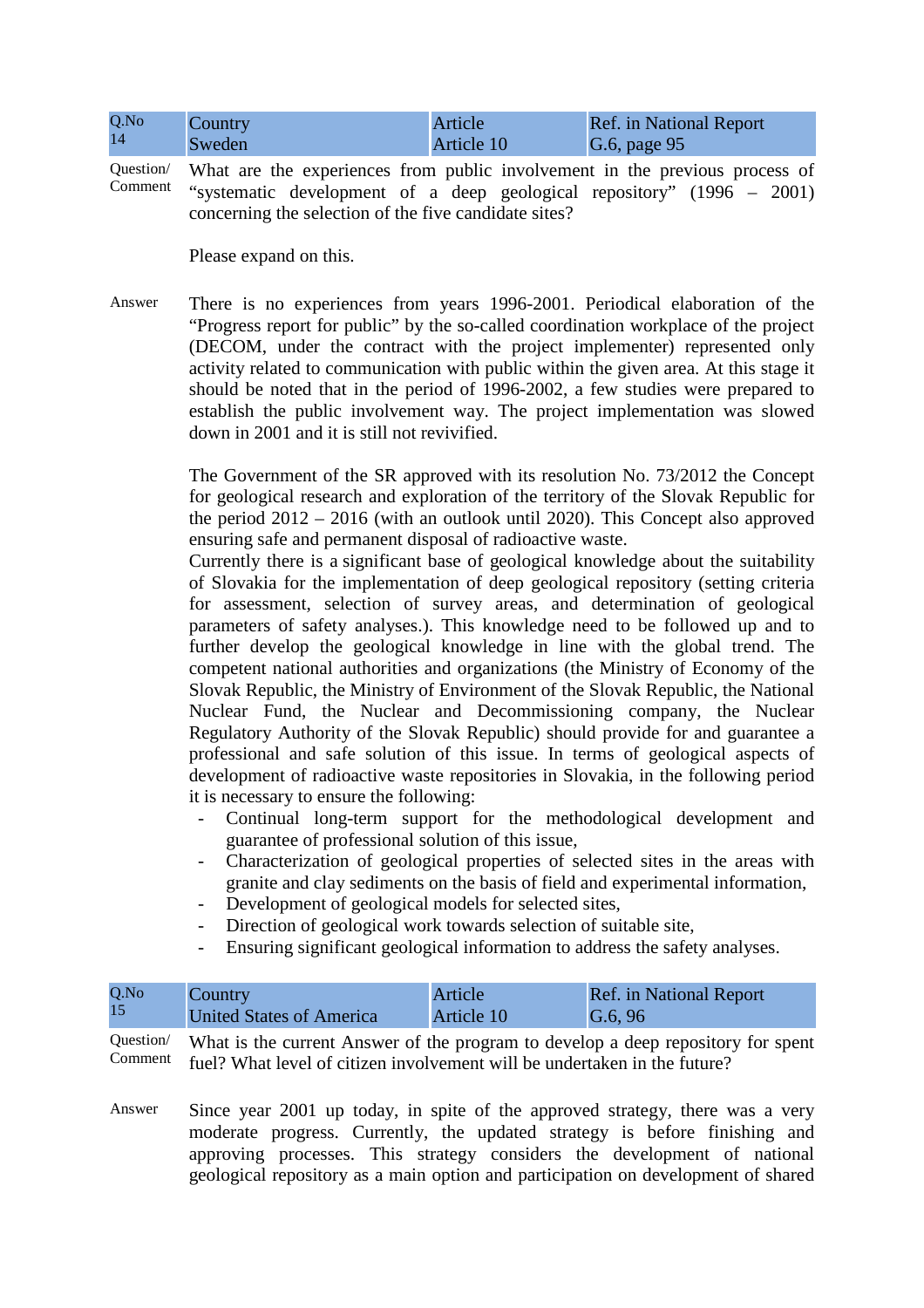repositories as the second, taking also into account the recent infrastructural changes in area of radioactive waste and the spent fuel management.

Five candidate sites were selected mostly on a basis of archive data on the Slovak geological environment comparing them, together with other criteria, with a priori established siting criteria (consistently with the corresponding IAEA standard) and evaluating them by simple multicriterial analysis. Basic field research was performed on very limited extent (or at least: it should be clarified what the "basic field research" means in this context, e.g. without deep boreholes within the geological investigations in our case…).

Five candidate sites still remain for the program re-start. Of course: according to results of very limited activities of the Slovak Geological Survey between 2001- 2012, including some investigations *in situ*, some of them are more preferred and the investigations could begin at these. Finally: it has not been decided up to now what is the most feasible option for the final step of spent fuel management in the Slovak Republic.

The proposal for the update the Strategy of the back-end of peaceful use of nuclear energy supposes an establishing, at first, the system of incentives for local communities. We intend maximally utilize experiences of Scandinavian countries, WIPP/Carlsbad, experiences from public involvement in implementation of other types of repositories, outputs of the OECD-NEA's Forum of Stakeholder Confidence as well as outputs and recommendations of relevant projects elaborated within the FPs-Euratom in past and recently.

| Q.No | Country        | Article    | <b>Ref.</b> in National Report |
|------|----------------|------------|--------------------------------|
| 16   | Czech Republic | Article 11 | B.2                            |

Question/ How is the disposal of institutional RAW financed?

Comment

Answer The JAVYS, a. s. company was officially appointed to collect and consequently manage the institutional radioactive waste, i.e. for its treatment, conditioning, transportation, storage and disposal. There are individual contracts on collection of institutional radioactive waste between waste producers and JAVYS; waste producers pay to JAVYS, a. s. for this service. Management of orphaned nuclear and radioactive materials is financed from the corresponding sub-account of the National Nuclear Fund. That is Fund's only account where the financial tools are collected ad hoc, exclusively from the state budget (through the Ministry of Economy's budget category).

> Regarding the disused sealed sources, their return to distributor or manufacturer after their term of use is preferred by legislation. For collection and consequent management of the sources which cannot be returned back from various reasons (mostly historical, e.g.  $^{226}$ Ra sources stored for tens of years in hospitals), there is the same approach described above generally for institutional radioactive waste. Abnormal situations, e.g. bankruptcy, unexpected downfall of the sealed source user, etc., are solved as following: the applicant for approval of the sealed source use is obliged to pay the financial guarantee to the special account of the National Nuclear Fund. Financial guarantee shall cover all costs of the centralized management of sources after become disused. Its rate is assessed officially by the authorized organization (JAVYS, a. s.) who informs the National Nuclear Fund on that. When the user of sealed source redistributes it to another user or to original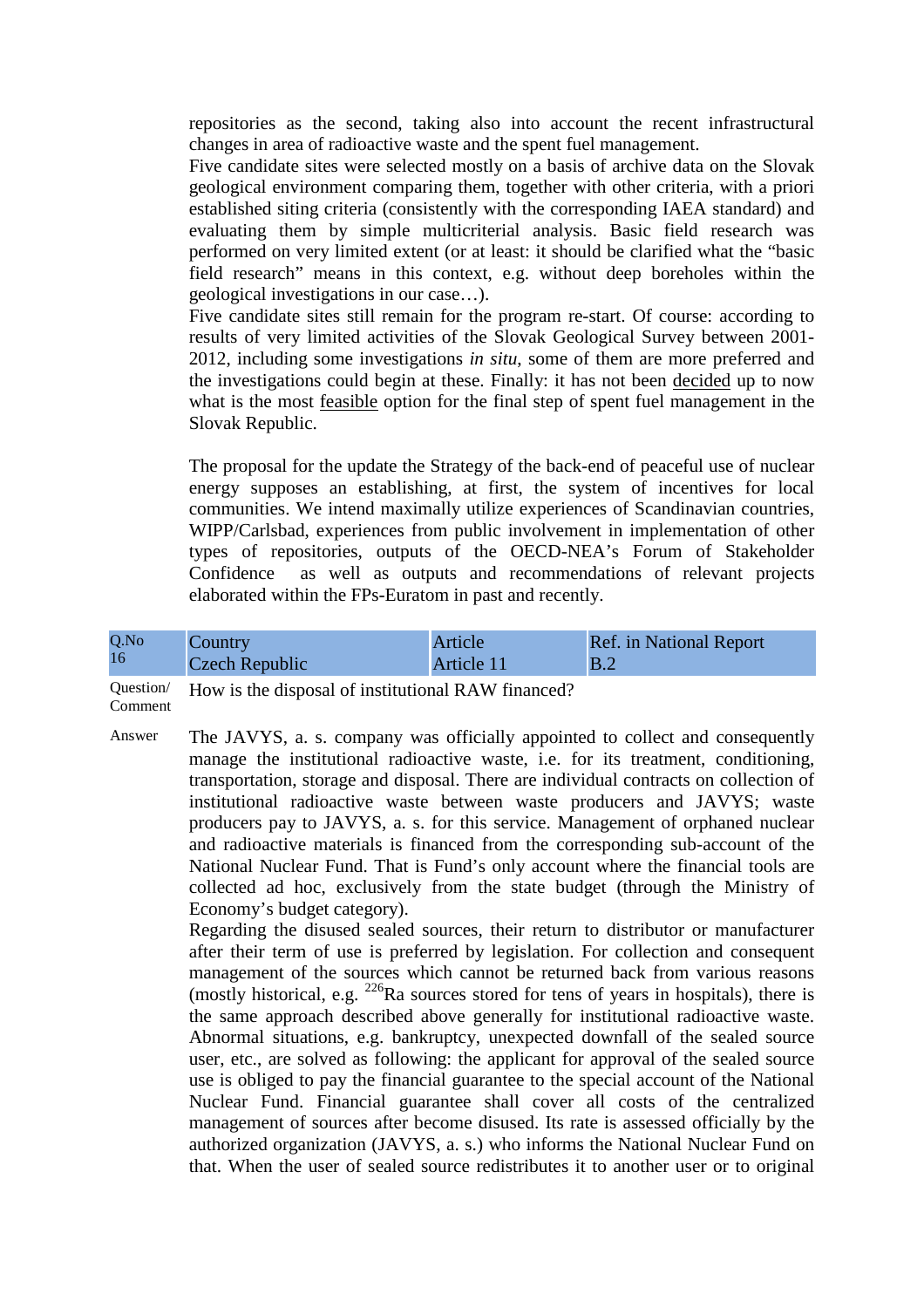distributor or manufacturer, the guarantee payments returns back.

| Q.No | Country        | Article    | <b>Ref.</b> in National Report |
|------|----------------|------------|--------------------------------|
|      | Czech Republic | Article 11 | B.2                            |

Question/ Comment

How is the long-term storage and consecutive disposal of RAW financed?

- Answer It should be distinguished between the NPP operational radioactive waste and waste arising at decommissioning of nuclear facilities. Management of the first group of waste is subject of individual contracts between the waste producers and JAVYS, a. s., including the financial agreements (that is a practice based on historical development. Management of the second group of waste, including its storage and disposal, is financed from the accounts of National Nuclear Fund.
	- Costs for management of radioactive waste, including investment costs, is theretofore divided into two groups. The basic budget estimate for the management of radioactive waste arising at decommissioning is elaborated by JAVYS, a. s. at the planning stage. The planned budget of management of radioactive waste arising from decommissioning is a part of the Technical-economical substantiation of application for financing the given activity by the National Nuclear Fund and as such it is annually approved by its Board of Governors. The planned budget reflects all eligible costs needed for the JAVYS, a. s. operation. Therefore, these estimations vary from year to year. Estimations of the costs of storage and disposal of decommissioning wastes are a part of these calculations. The estimations are based on the volume of radioactive waste, i.e. all aspects of budgeting are resulted in the unit prices ( $\epsilon/m^3$  or  $\epsilon$ /metric t).

The real costs are verified by the National Nuclear Fund at the stage of invoicing/providing the financial tools to cover really performed activities.

| Q.No | Country        | Article    | <b>Ref.</b> in National Report |
|------|----------------|------------|--------------------------------|
| 18   | Czech Republic | Article 11 | J/114                          |

Question/ Comment Is according to the national legal system JAVYS, a. s. responsible also for capturing of radioactive materials of unknown origin and orphan sources? Is it clarified that these wastes have to be disposed of at RÚ RAO or stored? Who is charged to cover the financial liabilities in these cases? Does any Ministry of SR Government provide the subsidy for these activities?

Answer JAVYS, a. s. is responsible for that.

The second question: Not yet. It will depend on the content of particular radionuclides. Similarly to the institutional radioactive waste, it can be expected that wastes will be disposed in RU RAO in cases where the content of radionuclides meets the waste acceptance criteria. If not, they will be stored in special storage facility for institutional and orphan wastes being constructed beyond the fence of RU RAO. It is expected, that this facility will be put into operation in 2014.

The JAVYS, a. s. company was appointed to collect and consequently manage the institutional radioactive waste, i.e. for its treatment, conditioning, transportation, storage and disposal. There are individual contracts on collection of institutional radioactive waste between waste producers and JAVYS; waste producers pay to JAVYS, a. s. for this service. Management of orphaned nuclear and radioactive materials is financed from the corresponding sub-account of the National Nuclear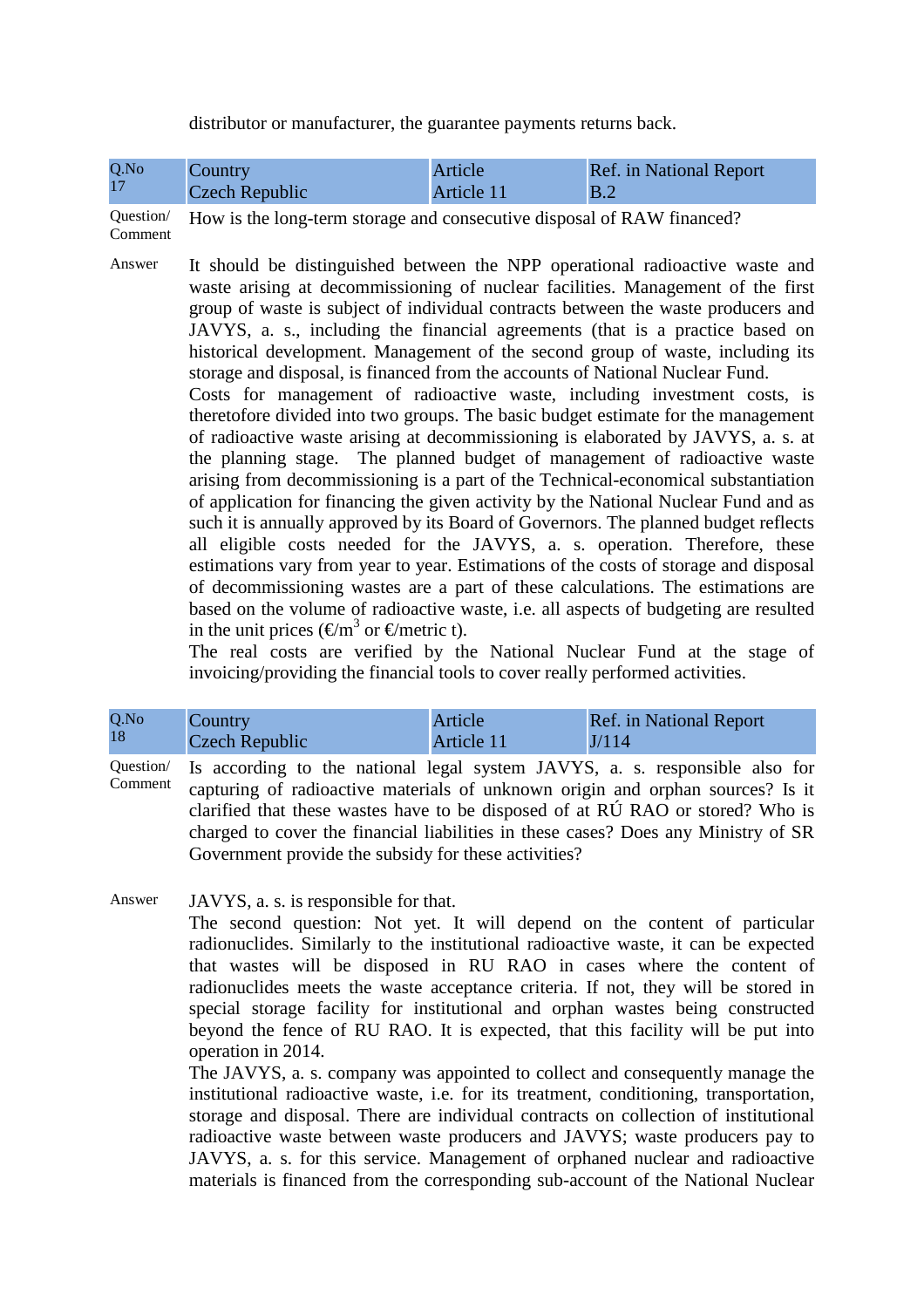Fund. That is Fund's only account where the financial tools are collected ad hoc, exclusively from the state budget (through the Ministry of Economy's budget category).

Regarding the disused sealed sources, their return to distributor or manufacturer after their term of use is preferred by legislation. For collection and consequent management of the sources which cannot be returned back from various reasons (mostly historical, e.g.  $226$ Ra sources stored for tens of years in hospitals), there is the same approach described above generally for institutional radioactive waste. Abnormal situations, e.g. bankruptcy, unexpected downfall of the sealed source user, etc., are solved as following: the applicant for approval of the sealed source use is obliged to pay the financial guarantee to the special account of the National Nuclear Fund. Financial guarantee shall cover all costs of the centralized management of sources after become disused. Its rate is assessed officially by the authorized organization (JAVYS, a. s.) who informs the National Nuclear Fund on that. When the user of sealed source redistributes it to another user or to original distributor or manufacturer, the guarantee payments returns back.

| Q.No | Country        | Article    | <b>Ref.</b> in National Report |
|------|----------------|------------|--------------------------------|
| 19   | <b>Ukraine</b> | Article 11 | [L1.1, page 98]                |

Question/ Comment Which of the activities on RAW reduction completed during the review period were proved to be most efficient?

Answer The most effective way for the RAW reduction was incineration of liquid and solid burnable RAW, then high pressure compaction of solid non-burnable RAW and thorough characterization and sorting of RAW.

| Q.No | <b>Country</b>           | Article    | <b>Ref.</b> in National Report |
|------|--------------------------|------------|--------------------------------|
| 20   | United States of America | Article 11 | $D$ 2.6, 25                    |

Question/ Comment The National Report states that releases to the environment from the National repository will be limited. What measures are or will be employed to ensure this?

- Answer In the National repository, only such RAW is disposed, that meet the Limits and Conditions (acceptance criteria), which come out from safety analyses. To avoid unacceptable releases of Ra-nuclides into environment, there are several barriers:
	- natural geological formation,
	- artificial barriers: fixation matrix, fibre-concrete container, disposal box, drain system, backfilling, clay foundation.

The quality of particular barriers and impact of the National Repository on environment are regularly controlled and monitored in compliance with the Regulators´s requirements. Monitoring elements, measured parameters, taking samples (place and frequency), were defined on the basis of analyses of possible ways of ra-nuclides releases. The emphasis is on hydrosphere, because this way of exposition is potentially the most significant. Drain, underground and surface waters are monitored.

As the most important controls in operational phase are Σβ activity, and 3H activity. In accordance with Public Health Authority licence the following parameters are monitored for the discharged waters: 3H, 137Cs, 90Sr, 60Co, 239Pu.

Annex II (on page 122) provides a table with "Annual limit of liquid discharges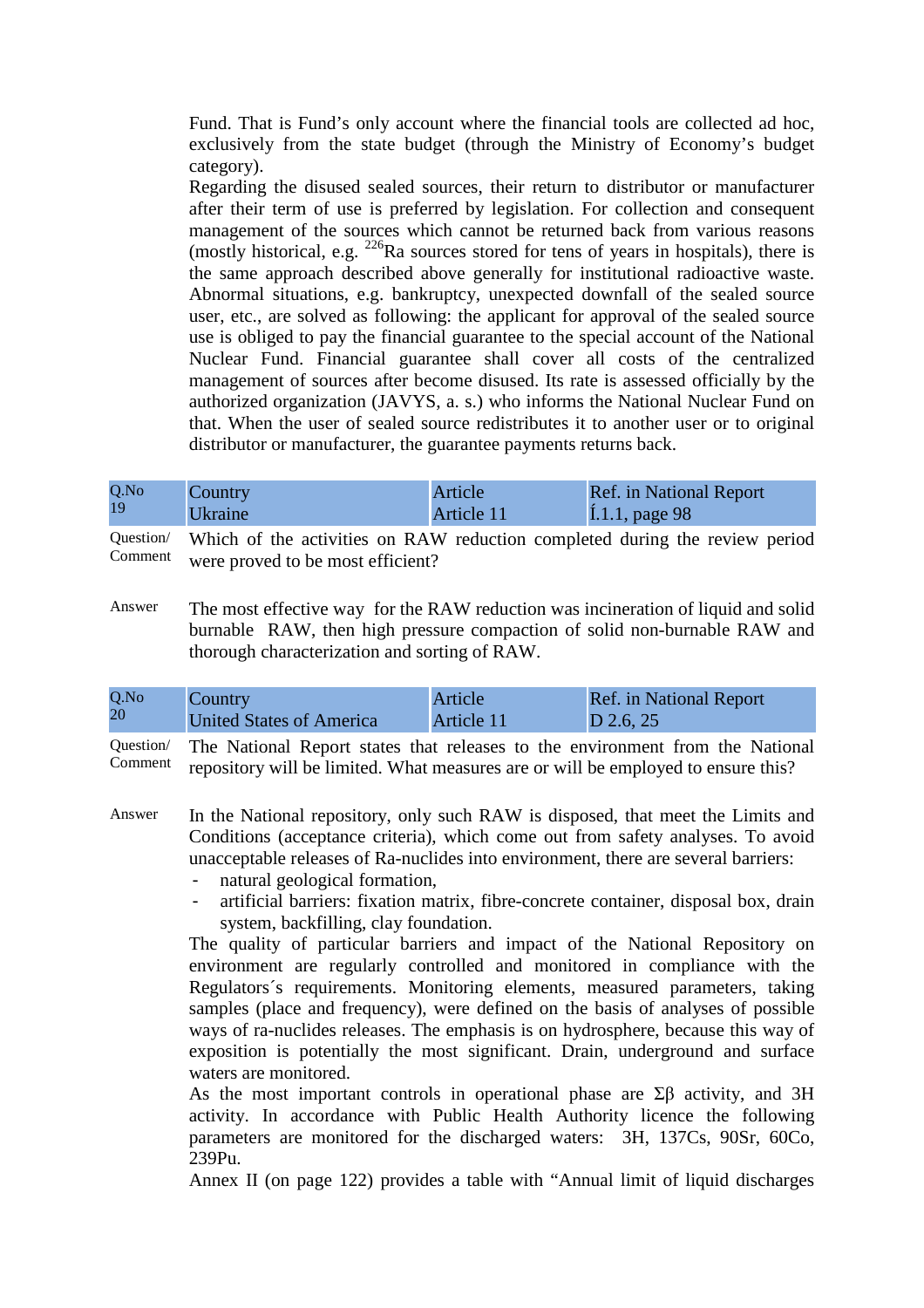from the National Repository of Radioactive Waste RÚ RAO". The gaseous discharges from the repository are not under consideration.

| Q.No<br>21           | Country<br><b>Bulgaria</b>                                                                                                                                                                                                                                                                                                                                                                                                                                                                                                                                                                                                                                                                                                                                                                                                                | Article<br>Article 16.5 | Ref. in National Report<br><b>B</b> , H p.104 |  |
|----------------------|-------------------------------------------------------------------------------------------------------------------------------------------------------------------------------------------------------------------------------------------------------------------------------------------------------------------------------------------------------------------------------------------------------------------------------------------------------------------------------------------------------------------------------------------------------------------------------------------------------------------------------------------------------------------------------------------------------------------------------------------------------------------------------------------------------------------------------------------|-------------------------|-----------------------------------------------|--|
| Question/<br>Comment | Could Slovakia provide some additional information regarding the practical<br>application of the legally adopted categories of RAW at the RAW management<br>facilities and activities? What approach has been adopted for the categorization<br>criteria brakedown into further details, as well as for assessment of compliance of<br>operational RAW with these criteria?                                                                                                                                                                                                                                                                                                                                                                                                                                                               |                         |                                               |  |
| Answer               | Waste are classified based on requirements defined under Art. 5 UJD's Decree No.<br>$30/2012$ Coll. from disposal option point of view www.ujd.gov.sk – laws and rules<br>in the area of Nuclear Safety. Further radwaste are sorted according to specific<br>criteria of individual waste processing technologies in order to prepare a final<br>product that comply with WAC for disposal/long term storage.                                                                                                                                                                                                                                                                                                                                                                                                                            |                         |                                               |  |
|                      | As presented in the chapter H.6.5 Procedures for Waste Characterization and<br>Sorting " in 2003 JAVYS, a. s. prepared operation manual "U-38 Catalogue of<br>RAW categories for their processing in JAVYS, a.s." This manual initializes the<br>RAW categorization system in term of practical requirements for RAW<br>management in the technological facilities, which JAVYS operates. The document<br>provides basic information for proper marking and categorisation of RAW, during<br>packaging and transfers between processing facilities. The document also defines<br>principles and conditions for receiving RAW for processing or conditioning to<br>meet the requirements of final product, which satisfies the acceptance criteria for<br>the disposal in the National repository without endangering transport, other RAW |                         |                                               |  |

This operation manual is fully in compliance with the Slovak legislation, but it doesn´t solve the RAW dividing according to the classification described in chapter ..B.3 Criteria Used to Define and Classify Waste" (Regulation of Nuclear regulatory Authority No. 30/2012).

Clasification in the chapter B.3 is mainly based on the ra-nuclide structure.

| Q.No | Country | Article    | <b>Ref.</b> in National Report |
|------|---------|------------|--------------------------------|
| 22   | Germany | Article 17 | H.7.2, 105                     |

handlings and operation of processing facilities.

Question/ Comment It is reported that an institutional control over 300 years is assumed for the Mochovce repository after its closure, divided into an active and a passive phase. The duration of the active phase within this period is not specified. Could you add information on this?

Answer Institutional control will be performed under conditions of the license for repository closure upon detailed review of safety case for closure. Details on institutional control including period of active and passive parts and scope of activities performed during active phase, as required by Art. 32 ÚJD's Decree 58/2006 Coll., are subject of review by regulator and specified as conditions of license for closure of repository.

Currently, institutional control is described in actual safety case for operation, including considerations of uncertainties. Detail time period of active phase is not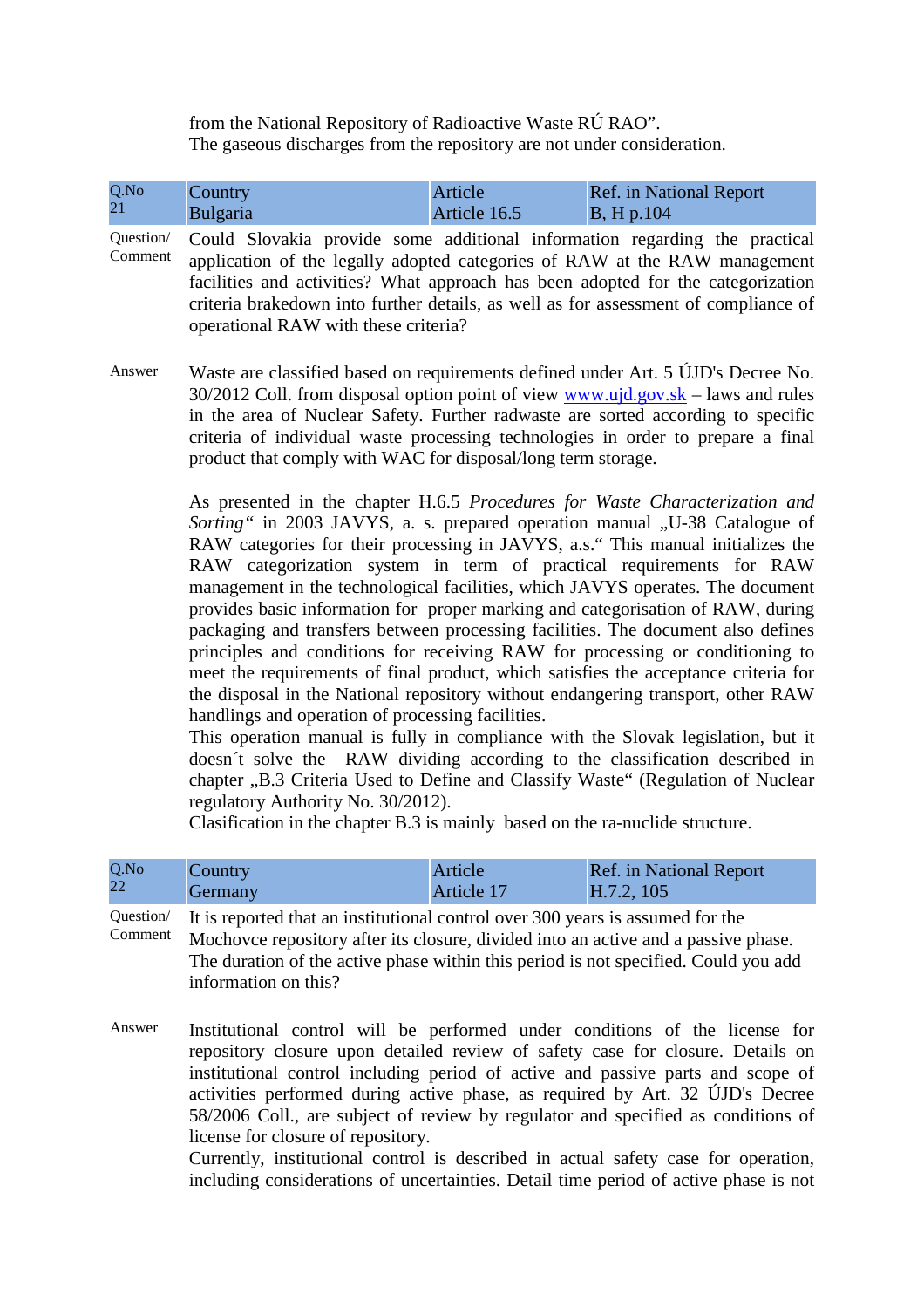defined yet.

| Q.No | <b>Country</b> | Article    | <b>Ref.</b> in National Report |
|------|----------------|------------|--------------------------------|
| 23   | Hungary        | Article 19 | E.1.2.2 p. 37                  |

Question/

Comment "Act No. 541/2004 Coll. l. on peaceful use of nuclear energy (the Atomic Act), in matters related to access of public to environmental information and public participation in the decision-making on licensing proposed activities."

> What kind of influence is experienced due to the public participation in the decision-making on licensing process of proposed activities?

Answer In general and according to the actual legislation, the public has a wide range of possibilities to participate in the decision-making procedure in the nuclear area. But and it must be underlined, on the experience, the public shall be necessarily divided into two groups.

> The first group, not very numerous but very active, is a group of non-governmental organizations (NGOs) that are introducing themselves as the public representatives, but it is difficult to identify who they represent. Pursuant to their web sites and the Articles of Associations, they specify themselves as a foundation-type and nonprofit entities in charge of the environment protection, with very rigid attitudes towards the peaceful use of nuclear energy.

> This group of public uses all available legal means to disable any licensing procedure and request access to the licensing documentation in much detail. By our experience from the licensing of the construction changes prior to the completion of the NPP Mochovce 3-4, we may sum up that NGOs have been using all means available to challenge the whole licensing procedure like

- a) to lodge the objections/complains at the Compliance Committee of the Aarhus Convention,
- b) to lodge a series of actions against ÚJD SR at the Bratislava Regional Court, and, against Ministry of the Environment at the Supreme Court,
- c) to initiate EC procedure against Slovak Republic through the EU Pilot system,

As regards their a priori rigid attitude to the peaceful use of nuclear energy, it is impossible to conduct a meaningful discussion on the safety issues topic with abovementioned NGOs as they are of their nature philosophically oriented against nuclear power.

Second group of public, very numerous and legitimate, is a wide public of communes mostly within the vicinity of the nuclear installations. By experience, we may state that this wide group of concerned public do not either intervene into the licensing procedures at all, or, the communal representatives usually participate in available proceedings with neutral attitudes towards the nuclear installation operation. By experience from the licensing of the Mochovce 3-4 themselves, the communal representatives had been participating with neutral attitude or with some few questions and requirements, but without any supportive position or consensus with the attitude of the NGOs representing the first group of public.

What is more of this part of the public, there has not been initiated any legal dispute concerning the licensing activities since the licensing commenced.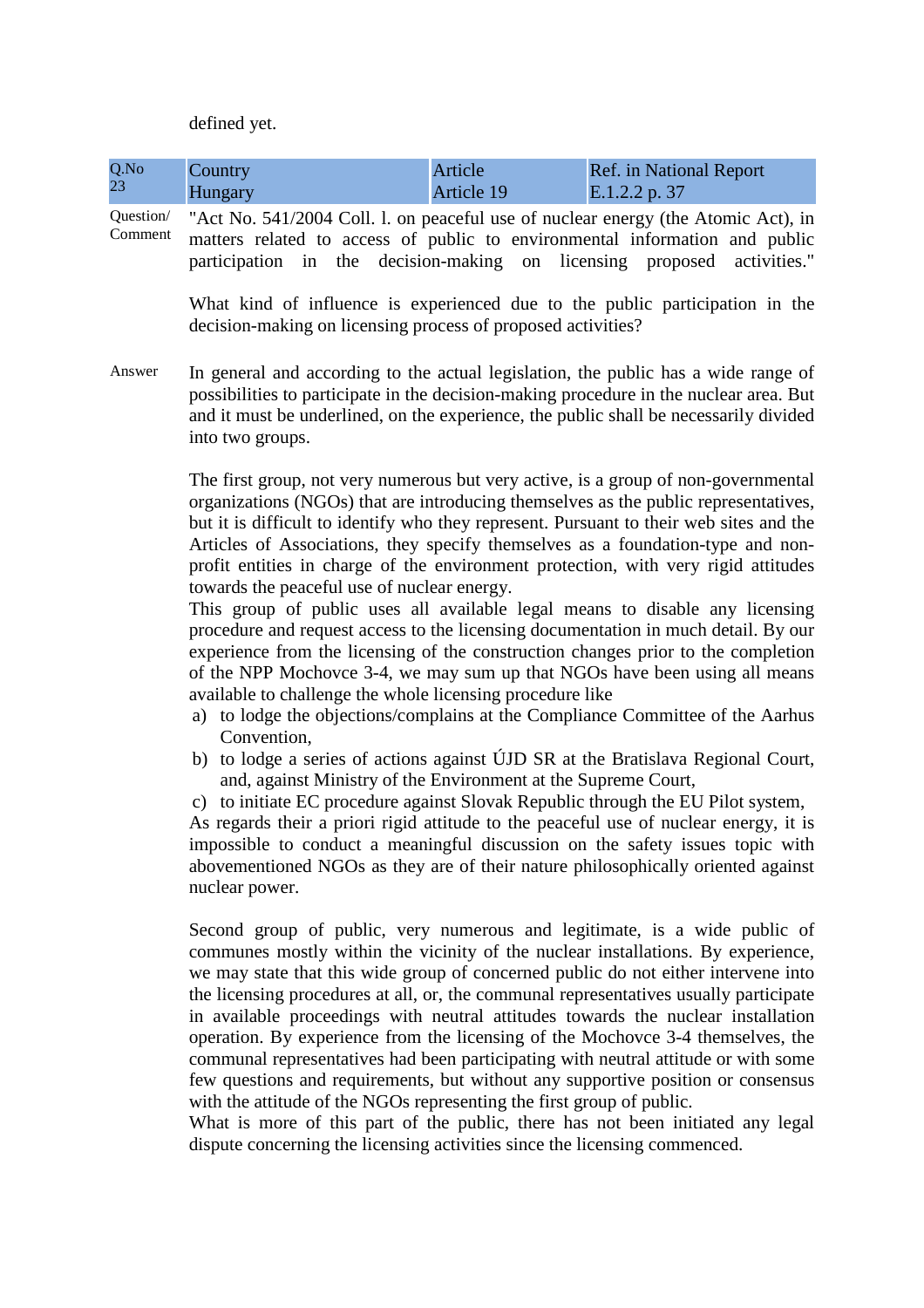| Q.No<br>24           | Country<br>Sweden                                                                                                                                                                                                                                                                                                                                                                                                                                                                                                                                                                                                                                                                                                                                                                                                                                                                                                                                                          | Article<br>Article 19 | Ref. in National Report<br>E.1, page 33 |
|----------------------|----------------------------------------------------------------------------------------------------------------------------------------------------------------------------------------------------------------------------------------------------------------------------------------------------------------------------------------------------------------------------------------------------------------------------------------------------------------------------------------------------------------------------------------------------------------------------------------------------------------------------------------------------------------------------------------------------------------------------------------------------------------------------------------------------------------------------------------------------------------------------------------------------------------------------------------------------------------------------|-----------------------|-----------------------------------------|
| Question/<br>Comment | Information is given on the structure and mandate of the Nuclear Regulatory<br>Authority of the Slovak Republic (UJD SR). It is stated that UJD SR is responsible<br>for the assessment of goals of the nuclear energy program and of quality of the<br>classified equipment, as well as for commitments of the SR under international<br>agreements and treaties in the said field.                                                                                                                                                                                                                                                                                                                                                                                                                                                                                                                                                                                       |                       |                                         |
|                      | What impact does ÚJD SR have on the goals of the SSR nuclear energy program?                                                                                                                                                                                                                                                                                                                                                                                                                                                                                                                                                                                                                                                                                                                                                                                                                                                                                               |                       |                                         |
| Answer               | According to Act 575/2001 (Competence Act) ÚJD SR is a central state<br>administration authority. It is responsible inter alia for the assessment of goals of<br>nuclear energy program, etc.<br>According to Act No. 238/2006 (Action Nuclear Fund) §3 the Nuclear Fund<br>submits to the Ministry of Economy the draft "Strategy of nuclear energy back-<br>end" together with the position (opinion) of UJD SR. These two acts ensures in the<br>area of waste management the involvement of ÚJD SR in the decision making<br>process of strategic documents.<br>UJD SR as a nuclear safety supervisor is not yet involved in any decision step<br>regarding development of deep geological repository. ÚJD SR as an affected body<br>in the process of EIA is providing statement from nuclear safety point of view at<br>siting stage. In this case, UJD SR according to requirements from atomic act<br>provides statement to Regional Civil Construction Authority. |                       |                                         |

| Q.No | Country | Article    | <b>Ref.</b> in National Report |
|------|---------|------------|--------------------------------|
| 25   | Sweden  | Article 19 | $E.1$ , page 35                |

Question/ Comment It is explained that the Ministry of Labour, Social Affairs and Family is a central state administration authority for, among others, safety and health protection at work and labour inspection.

> Is there an overlap between the National Labour Inspectorate and the ÚJD SR regarding occupational exposure and radiation protection at nuclear facilities? Please explain the division of responsibilities between the National Labour Inspectorate and the ÚJD SR in this regard.

- Answer The Labour Inspectorate executes labour inspection within the scope as stipulated in the Act No. 125/2006 Coll. l. and an oversight according to special regulation, in particular it supervises whether the requirements for OH&S are satisfied with respect to, for example:
	- selection, location, layout, use, maintenance and control of the workplace, working environment, means of work;
	- work procedures, working time, organization of labour protection and system of its management;
	- investigates causes of occurrence of a severe industrial accident;
	- through a binding opinion it applies requirements for ensuring occupational health and safety in permitting and granting final permission for use of structures and their changes;
	- revokes license or certificate issued to a natural person or to a legal person to perform activities according to special regulations;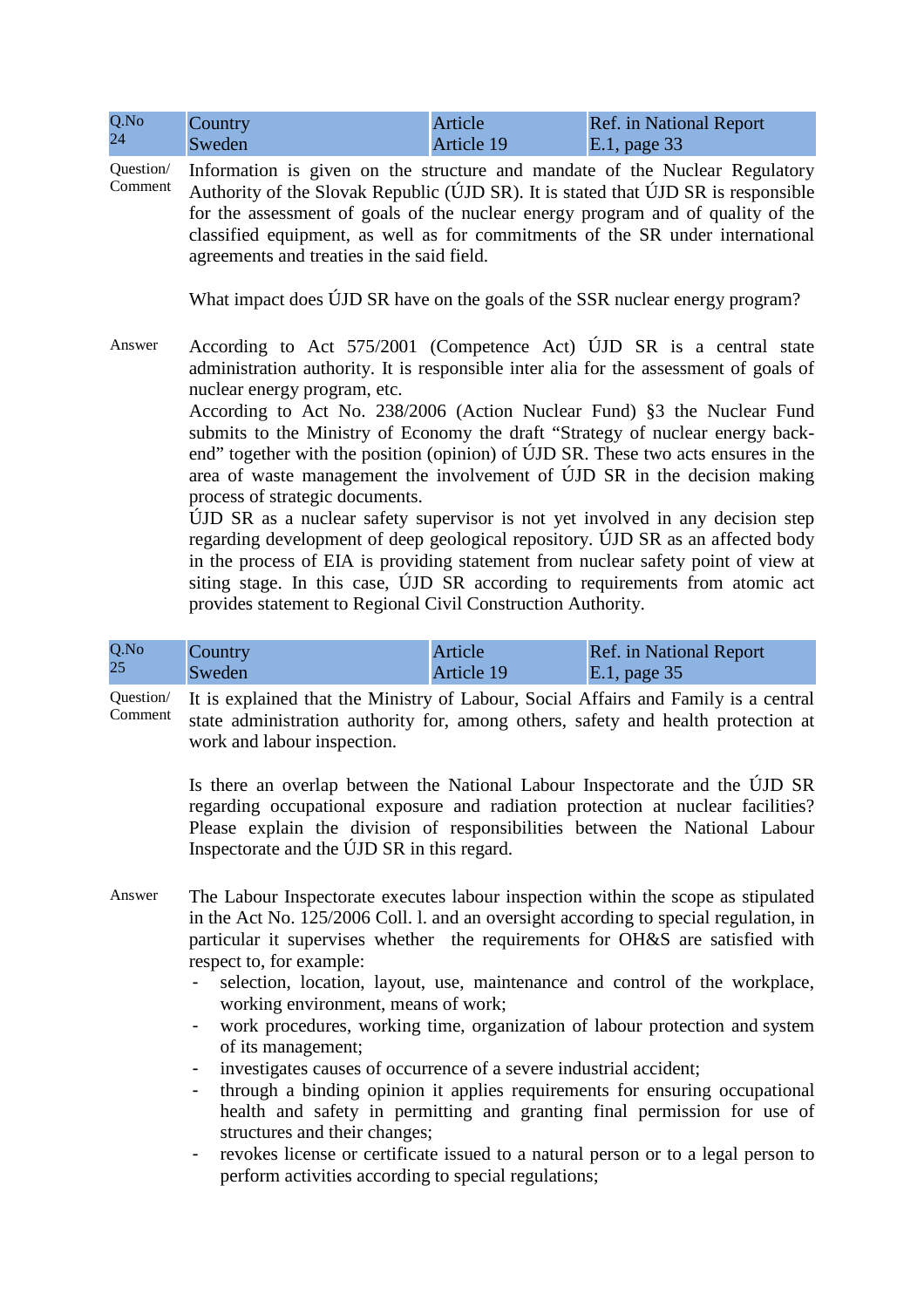discusses offenses, takes decisions about imposing fines for offenses and on prohibiting activity according to special regulations.

Besides a standard activity the Labour Inspectorate Nitra executes also labour inspection regarding the status of occupational health and safety, including the safety condition of technical equipment (including NI): pressurized equipment, lifting equipment, electrical equipment and gas equipment pursuant to the decree No. 508/2009 Coll. l, specifying the technical equipment considered to be classified technical equipment. It also executes labour inspection on technical equipment, which is a designated product after being introduced to the market or after their putting into operation.

| Q.No | Country | Article           | <b>Ref.</b> in National Report |
|------|---------|-------------------|--------------------------------|
| 26   | Sweden  | <b>Article 19</b> | E.1.2, pages 33, 35            |

Question/ Comment It is described on p.33 that ÚJD SR is a central state administration authority.

> Please explain whether this means that ÚJD SR can issue binding regulations about radiation protection and nuclear safety in the sense described under item 4 at the bottom of the page 35?

Answer In accordance with the Act No. 575/2001 Coll. l. (the Competence Act), ÚJD SR inter alia ensures execution of state regulation of nuclear safety of nuclear installations, including regulation of radioactive waste and spent fuel management and other phases of the fuel cycle, as well as of nuclear materials, including their control and record keeping and is not responsible for radiation protection. Regulation in the field of radiation protection is provided by the Ministry of Health (see chapter E.2.2.1).

| Q.No<br>Country<br>27<br>Sweden | Article<br><b>Article 19</b> | <b>Ref.</b> in National Report<br>E.1.2, page 37 |
|---------------------------------|------------------------------|--------------------------------------------------|
|---------------------------------|------------------------------|--------------------------------------------------|

Question/ Comment Act No. 656/2004 Coll. On Energy and Act No. 276/2001 Coll. On Regulation in Network Industries are included in the description under E.1.2.2 Acts in the field of State Regulation.

> Do these acts have any safety significance for management of SNF or radioactive waste (or are they stated here in order for the description to be complete)?

Answer Your assumption is correct: they are stated in order to complete the Picture. In this special case the Office on Network Industries regulates the electricity prices.

| Q.No | <b>Country</b> | Article    | <b>Ref.</b> in National Report |
|------|----------------|------------|--------------------------------|
| 28   | Sweden         | Article 19 | E.1.2, page 39                 |

Question/ Comment It is stated that by amending the Act No. 50/1976 Coll. On land use and building code (the Building Code) amending the Atomic Act No. 541/2004 Coll. I. ÚJD SR became a building authority for constructions of nuclear installations...etc. However the text goes on to say: Prior to issuing decision on siting of a structure relating to a structure, part of which is a nuclear installation, the building authority is obliged to request a binding opinion from ÚJD SR, which may condition its consent by fulfilment of conditions.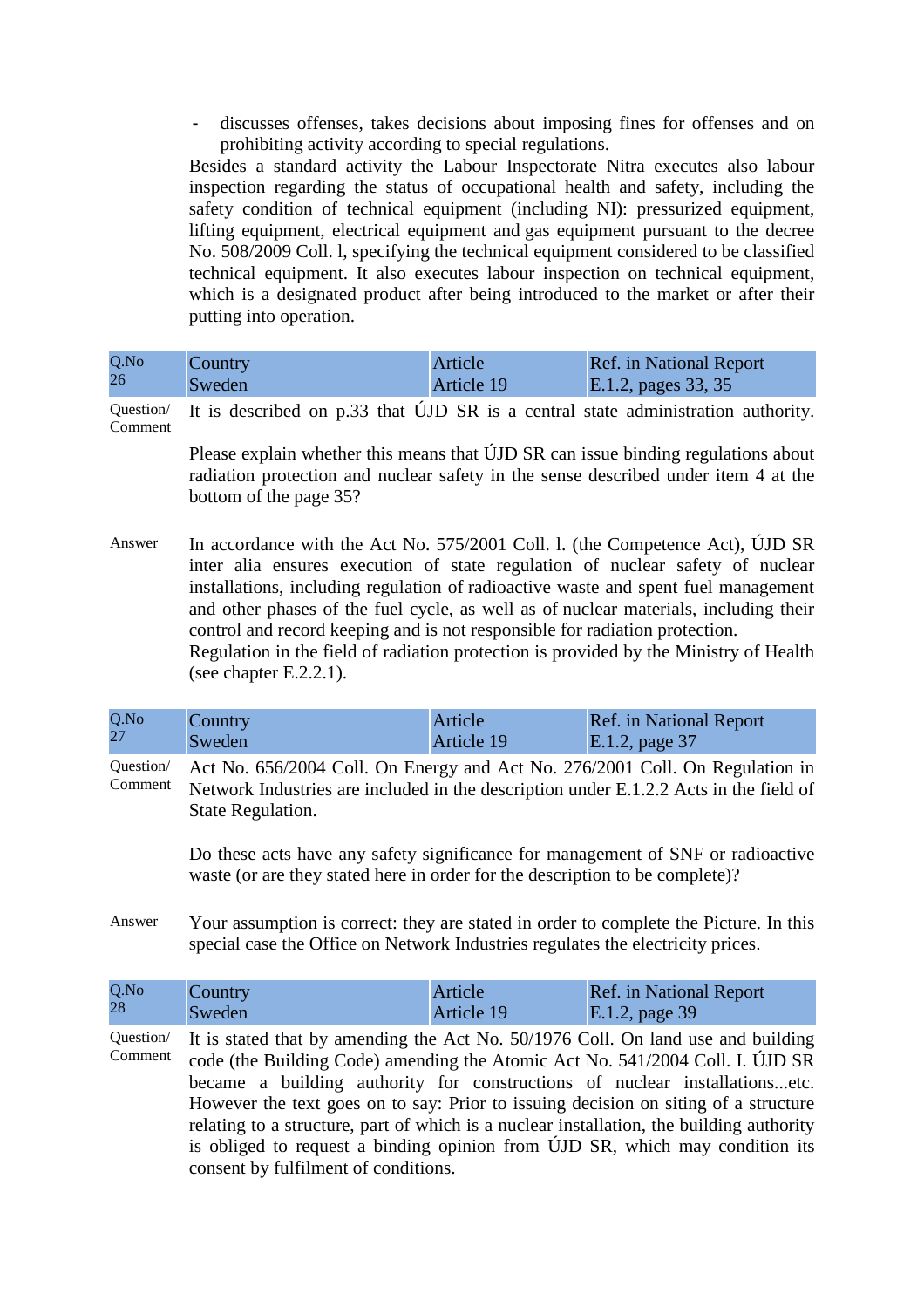Could you please clarify the situation – we assume that  $\hat{U}$ JD SR does not ask for its own opinion? The text on page 41, bottom half describes it as ÚJD SR base its decision on its own partial approval of the safety documentation but we assume there is no formal process where ÚJD SR asks the opinion from itself?

- Answer In order to clarify the situation, the most important fact is that building procedure as laid down by the Building Code (Act. 50/1976 as amended) consists of two partial and independent proceedings:
	- 1. Siting proceedings, which is performed by the regional construction authority. ÚJD SR is only one of more authorities requested to provide the regional building office with a binding consent (during this stage the ÚJD SR is not yet the building authority, only one of more affected authorities involved into the siting proceedings), which may be conditioned by fulfilment of specific conditions; the regional construction authority issues the siting licence based on the consent for siting of nuclear installation issued by the ÚJD SR.
	- 2. Building proceedings, which is performed by ÚJD SR, as the special construction authority that issues the building authorisation for nuclear installation and a structure relating to a structure, part of which is a nuclear installation.

Yes, it is true that during the building proceedings (the second stage of building procedure, as mentioned above) ÚJD SR exercises its competence as an building authority and State administration authority for nuclear safety at the same time in one and the same proceedings (in which its decisions are based on its own partial decision/decisions (partial approvals of the safety documentation), as well as based on opinions from the relevant regulatory bodies – the Public Health Authority (radiation protection), the National Labour Inspectorate (labour inspection and occupational health and safety) and other bodies and organizations of State administration (fire protection, civil protection).

As regards ÚJD SR´s partial decisions, there are only the ÚJD SR internal rules on how to manage the applications delivered. The responsible ÚJD SR division shall inform all other divisions about application and request for partial approvals as needed within a set time framework. If necessary and it is quite often, whole procedure is consulted continuously with other divisions, as well as, with the applicant itself to support effective decision proceedings. Simplified structure for siting vis a vis construction, commissioning, decommissioning.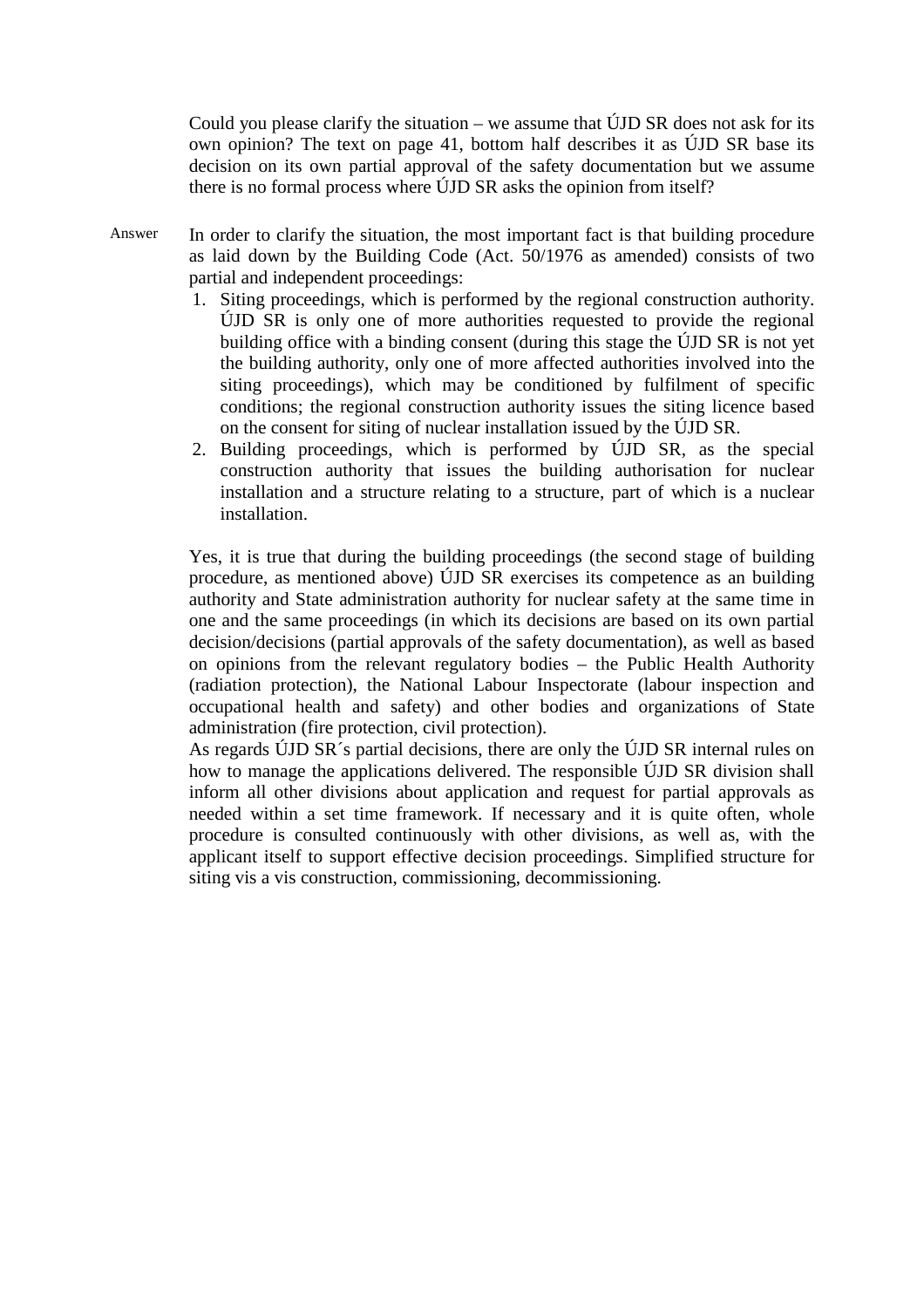

#### **Authorisation of Siting**

## **Authorisation of construction, operation, modifications, decommissioning**



| Q.No | Country | Article        | Ref. in National Report |
|------|---------|----------------|-------------------------|
| 29   | Poland  | Article 19.2.4 | $E.2.1.3$ , page 42     |

Question/ Comment It is understood that different modes of inspections given in the report, are based on the level of the manual? Could be a brief information given on the existing inspection procedures (manuals), i.e. what kind of inspections do they cover? An example would be appreciated.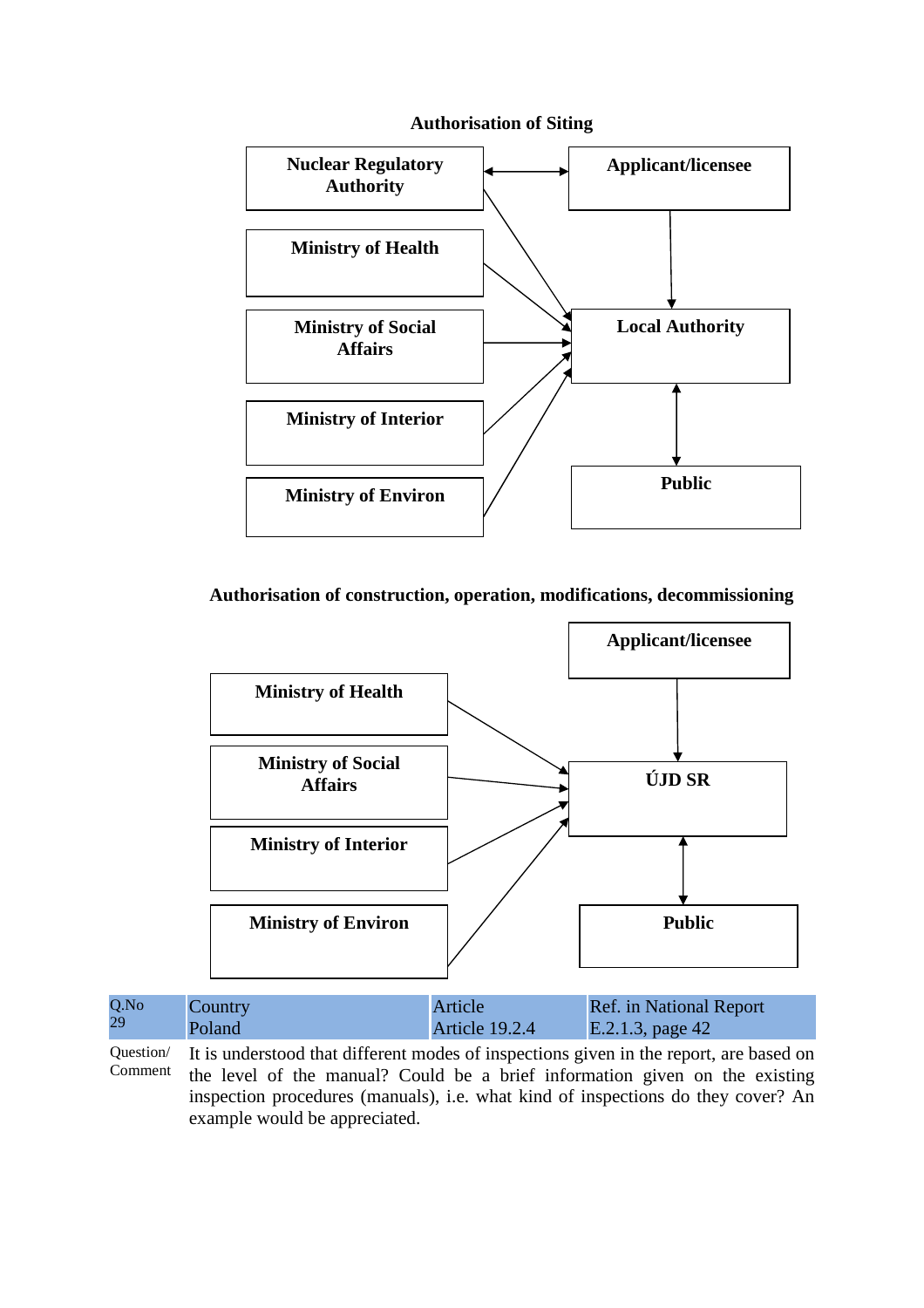Answer Yes, various modes of inspections are described in the Inspection Manual. Within this Inspection Manual there is a special inspection procedure for inspections for radwaste management and decommissioning (P 340 024:08).

> For example, following are typical inspection areas for inspections focused on decommissioning:

- compliance between documentation and current status of facility,
- compliance between decommissioning plan and performed activities,
- minimization of radioactive waste generated during decommissioning,
- optimization of decommissioning radioactive waste management,
- fulfilment of internal documentation such as programmes, procedures, instructions by all staff,
- fulfilment of licence conditions and inspection measures,
- record-keeping system,
- status of buildings and equipment of decommissioned facility along with associated areas including housekeeping,
- corrective measures implementation resulting from events.

| Q.No | Country | Article        | Ref. in National Report |
|------|---------|----------------|-------------------------|
| 30   | Poland  | Article 19.2.6 | E.2.3, page 45          |

Question/ Comment It is interesting how do UJD and Labour Inspectorate cooperate. As said on page 44, there do special legal provisions exist upon ensuring occupational health and safety at the workplaces of a nuclear installation. It is understood that from the Labour Inspectorate perspective, it does include only technical/technological matters of working environment, whereas nuclear and radiation aspects are left to UJD. Though it would be interesting to know, what special provisions regarding labour issues are implemented for the nuclear industry? Are there joint inspections held?

- Answer The Labour Inspectorate executes labour inspection within the scope as stipulated in the Act No. 125/2006 Coll. l. and an oversight according to special regulation, in particular it supervises whether the requirements for OH&S are satisfied with respect to, for example:
	- Selection, location, layout, use, maintenance and control of the workplace, working environment, means of work;
	- Work procedures, working time, organization of labour protection and system of its management;
	- Investigates causes of occurrence of a severe industrial accident;
	- Through a binding opinion it applies requirements for ensuring occupational health and safety in permitting and granting final permission for use of structures and their changes;
	- Revokes license or certificate issued to a natural person or to a legal person to perform activities according to special regulations;
	- Discusses offenses, takes decisions about imposing fines for offenses and on prohibiting activity according to special regulations.

Besides a standard activity the Labour Inspectorate Nitra executes also labour inspection regarding the status of occupational health and safety, including the safety condition of technical equipment (including NI): pressurized equipment, lifting equipment, electrical equipment and gas equipment pursuant to the decree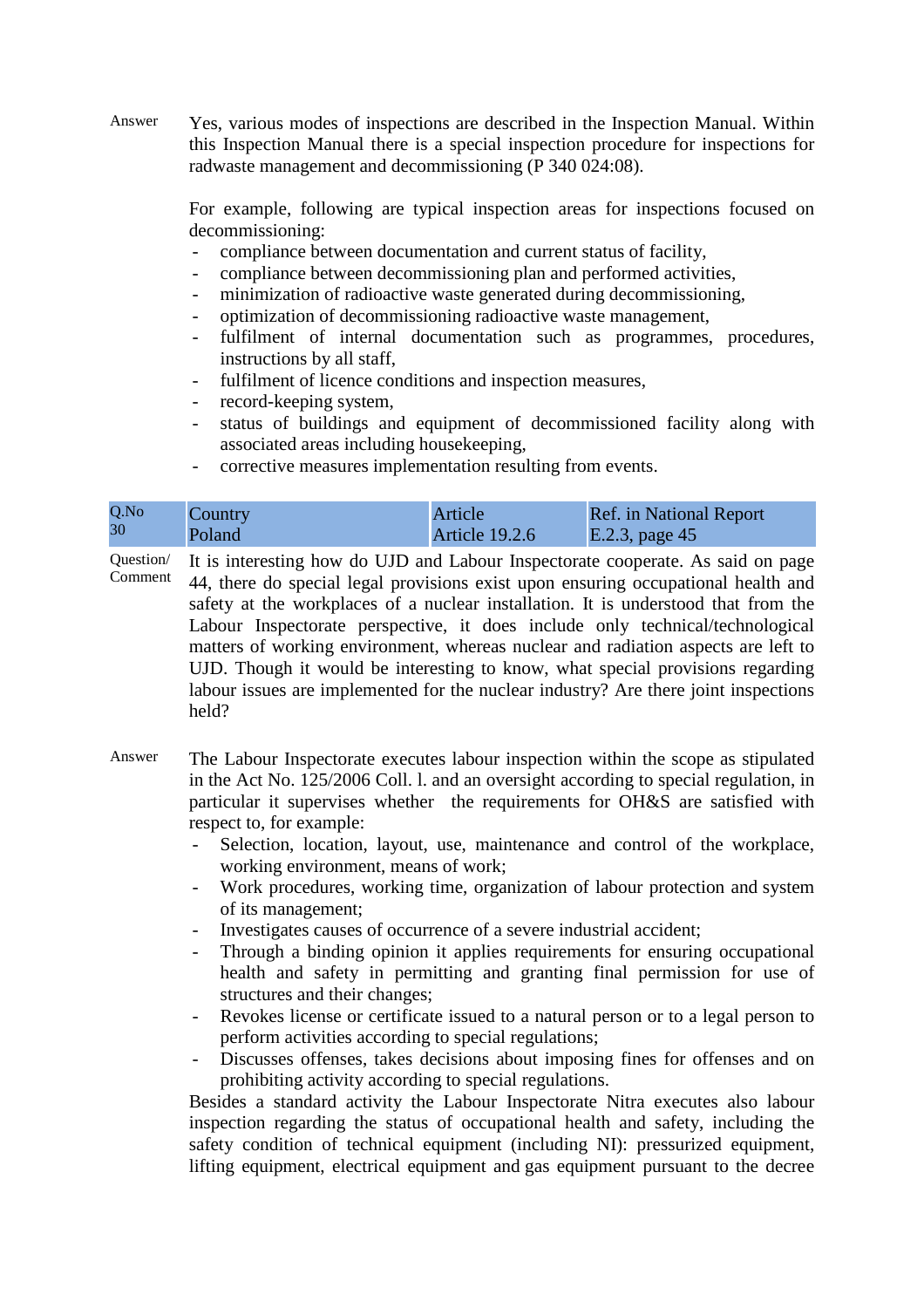No. 508/2009 Coll. l, specifying the technical equipment considered to be classified technical equipment. It also executes labour inspection on technical equipment, which is a designated product after being introduced to the market or after their putting into operation.

| Q.No | Country      | Article    | <b>Ref.</b> in National Report |
|------|--------------|------------|--------------------------------|
| 31   | South Africa | Article 20 | E.2.1.3 p 43                   |

Question/ Comment Under title "Sanction", it is stated that in case of non-observance of requirements and violation of legal provisions, regulatory body is entitled to impose sanctions including financial fine. What is the nature of sanctions that have been imposed by the regulatory body?

Answer Fines may be imposed directly upon the Art. 34 of the Atomic Act. ÚJD SR imposes fines for violation of the Atomic Act provisions as described in details by the Atomic Act. Depending on the seriousness of the offence committed, the general and basic gradation of the fines amounts is set in Art. 34 (1) to (6). However, such gradation is based upon setting the highest amount of the fine that might be imposed for the specific sort of offence. The seriousness of the offence is the only criterion used in the act for the gradation of the fine amount, and, at the moment, there does not exist any further internal directive of ÚJD SR for this purpose.

> In each case, Authority shall consider all circumstances of the case individually and follow upon the basis of the ÚJD SR administrative consideration, guidance for which is outlined by Art 34 (9): "... an account shall be taken of mainly the seriousness, manner, duration and potential consequences of the violation of responsibilities, of co-operation and attitude of the entities subject of supervision or natural persons or legal persons concerned upon elimination of the consequences and to measures taken."

> Procedurally, ÚJD SR imposes fine in accordance with the Atomic Act, as the first instance body, by issuance of a formal written decision that shall meet formal requirements and to be issued in due process of law pursuant to the Act No. 71/1967 Coll. on Administrative Proceedings as amended. Person or entity may appeal against fine imposed (file an appeal). Afterwards, ÚJD SR chairperson itself, as a second instance, has to take decision on an appeal upon the proposal of the ad hoc advisory committee basis, but they are not bound by their resolution. In a case of the person is not satisfied with the final affirmative decision of the ÚJD SR chairperson, they may lodge an action at the court asking for revision of legality of the ÚJD SR decision.

> During the 2011, the ÚJD SR had imposed the financial sanctions only twice, however, both of them do not relate to the management of radioactive waste and spent fuel:

- For violation of the provisions on the professional competence requirements (fire fighters),
- For performance of important changes to the nuclear installation without prior approval by ÚJD SR.

In fact, the ÚJD SR firstly requires elimination or voidance of deficiencies prior to imposition of fine, and, it also depends on the attitudes of licensee to the deficiencies found, as well as, the seriousness of such violations.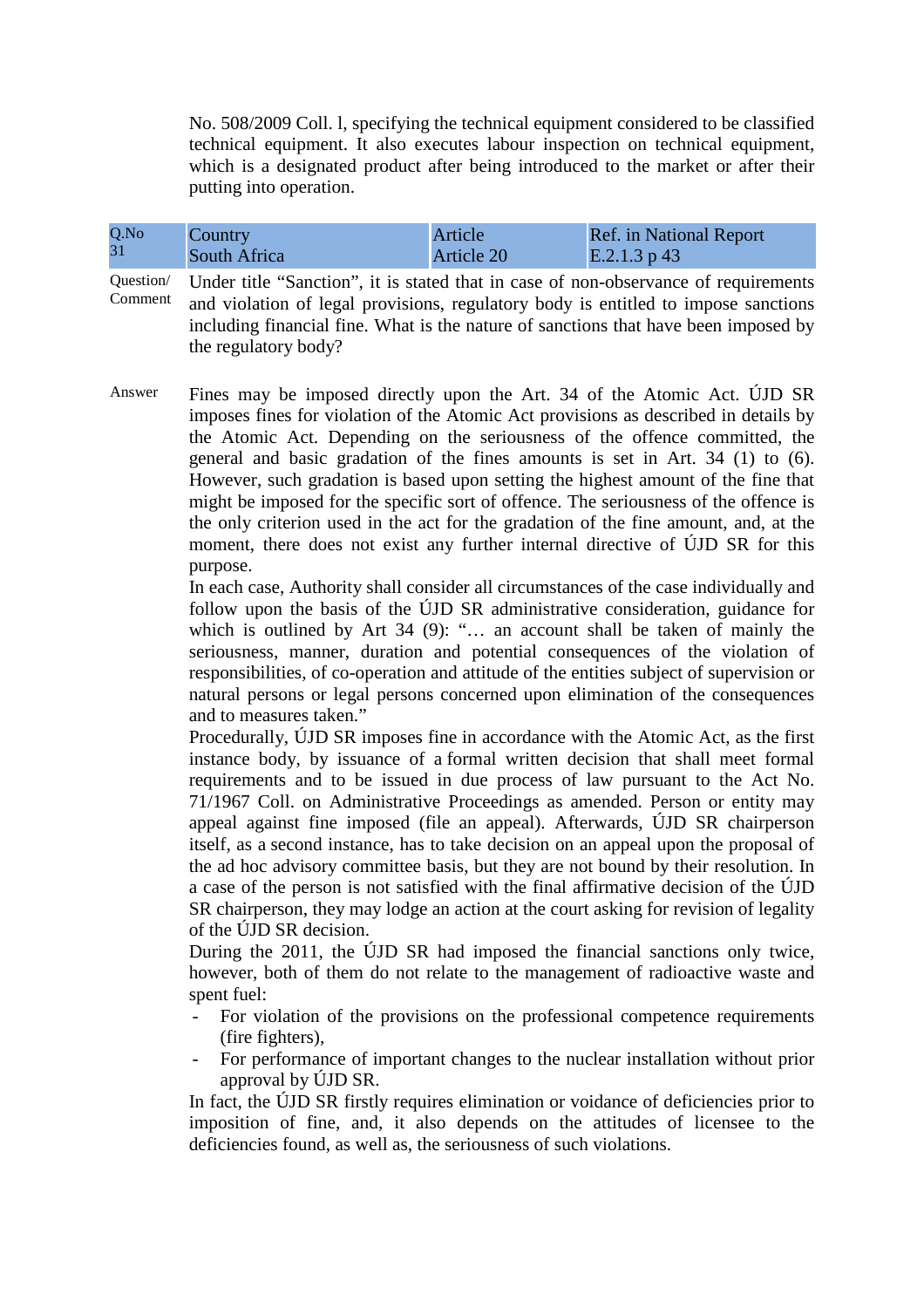| Q.No<br>32           | Country<br>Sweden                                                                                                                                                                                                                                                                                                                                                                                                                                                                                                                                                                                                                                                                                                                                                                                      | Article<br>Article 20 | <b>Ref.</b> in National Report<br>E.2.1, page 42 |
|----------------------|--------------------------------------------------------------------------------------------------------------------------------------------------------------------------------------------------------------------------------------------------------------------------------------------------------------------------------------------------------------------------------------------------------------------------------------------------------------------------------------------------------------------------------------------------------------------------------------------------------------------------------------------------------------------------------------------------------------------------------------------------------------------------------------------------------|-----------------------|--------------------------------------------------|
| Question/<br>Comment | It is stated that the inspection plan is a tool for continuous and systematic<br>evaluation of inspection activities at nuclear installations and during transports and<br>controls of nuclear materials. As a rule, such plans are developed for the period of<br>one year.                                                                                                                                                                                                                                                                                                                                                                                                                                                                                                                           |                       |                                                  |
|                      | What input are used to develop such inspection plans? Are there processes in place<br>for collection of feedback of experience to be used?                                                                                                                                                                                                                                                                                                                                                                                                                                                                                                                                                                                                                                                             |                       |                                                  |
| Answer               | Yes, the whole process of inspection activity is described by an external procedure.<br>This includes also establishment of the annual inspection plan based on the<br>suggestions of all relevant ÚJD SR divisions. Every half a year the inspection<br>results are analysed and evaluated. In case the results show a necessity to<br>modify/broaden the planned inspection activity, it is done so. Booth materials<br>(annual inspection programme as well as the inspection results analysis) are<br>approved by the board of directors of the ÚJD SR.<br>Based on assessment of all inspections performed in a previous year, a new<br>inspection plan is submitted for approval at managerial meeting, taking into<br>account also expected activities to be performed at inspected facilities. |                       |                                                  |

| Q.No | Country | Article    | <b>Ref.</b> in National Report |
|------|---------|------------|--------------------------------|
| 33   | Sweden  | Article 20 | $\mathbf{E}.2.1$ , page 43     |

Question/ Comment Under "Sanction" it is described that the regulatory body may impose fines to the operator, as well as to the employees, when nuclear safety is violated. In case of non-observance of requirements and violation of legal provisions, regulatory body is entitled to impose sanctions including financial fine to the authorization holder.

> Are there any legal processes where operations at a facility can be suspended or a license can be revoked?

Answer There are special provisions regarding the suspension of operation of nuclear installation as stated in Article 32 of the Atomic Act. If there is a risk in delay of or upon a serious occurrence of nuclear safety, physical protection or emergency preparedness relevance, the ÚJD SR may decide to restrict the scope or the validity of authorisation; or order the licensee to take the necessary measures; or order to suspend the operation of nuclear installation. Procedurally, the ÚJD SR issues decision on suspension/restriction in administrative proceedings pursuant to the Act No. 71/1967 Coll. on Administrative Proceedings as amended, as the first instance body. Those decisions might be appealed against (at the ÚJD SR chairperson as a second instance body) and revised by the court by lodging an action at the court asking for revision of legality of the ÚJD SR decision.

> Another case is when other authority has made the decision to suspend the operation of a nuclear installation due to reasons other than threat to safety, such body shall be liable to reimburse the licensee for the costs needed to assure nuclear safety, and the State Fund of Decommissioning of Nuclear Installations and Management of Spent Fuel and Radioactive Waste for the corresponding portion of the costs incurred as the result of such a decision.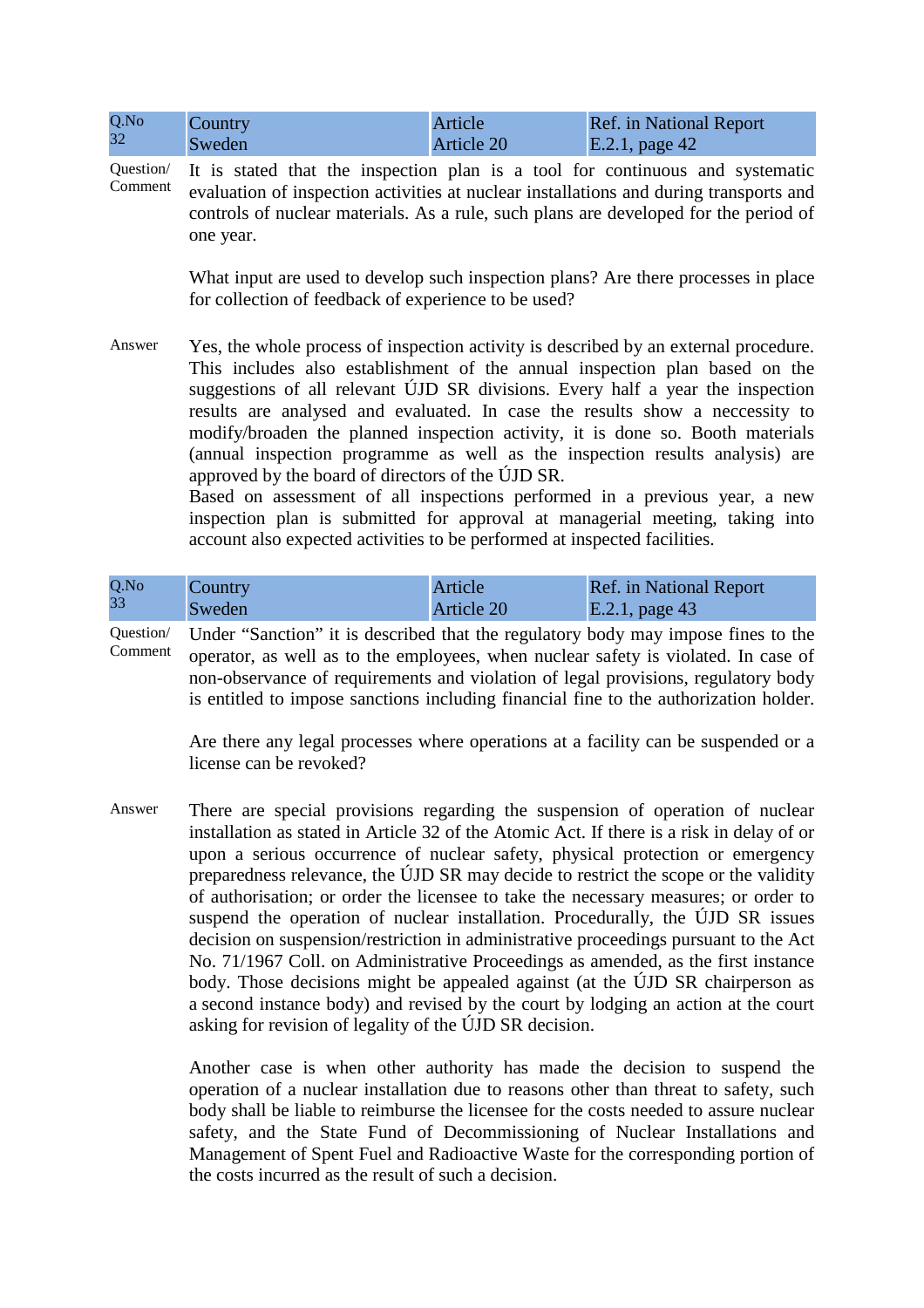Up to now, we have not been dealing with such a case of legal process.

| Q.No | Country | <b>Article</b> | <b>Ref.</b> in National Report |
|------|---------|----------------|--------------------------------|
| 34   | Sweden  | Article 20     | E.2.2, page 46                 |

Question/ Comment It is described that the types of technical equipments are divided into group A, group B or group C According to the degree of threat. "Group A" contains technical equipments with high degree of threat, "Group B" are technical equipments with higher degree of threat and "Group C" are technical equipments with lower degree of threat.

> Could you please elaborate on this and explain whether group B threats signify a higher degree of threat (than A?) and C? and whether the group C degree threats is lower than the threat for those of group A, B or both?

Answer Equipment in category "A" are equipment with the "highest" risk level. "B" means "medium" and "C" means "lower" risk rate

| Q.No<br>Country<br>35<br>Germany | Article<br>Article 22 | <b>Ref.</b> in National Report<br>F.2.1, 51 |  |
|----------------------------------|-----------------------|---------------------------------------------|--|
|----------------------------------|-----------------------|---------------------------------------------|--|

Question/ Comment Regarding human resources: What kinds of provisions have been taken to manage personnel succession (knowledge transfer between retiring personnel and their successors)? Do you apply any knowledge management tools?

- Answer To manage personnel succession JAVYS, a. s. apply SAT (Systematic Approach to Training). At first analysis of the workposition and the analysis of the background and knowledge of the successor who is applying for the workposition is done. There are three alternatives:
	- If the successor is qualified, it is adequate to realize the on-the-job training (minimum 2 weeks),
	- If the successor is not competent for the certain position it is important to take the training for the changed job position  $-2$  weeks (theoretical part) and the on-the-job training - min. 2 weeks (practical part),
	- If the successor is a newcomer, he must take part in the basic training according to the legislation, and The Personnel Training System. In accordance with the responsibilities related to the particular job position it takes up to 95 days.

The retiring person is usually appointed as a trainer of the successor.

The successor is usually chosen from the same unit/department/nuclear installation having sufficiency of knowledge and information on the workplace and workposition.

In the case of managerial position the successor has usually been working as a representative of the retiring person for some time.

After the adequate training the manager evaluates if the successor is competent to carry out the work position.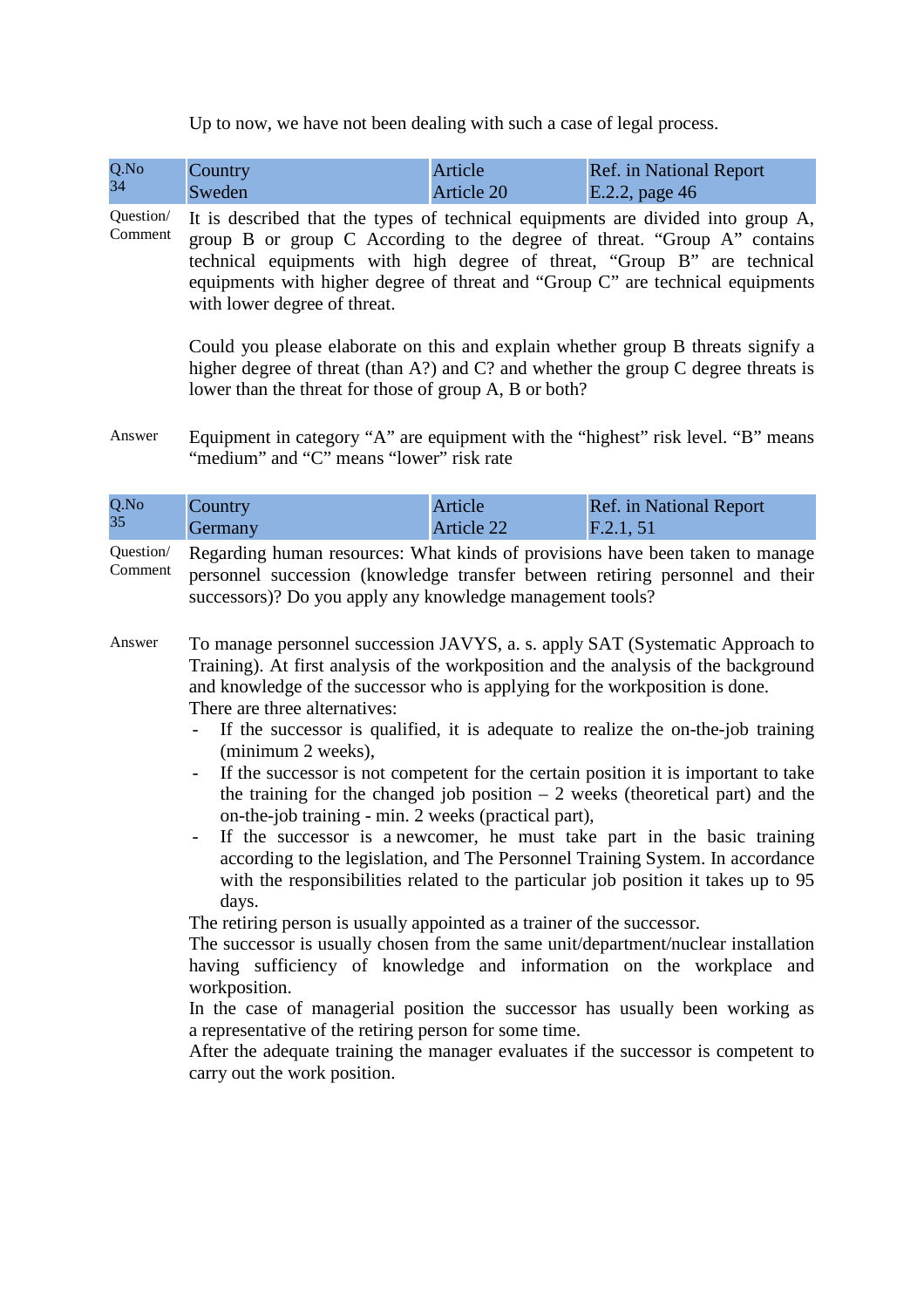| Q.No | Country | Article    | <b>Ref.</b> in National Report |
|------|---------|------------|--------------------------------|
| 36   | Germany | Article 22 | F.2.2, 53                      |

Question/ Comment How is the option of regional or shared repositories taken into account when estimating the financial resources for waste and spent fuel management? How are further developments of safety requirements and more sophisticated technical solutions that may lead to higher expenses in waste and spent fuel management considered in defining the financial resources and the contributions by the waste producer?

Answer Act No. 238/2006 Coll. l. on the National Nuclear Fund for decommissioning of nuclear installations and for spent nuclear fuel and radioactive waste management (the Act on the Nuclear Fund) considers the use of Nuclear Fund financial resources for all phases of underground repository development, including research.

> The shared/regional repository option has not been taken into account when estimating the waste and spent fuel management funding. It could not to be, indeed: the outputs of the working group, where the Slovak experts are actively present, provide so far the methodological framework for situations, when potentially interesting states become to really interesting by decision on conclusion of corresponding international agreements. Such situations have not become anywhere up to now.

> The  $2<sup>nd</sup>$ : The national strategy of the back-end of peaceful use of nuclear energy shall be updated once per five years, at least. It should contain also proposals reflecting the mentioned development.

| Q.No | Country | Article           | <b>Ref.</b> in National Report |
|------|---------|-------------------|--------------------------------|
| 37   | Sweden  | <b>Article 22</b> | F.2.2, page 53-54              |

Question/ Comment The Fund resources are collected in several ways. Under item h) it is stated "revenues from financial operations".

What kind of operations are these?

Are there any legal SR restrictions on how the fund revenues/holdings can be invested?

- Answer Regarding the mentioned Fund resource, Act No. 238/2006 Coll. as amended, precisely states in § 7, section (1), letter i) (not h) after the last act amendment) the following:
	- i) revenues from financial operations pursuant to § 9, section 2, letter b),

And, § 9, section 2 of the Act says:

The Nuclear Fund's resources cannot be used for:

... b) financial operations on the financial market, including purchase of securities, except investing the Fund's financial resources as decided by the Ministry of Finance;

In practice, there has not been any such investing/decision of the Ministry of Finance yet. Significant part of the Fund's financial resources is put out on the treasury fixed account to interest.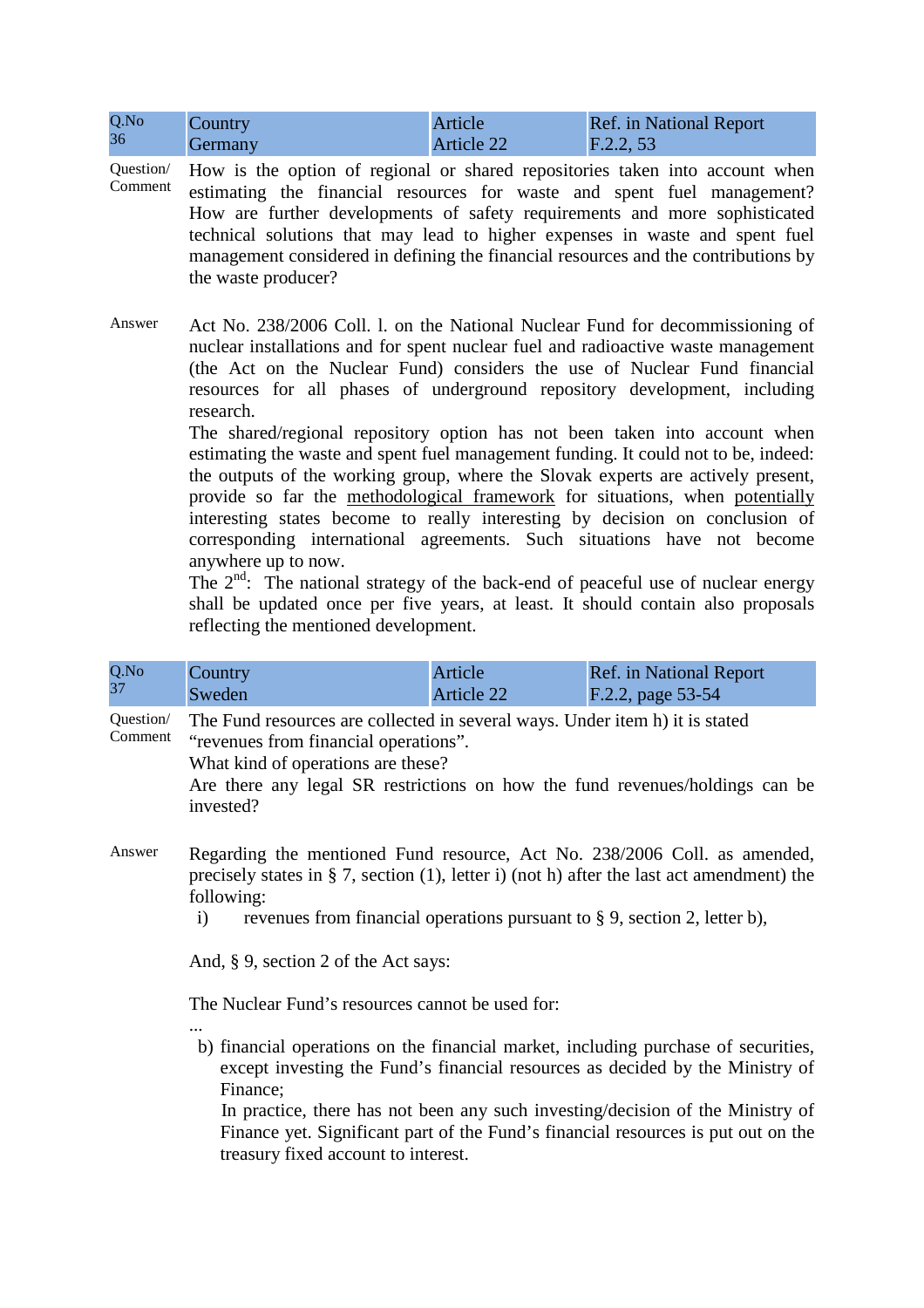| Q.No<br>38           | Country<br>Sweden                                                                                       |             |                                                                                              | Article<br><b>Article 22</b> | <b>Ref.</b> in National Report<br>F.2.2, page 55                                                                                                                                                                                                                                                                                                                                                                                                                                                                                                                                                                       |  |  |
|----------------------|---------------------------------------------------------------------------------------------------------|-------------|----------------------------------------------------------------------------------------------|------------------------------|------------------------------------------------------------------------------------------------------------------------------------------------------------------------------------------------------------------------------------------------------------------------------------------------------------------------------------------------------------------------------------------------------------------------------------------------------------------------------------------------------------------------------------------------------------------------------------------------------------------------|--|--|
| Question/<br>Comment |                                                                                                         |             | the Board of Trustees of the Fund.                                                           |                              | It is described that financial resources from the Fund can only be granted upon<br>compliance with conditions defined by the Nuclear Fund and after the approval of                                                                                                                                                                                                                                                                                                                                                                                                                                                    |  |  |
|                      | How are the members of this Board of Trustees of the Fund selected and appointed<br>(who are eligible)? |             |                                                                                              |                              |                                                                                                                                                                                                                                                                                                                                                                                                                                                                                                                                                                                                                        |  |  |
| Answer               | (5)                                                                                                     |             | (better: The Supervisory Board).<br>Article 3 of the Act No. 238/2006 Coll. as amended says: |                              | To clarify the relations between the Board of Governors and the Board of Trustees<br>According to Art. 11, Sect. 5 of the Act No. 238/2006 Coll., as amended:<br>The Board of Governors shall review the application, namely its compliance<br>with approved strategy and approved budget, while also considering<br>contribution of provided financial means to increasing the nuclear and<br>radiation safety of the Slovak Republic and particularly to increasing<br>protection of health and life of the Slovak Republic citizens and to<br>permanently sustainable development of the environment.               |  |  |
|                      | (3)                                                                                                     |             |                                                                                              |                              | The Chairman of the Board of Governors and other four members of the<br>Board of Governors are appointed and withdrawn by the Government at suit<br>of the Minister of Economy of the Slovak Republic. One Vice-chairman of<br>the Board of Governors is appointed and withdrawn by the Government at<br>suit of the Minister of Finance of the Slovak Republic; another Vice-<br>chairman of the Board of Governors is appointed and withdrawn by the<br>Government at suit of the Chairman of Nuclear Regulatory Authority.                                                                                          |  |  |
|                      | (4)                                                                                                     | membership: |                                                                                              |                              | Selection of candidates for membership in the Board of Governors shall be<br>performed by the Ministry of Economy in form of a selection process<br>pursuant to special regulation (§5 and 6 of the act No. 552/2003 Coll. on<br>execution of work in the public interest, as amended by act No. 365/2004<br>Coll.).; the Ministry cooperates here with university centers and research<br>institutes acting in nuclear power area. Only a natural person with<br>permanent residence on the territory of the Slovak Republic who meets with<br>the following requirements can be appointed for the Board of Governors |  |  |
|                      |                                                                                                         |             | a) has finished the $2nd$ degree of the university education                                 |                              |                                                                                                                                                                                                                                                                                                                                                                                                                                                                                                                                                                                                                        |  |  |
|                      |                                                                                                         |             | b) has a minimal 10-year professional experience                                             |                              |                                                                                                                                                                                                                                                                                                                                                                                                                                                                                                                                                                                                                        |  |  |
|                      |                                                                                                         | 1.          |                                                                                              |                              | in the field of nuclear power or nuclear research,                                                                                                                                                                                                                                                                                                                                                                                                                                                                                                                                                                     |  |  |
|                      |                                                                                                         | 2.          | nuclear power area,                                                                          |                              | in development of economic or financial concepts and analyses in                                                                                                                                                                                                                                                                                                                                                                                                                                                                                                                                                       |  |  |
|                      |                                                                                                         | 3.          |                                                                                              |                              | in designing and execution of constructions of nuclear facilities, or                                                                                                                                                                                                                                                                                                                                                                                                                                                                                                                                                  |  |  |
|                      |                                                                                                         | 4.          |                                                                                              |                              | in a field of law application in the nuclear power area.                                                                                                                                                                                                                                                                                                                                                                                                                                                                                                                                                               |  |  |
|                      |                                                                                                         |             | c) has a competence to acting in law,                                                        |                              |                                                                                                                                                                                                                                                                                                                                                                                                                                                                                                                                                                                                                        |  |  |

d) is blameless; for the purposes of this act, the "blameless" shall mean a person who has not been lawfully convicted for crime against property or other deliberate crime; the blamelessness shall be proved by the excerpt from the Register of criminal records not older than three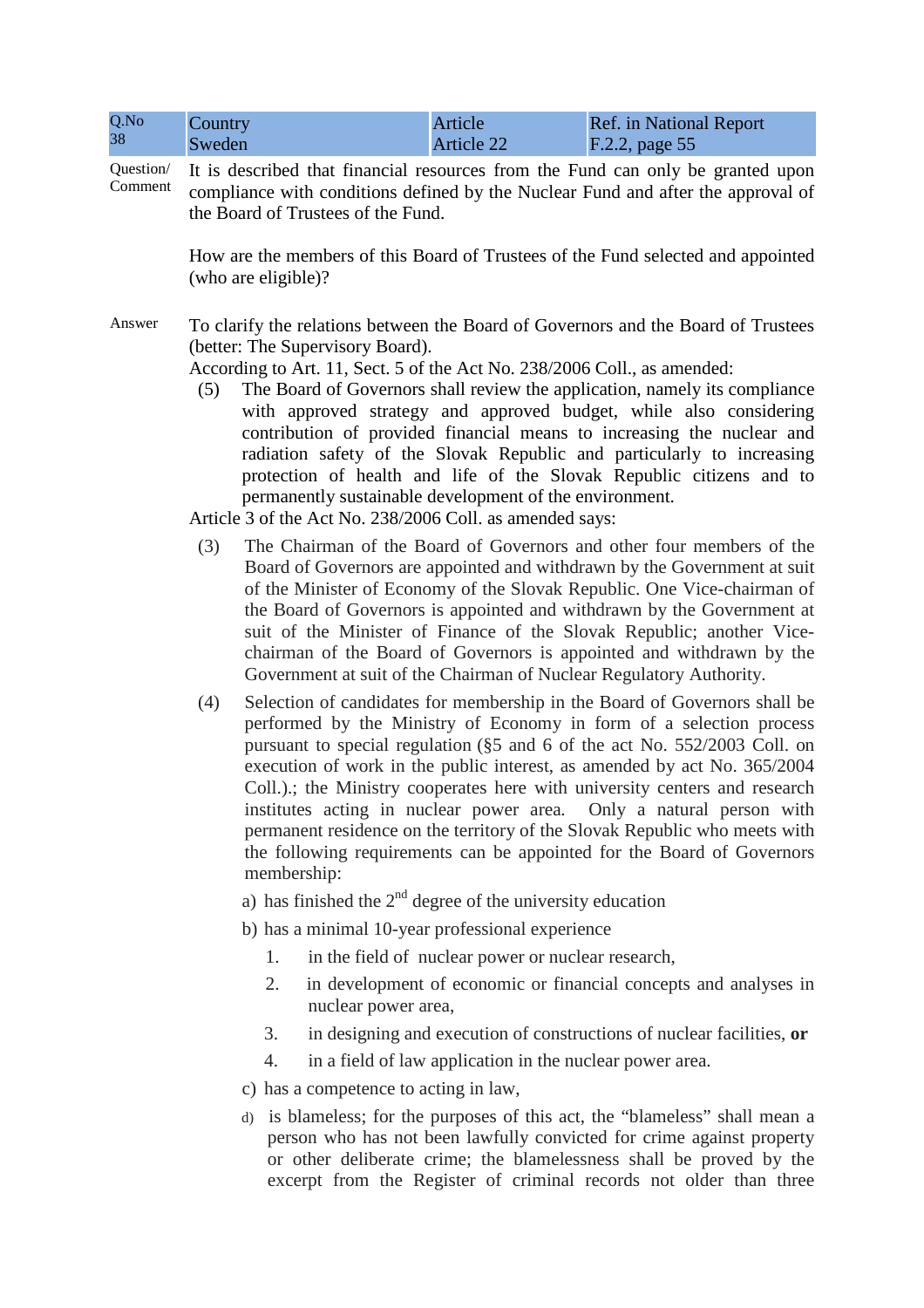months.

Regarding the role of Supervisory Board, the Act in its Art. 4, sect. 2 says: The Supervisory Board

e) discusses proposals of contracts on the Nuclear Fund means provision for purposes as given in § 9

Regarding the Supervisory Board composition, the Act in sect. 3 of the same Art. states:

The Supervisory Board has five members. The Chairman of the Supervisory Board is the State Secretary of the Ministry of Finance appointed by the Minister of Finance; other members of the Supervisory Board are: the State Secretary of the Ministry of Economy appointed by the Minister, Vice-chairman of the Nuclear Regulatory Authority, representative of the Ministry of Environment appointed by the Minister of Environment and representative of the Ministry of Health appointed by the Minister of Health.

| Q.No | Country | Article    | <b>Ref.</b> in National Report |
|------|---------|------------|--------------------------------|
| 39   | Sweden  | Article 23 | F.3, Page 58                   |

Question/ Comment It is listed what the labour inspectorate controls when verifying the professional competence.

What is meant by "Certificate of incorporation"?

Answer All companies should be registered in the registry of commerce. The certificate means a copy (document) of the registry. The aim is that only registered companies can make business.

| Q.No | Country | Article    | <b>Ref.</b> in National Report     |
|------|---------|------------|------------------------------------|
| 40   | Poland  | Article 24 | tables: $F.4.3a$ ; $F.4.3b$ ; page |
|      |         |            | <sup>63</sup>                      |

Question/ Comment Regarding given tables, it would be appreciated if the unit for the presented discharge data could be clarified.

Answer

| $A-1$ |           | Aerosols beta / gamma | Sr 89, 90 |            | Aerosols alpha |            |
|-------|-----------|-----------------------|-----------|------------|----------------|------------|
|       | discharge |                       | discharge |            | discharge      |            |
| Year  | [MBq]     | % of limit            | [kBq]     | % of limit | [kBq]          | % of limit |
| 1994  | 2,20      | 0.23                  | 33,20     | 0,12       | 155,00         | 1,76       |
| 1995  | 4,11      | 0.44                  | 289,00    | 1,03       | 418.00         | 4,75       |
| 1996  | 7,16      | 0,76                  | 770,00    | 2,77       | 781.00         | 8.88       |
| 1997  | 10.42     | 1,11                  | 680.00    | 2,44       | 1710.00        | 19,43      |
| 1998  | 16,87     | 1,79                  | 1180,00   | 4,20       | 730,00         | 8.30       |
| 1999  | 21,50     | 2,29                  | 540,00    | 1,93       | 809.00         | 9,19       |
| 2000  | 21,62     | 2,30                  | 158,10    | 0.56       | 973,57         | 11,06      |
| 2001  | 20,70     | 2,20                  | 207,51    | 0,74       | 997,12         | 11,33      |
| 2002  | 75,75     | 8,05                  | 1683,21   | 6,01       | 78,32          | 0,89       |
| 2003  | 25,38     | 2,7                   | 921,42    | 3,29       | 24,84          | 0.83       |
| 2004  | 15,47     | 1,65                  | 409,87    | 1,46       | 28,41          | 0,32       |
| 2005  | 25,24     | 2,68                  | 355,44    | 1,27       | 20.03          | 0,22       |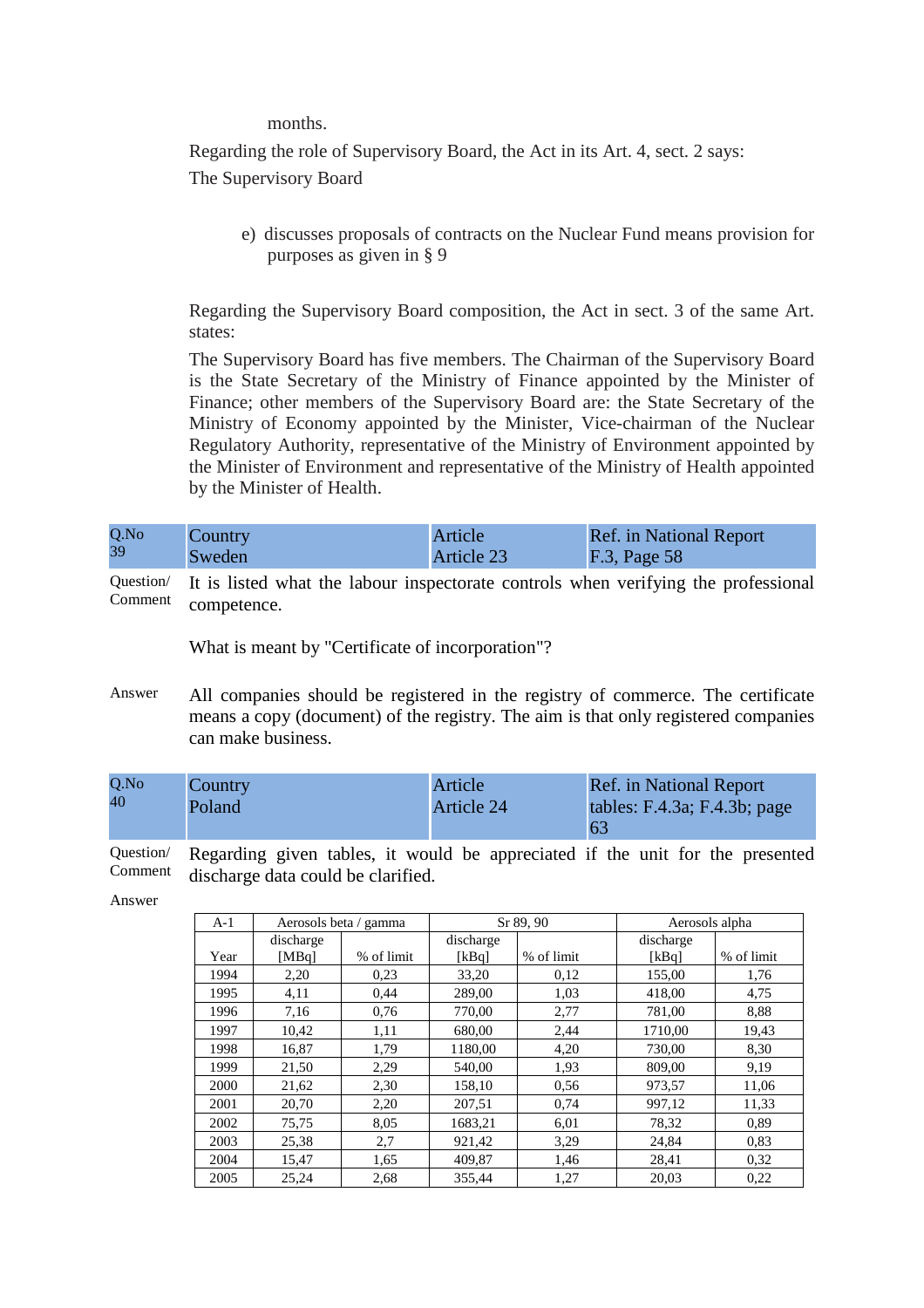| 2006 | 10.46 | ,09  | 443.13 | 1.58 | 41.99 | 0.48 |
|------|-------|------|--------|------|-------|------|
| 2007 | 4.05  | 0.42 | 151.92 | 0.54 | 9,81  | 0.11 |
| 2008 | 18,56 | .97  | 81,70  | 0.29 | 6,11  | 0,07 |
| 2009 | 3,92  | 0,42 | 149.00 | 0,53 | 16.84 | 0.19 |
| 2010 | 3,37  | 0,36 | 292,26 | 1,04 | 20,33 | 0,23 |

| Table F. 4.3a) Gaseous discharges from NPP A-1 and conditioning technology of TSU RAO |  |  |  |  |
|---------------------------------------------------------------------------------------|--|--|--|--|
|---------------------------------------------------------------------------------------|--|--|--|--|

| Váh river | Tritium          |                        | Corrosion and fission products |                  |
|-----------|------------------|------------------------|--------------------------------|------------------|
|           | discharge        |                        | discharge                      |                  |
| Year      | [GBq]            | % of limit             | [MBq]                          | % of limit       |
|           |                  | Recipient Vah river    |                                |                  |
| 1994      | 840              | 1,92                   | 24,47                          | 0,064            |
| 1995      | 1958,48          | 3,1                    | 50,631                         | 0,13             |
| 1996      | 505,08           | 1,16                   | 33,8                           | 0,09             |
| 1997      | 11850            | $\overline{27,12}$     | 29,665                         | 0,08             |
| 1998      | 249,87           | 0,57178                | 130,7                          | 0,34395          |
| 1999      | 1120             | 2,56293                | 169,3                          | 0,44553          |
| 2000      | 740,8            | 1,69519                | 87,68                          | 0,23074          |
| 2001      | 3023             | 6,91762                | 67,874                         | 0,17862          |
| 2002      | 589,009          | 1,34785                | 90,566                         | 0,23833          |
| 2003      | 2258,26          | 5,16763                | 86,867                         | 0,2286           |
| 2004      | 2411,095         | 5,5174                 | 85,296                         | 0,22446          |
| 2005      | 2141,8           | 4,90114                | 70,511                         | 0,18556          |
| 2006      | 1000,4           | 8,93                   | 76,01                          | 0,48             |
| 2007      | 237,827          | 2,59                   | 89,21                          | 0,74             |
| 2008      | 212,30           | 2,12                   | 135,10                         | 1,13             |
| 2009      | 186,64           | 1,87                   | 114,85                         | 0,96             |
| 2010      | 225,72           | 2,26                   | 116,81                         | 0,97             |
|           |                  | Recipient Dudváh river |                                |                  |
| 1994      | 211,2            | 48,33                  | 36                             | 9,5              |
| 1995      | 0,213            | 0,05                   | 3,905                          | 1,03             |
| 1996      | 0,13             | 0,03                   | 1,69                           | 0,44             |
| 1997      | 0,048            | 0,01                   | 0,495                          | 0,13             |
| 1998      | 0,004            | 0,00092                | 1,016                          | 0,27             |
| 1999      | 0,002            | 0,00048                | 0,532                          | 0,14             |
| 2000      | 0,00027          | 0,000063               | 0,223                          | 0,06             |
| 2001      | 0,00021          | 0,000047               | 0,046                          | 0,01211          |
| 2002      | 0,0014           | 0,00032                | 0,463                          | 0,12184          |
| 2003      | 0,0005           | 0,00011                | 0.013                          | 0,00342          |
| 2004      | $\theta$         | $\mathbf{0}$           | $\overline{0}$                 | $\mathbf{0}$     |
| 2005      | 0                | $\boldsymbol{0}$       | 0                              | $\mathbf{0}$     |
| 2006      | $\boldsymbol{0}$ | $\boldsymbol{0}$       | $\boldsymbol{0}$               | $\boldsymbol{0}$ |
| 2007      | 20,38            | 55,08                  | 13,17                          | 10,98            |
| 2008      | $\theta$         | 0                      | $\theta$                       | $\theta$         |
| 2009      | $\theta$         | 0                      | 0                              | 0                |
| 2010      | $\theta$         | $\mathcal O$           | $\theta$                       | $\theta$         |

Table F. 4.3b) Liquid discharges from NPP A-1 and the conditioning technology of TSÚ RAO

| Q.No | Country | Article    | <b>Ref.</b> in National Report |
|------|---------|------------|--------------------------------|
| 41   | Poland  | Article 24 | table F.4.3f, page 65          |

Question/ Comment Regarding given table, it would be appreciated if the unit for collective doses could be clarified.

Answer The unit on the vertical axle is unit of the collective dose – manmSv. The illegility of the unit was procured by incorrect formatting of the graph.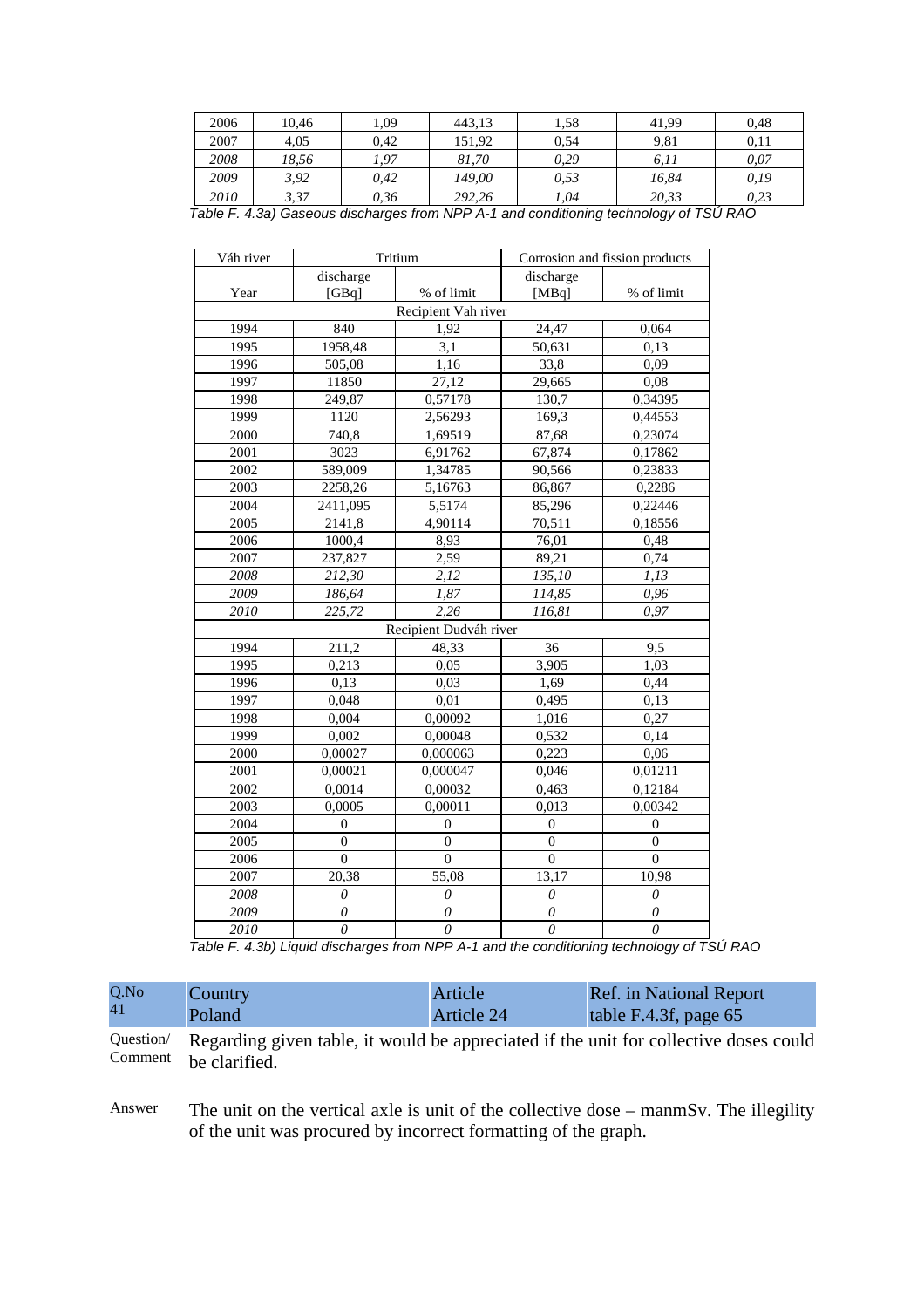| Q.No | <b>Country</b> | Article    | <b>Ref.</b> in National Report |
|------|----------------|------------|--------------------------------|
| 42   | Poland         | Article 24 | F.4.5, page 66                 |

Question/ Comment Regarding values being monitored, it would be interesting to know what agricultural products and what radionuclides are monitored on regular basis?

Answer The values in stated table (F.4.5) are calculated based on model programs coming from real measurements of releases (to the atmosphere and hydrosphere) and from the meteorological situation in existing year in the vicinity of nuclear facility. One of the basic database for stated calculation are statistical values on agricultural products in aggrieved region and this database is yearly updated under authority of statistical data from Bureau of Statistics SR.

> Furthermore the samples of agricultural crops are taken regularly (yearly) on the farms in the vicinity of NPP Bohunice and radioactivity of artificial radionuclides is measured in the samples. Measured values are either regularly below MDA or significantly below the level of natural radionuclides and deposited from the accidents of NPP and of nuclear weapons and these results are applied for impact assessment of NPP to the surroundings.

#### **Radioactivity monitoring of agricultural products on regular basis**

*Radiochemistry laboratory, The Public Health Authority of the Slovak Republic* 

| <b>Type of agricultural</b><br>product | <b>Sampling</b>       |                | <b>Radionuclides</b>           |
|----------------------------------------|-----------------------|----------------|--------------------------------|
| Vegetable and fruit                    | yearly in season      |                |                                |
| Feed                                   | yearly in season      |                | $137Cs$ , $90Sr$ , $40K$       |
| Cereals (barley, wheat)                | yearly in season      |                |                                |
| Country<br>Sweden                      | Article<br>Article 24 | F.4.2, page 60 | <b>Ref.</b> in National Report |

Question/ Comment The monitoring plan is stated to have several purposes, one of which is formulated as "to demonstrate that the radiation protection is optimised".

How is this done in practice as it could certainly be difficult since it involves value judgments?

F.4.2, page 60

Is the evaluation using radiological performance indicators?

Q.No 43

Answer Optimization of radiological performance is evaluated by "operating indicators" which are given by relevant authority for operation of relevant nuclear installation.

| Q.No | Country | Article    | <b>Ref.</b> in National Report |
|------|---------|------------|--------------------------------|
| 44   | Sweden  | Article 24 | $F.4.2$ , page 60              |

Question/ Comment The text describes the impact evaluation of intakes of radionuclides. What whole-body measurement equipment is available? For work in areas with air contamination, what policy is used for personal protective equipment? Is the first principle to completely avoid intakes or are the intakes optimised in the same way as for direct exposures?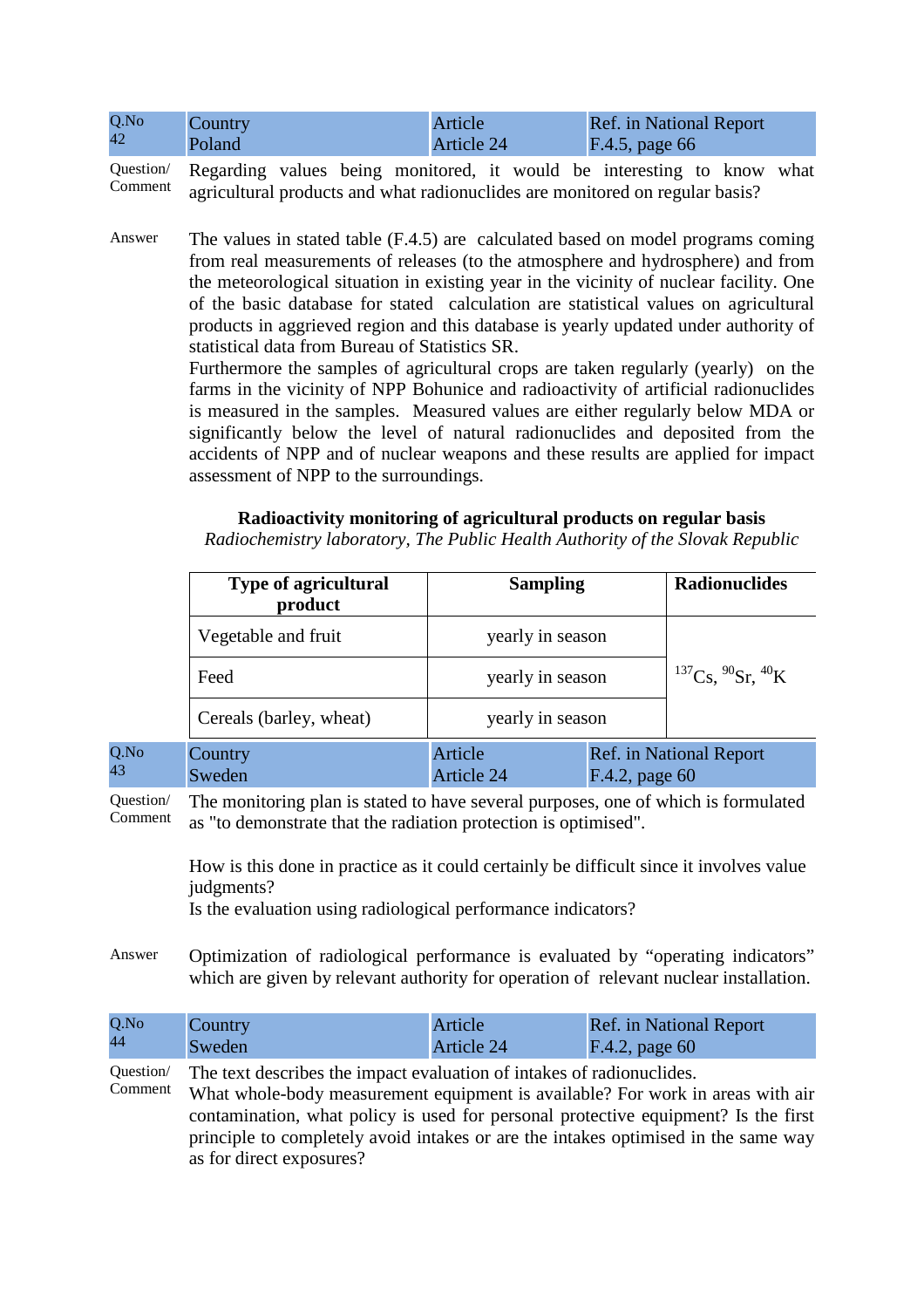- Answer a) FASTSCAN with plastic scintillators (Canberra Packard) all staff which is working in controled area is monitored (minimum yearly) and in case of exceeding investigative level staff is monitored on the whole-body measurement equipment with Ge (Li) detector (Canberra Packard).
	- b) Basic practise is to completely avoid internal contamination (using respirator/overall).

| Q.No | Country | Article    | <b>Ref.</b> in National Report |
|------|---------|------------|--------------------------------|
| 45   | Sweden  | Article 24 | F.4.3, page 61                 |

Question/ Comment It is stated that samples are taken in the samplers with a view to ascertain radionuclide composition and balancing. Requirements for balancing individual radionuclides are defined in the relevant decisions of the state regulator for individual nuclear installations.

> What is meant by: Requirements for balancing individual radionuclides are defined in relevant decisions of the state regulator etc…Balancing in what way and to what end?

Answer "balancing" in this case means "balance, account balance, bilan". Operator of nuclear facility must not to exceed quantity of released radionuclide which is determined by State authority (standard conditions of operation nuclear facility), i.e. operator is obliged continuously to monitor quantity of released radionuclide and to do balance of released quantity in defined interval of corresponding radionuclide or mixture of radionuclides.

| Q.No | Country | Article    | Ref. in National Report |
|------|---------|------------|-------------------------|
| 46   | Sweden  | Article 24 | $F.4.3$ , page 62       |

Question/ Comment It is described, based on a suggestion from ÚJD SR, a proposal for the "distribution of limits" between NPP A-1 chimneys (+ bituminization plant) and the chimney of BSC RAO obj. 808.

What was then decided and by whom?

Answer ÚJD SR initiated discussion on discharges from Bohunice site, because due to historical development there were discrepancies between values of discharges from NPP A-1 and radwaste treatment facilities, co-located at Bohunice site, and in Technical Specifications of these facilities.

ÚVZ SR, as a competent authority for radiation protection, suggested distribution of these limits for discharges as is described in F 4.3, p. 62.

ÚVZ SR is responsible for setting all radiological related limits and reference levels related to the effluents from e.g. chimneys of JAVYS company who is the owner of A-1 a BSC RAO. The basic limit set by ÚVZ SR is 12 microSv/year for reference person from all pathways (atmosphere, hydrosphere) from all facilities described in the license (A-1, BSC RAO etc.). The reference values of effluents are also set in the license and are described in the form of Bq/year for each facility separately.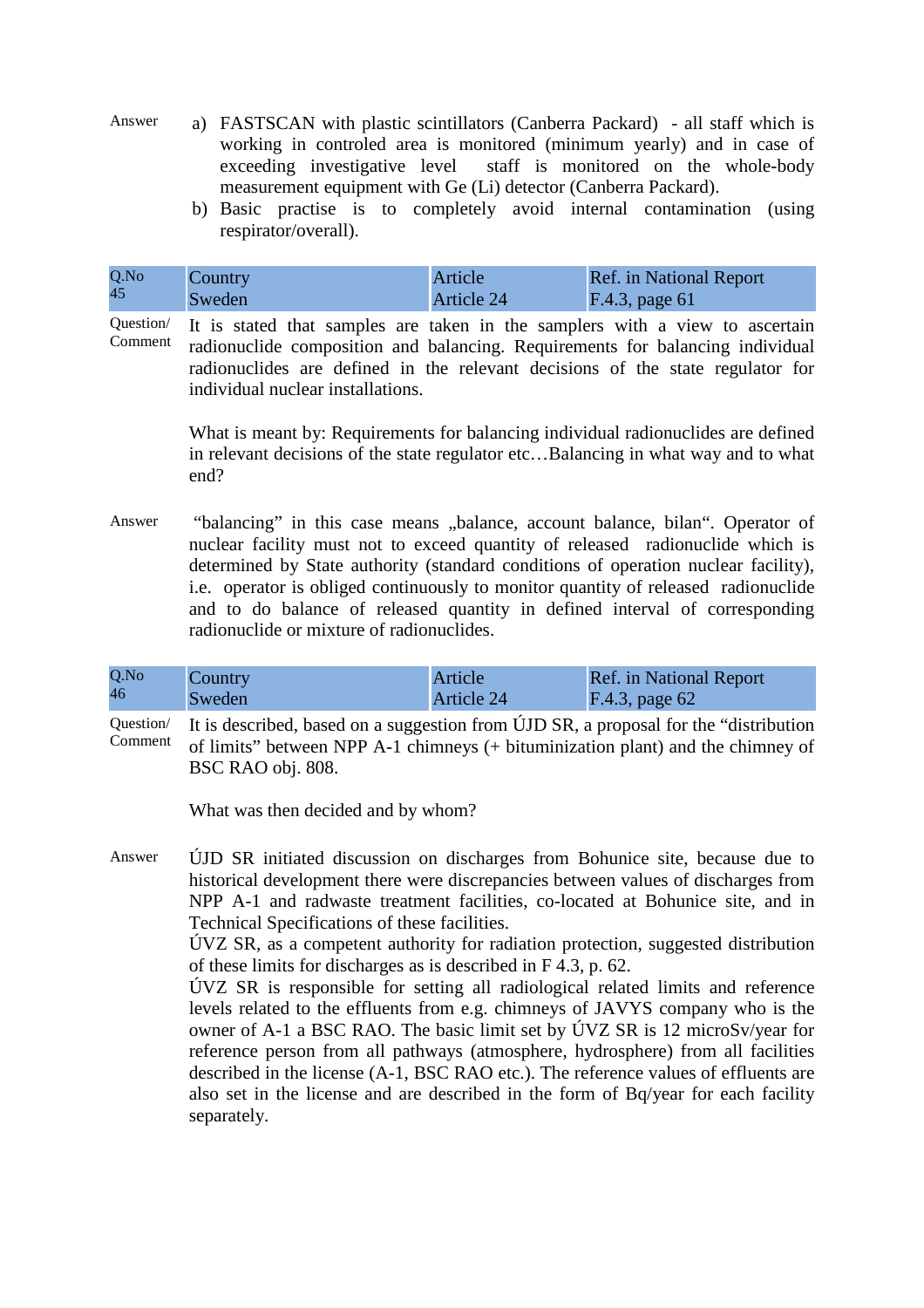| Q.No | Country | Article    | <b>Ref.</b> in National Report |
|------|---------|------------|--------------------------------|
| 47   | Sweden  | Article 24 | F.4.3, page 63                 |

Question/ Comment No units are given for the discharges presented in Table F.4.3 a) (Gaseous discharges from NPP A-1 and conditioning technology of TSÚ RAO).

Answer

| $A-1$ |           | Aerosols beta / gamma |           | Sr 89, 90  | Aerosols alpha |            |
|-------|-----------|-----------------------|-----------|------------|----------------|------------|
|       | discharge |                       | discharge |            | discharge      |            |
| Year  | [MBq]     | % of limit            | [kBq]     | % of limit | [kBq]          | % of limit |
| 1994  | 2,20      | 0,23                  | 33,20     | 0,12       | 155,00         | 1,76       |
| 1995  | 4,11      | 0,44                  | 289,00    | 1,03       | 418,00         | 4,75       |
| 1996  | 7,16      | 0,76                  | 770,00    | 2,77       | 781,00         | 8,88       |
| 1997  | 10,42     | 1,11                  | 680,00    | 2,44       | 1710,00        | 19,43      |
| 1998  | 16,87     | 1,79                  | 1180,00   | 4,20       | 730,00         | 8,30       |
| 1999  | 21,50     | 2,29                  | 540,00    | 1,93       | 809,00         | 9,19       |
| 2000  | 21,62     | 2,30                  | 158,10    | 0,56       | 973,57         | 11,06      |
| 2001  | 20,70     | 2,20                  | 207,51    | 0,74       | 997,12         | 11,33      |
| 2002  | 75,75     | 8,05                  | 1683,21   | 6,01       | 78,32          | 0,89       |
| 2003  | 25,38     | 2,7                   | 921,42    | 3,29       | 24,84          | 0,83       |
| 2004  | 15,47     | 1,65                  | 409,87    | 1,46       | 28,41          | 0,32       |
| 2005  | 25,24     | 2,68                  | 355,44    | 1,27       | 20,03          | 0,22       |
| 2006  | 10,46     | 1,09                  | 443,13    | 1,58       | 41,99          | 0,48       |
| 2007  | 4,05      | 0,42                  | 151,92    | 0,54       | 9,81           | 0,11       |
| 2008  | 18,56     | 1,97                  | 81,70     | 0,29       | 6,11           | 0,07       |
| 2009  | 3,92      | 0,42                  | 149,00    | 0,53       | 16,84          | 0,19       |
| 2010  | 3,37      | 0,36                  | 292,26    | 1,04       | 20,33          | 0,23       |

Table F. 4.3a) Gaseous discharges from NPP A-1 and conditioning technology of TSÚ RAO

| Váh river |                     | Tritium                |           | Corrosion and fission products |  |
|-----------|---------------------|------------------------|-----------|--------------------------------|--|
|           | discharge           |                        | discharge |                                |  |
| Year      | [GBq]               | % of limit             | [MBq]     | % of limit                     |  |
|           | Recipient Vah river |                        |           |                                |  |
| 1994      | 840                 | 1,92                   | 24,47     | 0,064                          |  |
| 1995      | 1958,48             | 3,1                    | 50,631    | 0,13                           |  |
| 1996      | 505,08              | 1,16                   | 33,8      | 0.09                           |  |
| 1997      | 11850               | 27,12                  | 29,665    | 0.08                           |  |
| 1998      | 249,87              | 0,57178                | 130,7     | 0,34395                        |  |
| 1999      | 1120                | 2,56293                | 169,3     | 0,44553                        |  |
| 2000      | 740,8               | 1,69519                | 87,68     | 0,23074                        |  |
| 2001      | 3023                | 6,91762                | 67,874    | 0,17862                        |  |
| 2002      | 589,009             | 1,34785                | 90,566    | 0,23833                        |  |
| 2003      | 2258,26             | 5,16763                | 86,867    | 0,2286                         |  |
| 2004      | 2411,095            | 5,5174                 | 85,296    | 0,22446                        |  |
| 2005      | 2141,8              | 4,90114                | 70,511    | 0,18556                        |  |
| 2006      | 1000,4              | 8.93                   | 76,01     | 0,48                           |  |
| 2007      | 237,827             | 2,59                   | 89,21     | 0,74                           |  |
| 2008      | 212,30              | 2,12                   | 135,10    | 1,13                           |  |
| 2009      | 186,64              | 1,87                   | 114,85    | 0,96                           |  |
| 2010      | 225,72              | 2,26                   | 116,81    | 0,97                           |  |
|           |                     | Recipient Dudváh river |           |                                |  |
| 1994      | 211,2               | 48,33                  | 36        | 9,5                            |  |
| 1995      | 0,213               | 0.05                   | 3,905     | 1,03                           |  |
| 1996      | 0,13                | 0,03                   | 1,69      | 0,44                           |  |
| 1997      | 0,048               | 0,01                   | 0,495     | 0,13                           |  |
| 1998      | 0,004               | 0,00092                | 1,016     | 0,27                           |  |
| 1999      | 0,002               | 0,00048                | 0,532     | 0,14                           |  |
| 2000      | 0,00027             | 0,000063               | 0,223     | 0.06                           |  |
| 2001      | 0,00021             | 0,000047               | 0,046     | 0,01211                        |  |
| 2002      | 0,0014              | 0,00032                | 0,463     | 0,12184                        |  |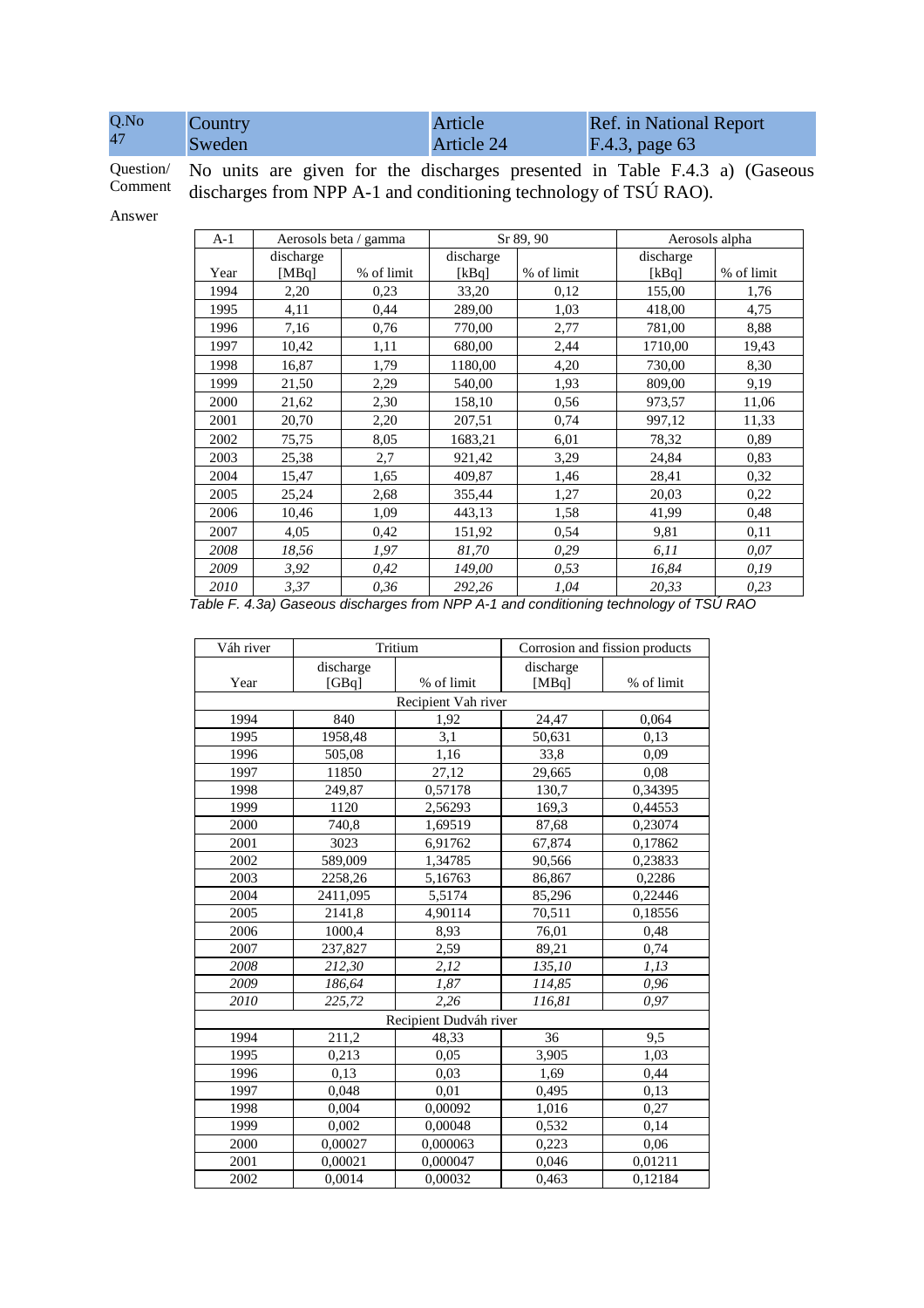| 2003 | 0,0005 | 0,00011 | 0,013 | 0,00342 |
|------|--------|---------|-------|---------|
| 2004 |        |         |       |         |
| 2005 |        |         |       |         |
| 2006 |        |         |       |         |
| 2007 | 20,38  | 55,08   | 13,17 | 10,98   |
| 2008 |        |         |       |         |
| 2009 |        |         |       |         |
| 2010 |        |         |       |         |

Table F. 4.3b) Liquid discharges from NPP A-1 and the conditioning technology of TSÚ RAO

| Q.No | Country | Article    | <b>Ref.</b> in National Report |
|------|---------|------------|--------------------------------|
| 48   | Sweden  | Article 24 | F.4.3, page 64                 |

Question/ Comment What does " $KP + \text{SP}$ " stand for under Type of discharge in Table F4.3d)?

Answer corrosive products  $(KP)$  + fission products  $(SP)$ 

| Q.No | <b>Country</b> | Article/   | <b>Ref.</b> in National Report |
|------|----------------|------------|--------------------------------|
| 49   | Sweden         | Article 24 | $F.4.3$ , page 64              |

Question/ Comment What is meant by the statement that "In the liquid discharges from RÚ RAO during the whole period of operation no such activity has been identified, which would exceed the normal levels of rain and surface water". Surely several of the nuclides Co-60, Sr-90 do not occur naturally in rain and surface water?

Please explain further the meaning of this text.

Answer This text should be understood as follows: liquid discharges from RÚ RAO in reality consist of rain water only (captured from the roofs and roads in the Repository area). From the radioactivity point of view, the discharged waters have the same parameters as rain waters.

> Most radionuclides activity in discharges is under the detection limit of used measuring instrumentation. By monitoring of volume activity, there are measured only  $\Sigma \beta$  activity, eventually 3H and 90Sr when using selective methods. Yearly released activity levels, which are stated in the table F.4.3e, were obtained as a MDA value (minimal detectable activity) multiplied by volume of water released per year. This procedure is in accordance with a conservative approach within assessment of radiation releases impact.

| Q.No<br>Country<br>50<br>Sweden | Article<br>Article 24 | <b>Ref.</b> in National Report<br>F.4.4, p.65 |  |
|---------------------------------|-----------------------|-----------------------------------------------|--|
|---------------------------------|-----------------------|-----------------------------------------------|--|

Question/ Comment KED as given in the text (kolektívnej eektívnej dávky) is erroneously translated as International Commission for Radiation Protection!

Answer Many thanks for the warning.

| Q.No | Country | Article    | <b>Ref.</b> in National Report |
|------|---------|------------|--------------------------------|
|      | Sweden  | Article 24 | F.4.5, page 66                 |

Question/ Comment Impact of nuclear installations at the Bohunice site is evaluated by e.g. analytical method and that yearly values of discharged radioactive materials are entered as input values for the calculation program.

The program (computer?), using analytical methods, which is used to calculate the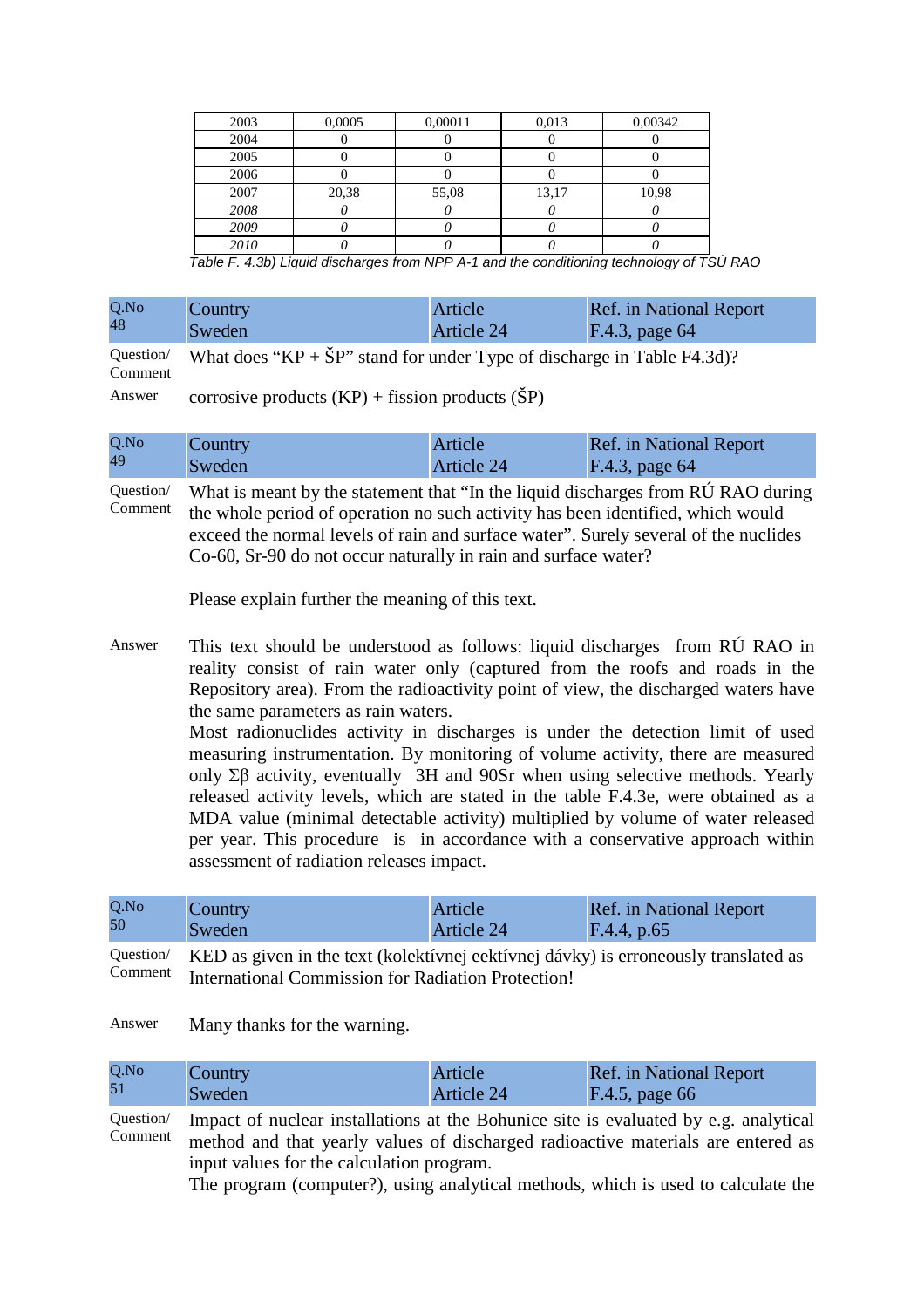impact of a nuclear installation on the surroundings is approved by the state regulator – ÚVZ SR.

How is such an approval done? Does it include benchmarking with other programmes or calculation of results from standard scenarios etc.?

Answer Formal approval of the computer program used for public doses calculations is a part of the licence for discharges. Models of dispersion, exposure pathways, transfer coefficients and conversion factors are presented to the authority in the application or during licensing proces. Except these the results of comparison of dose calculations with other internationally recognized computer programs are required and are condition for approval and any documents on approval or validation of relevant computer program by authority in other country or by international organisation.

| Q.No | Country        | Article           | <b>Ref.</b> in National Report |
|------|----------------|-------------------|--------------------------------|
| 52   | <b>Ukraine</b> | <b>Article 24</b> | $F.4$ , page 58                |

Question/ Comment Are there any assessments of equivalent dose to eye lens for category A personnel? Does Slovakia plan to review the annual equivalent dose limit for external exposure of eye lens pursuant to the requirements of reviewed International Basic Safety Standards for Protection against Ionizing Radiation and for the Safety of Radiation Sources- BSS?

Answer The special assessments of lens of eye equivalent dose are usually made only in special situations where there the dose of lens of eye could be reasonable higher than the personal dose equivalent. The assessment is usually done on a base of special dosimeters.

> The Basic Safety Standards of EU will be biding for the Slovak legislation. It is expected that new dose limits for lens of eye will be a part of the EU BSS.

| Q.No | Country      | Article    | Ref. in National Report |
|------|--------------|------------|-------------------------|
| 53   | South Africa | Article 25 | $F$ 5.2.5 p76           |

Question/ Comment Are Spent Fuel Pools and other waste management facilities included in emergency exercises?

Answer All nuclear installations including waste management facilities, spent fuel pool and interim spent fuel storage facility are subject to emergency exercises twice a year. Scenarios are prepared taking into account particularities of the given facility.

| Q.No | Country      | Article    | <b>Ref.</b> in National Report |
|------|--------------|------------|--------------------------------|
| 54   | South Africa | Article 25 | $F$ 5.2.3 p72                  |
|      |              |            |                                |

Question/ Comment Which organisation acts as National coordinating Committee in Slovakia, and what is the frequency of threat assessment?

Answer In Slovakia the Central Crisis Headquarters is the highest body concerning emergency preparedness. It is headed by the minister of interior. It consists of representatives of individual ministries. Ministry of Interior evaluates and lists all potential threats related to industrial facilities in Slovakia as well as potential threats of natural disasters.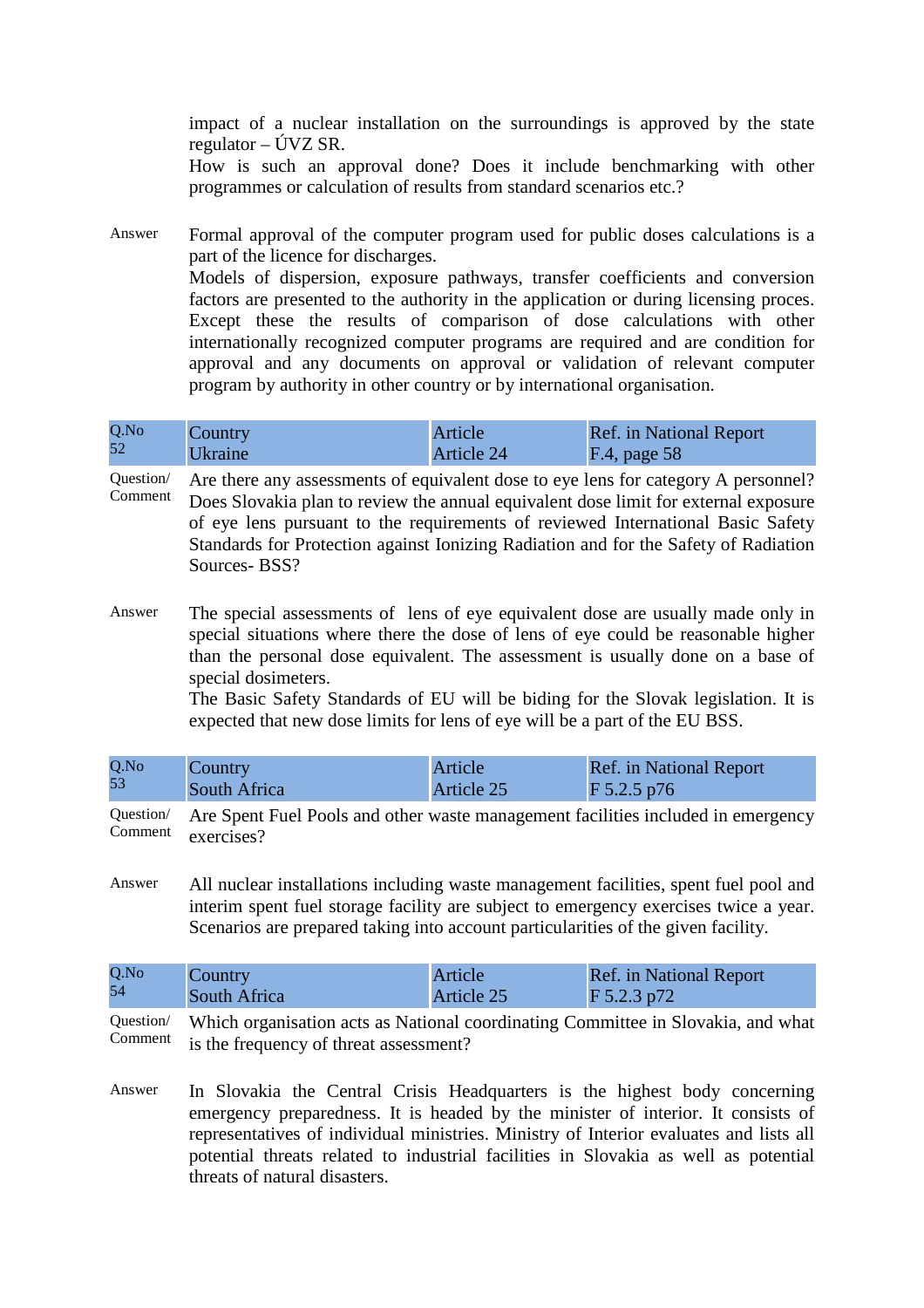| Q.No | Country      | Article    | <b>Ref.</b> in National Report |
|------|--------------|------------|--------------------------------|
| 55   | South Africa | Article 25 | F5.2.3.2 p73                   |

Question/ Comment What are the plans in Slovakia with respect of the implementation of the ICRP/IAEA protection strategy for emergency exposure situations?

Answer The Basic Safety Standards of EU will be biding for the Slovak legislation. It is expected that the ICRP/IAEA protection strategy will be implemented also for the emergency exposure situations.

| Q.No | Country | Article    | <b>Ref.</b> in National Report |
|------|---------|------------|--------------------------------|
| 56   | Sweden  | Article 25 | $F.5.2.1$ , page 69            |

Question/ Comment It is described that the national organization of emergency preparedness (fig. F.5.1) is structured in three levels with distribution of responsibilities on local, regional and central level.

> How is this "modified"/applied in case of transport accidents or accidents with ionising radiation sources in the non-nuclear area?

Answer Every carrier or transport operator has to prepare an emergency transport order which is reviewed and approved by the Ministry of Transport, Post and Telecommunications. In case of transport of fresh and spent nuclear fuel, radioactive materials or radioactive waste this emergency transport order has to be reviewed also by the Nuclear Regulatory Authority. Without positive standpoint of the regulatory body this emergency transport order cannot be approved. During the transport through Slovakia an emergency communication system is ready to call for any kind of expert and logistic support and assistance.

| Q.No | Country | Article    | <b>Ref.</b> in National Report |
|------|---------|------------|--------------------------------|
| 57   | Sweden  | Article 25 | $F.5.2.2$ , page 71            |

Question/ Comment The description of the Slovak Centre of Radiation Monitring Network (SÚRMS) is interesting. It seems to have access to several monitoring systems from several offices of public health care as well as other mobile and laboratory components.

> Could you give more information on the number of staff in the SÚRMS work? Are laboratories and mobile components contracted? In the case of an accident, is the measurement strategy decided by the SÚRMS (where to deploy units, what to measure etc)?

Answer Slovak Centre of Radiation Monitoring Network serves as the coordination and organisation center for the network. It means that activities which are proposed to do are performed by different ministries and their institutions with the joint leadership under SURMS based at Public Health Authority (PHA). SURMS has one manager and two other experts dealing with the organisational matters. The other PHA is involved in direct monitoring activities.

| Q.No | Country | <b>Article</b> | <b>Ref.</b> in National Report |
|------|---------|----------------|--------------------------------|
| 58   | Sweden  | Article 25     | F.5.2.3.2, page 73             |

Question/ Comment It is stated that protective measures are part of the public protection plans, which are developed by territorially competent state authorities and municipalities located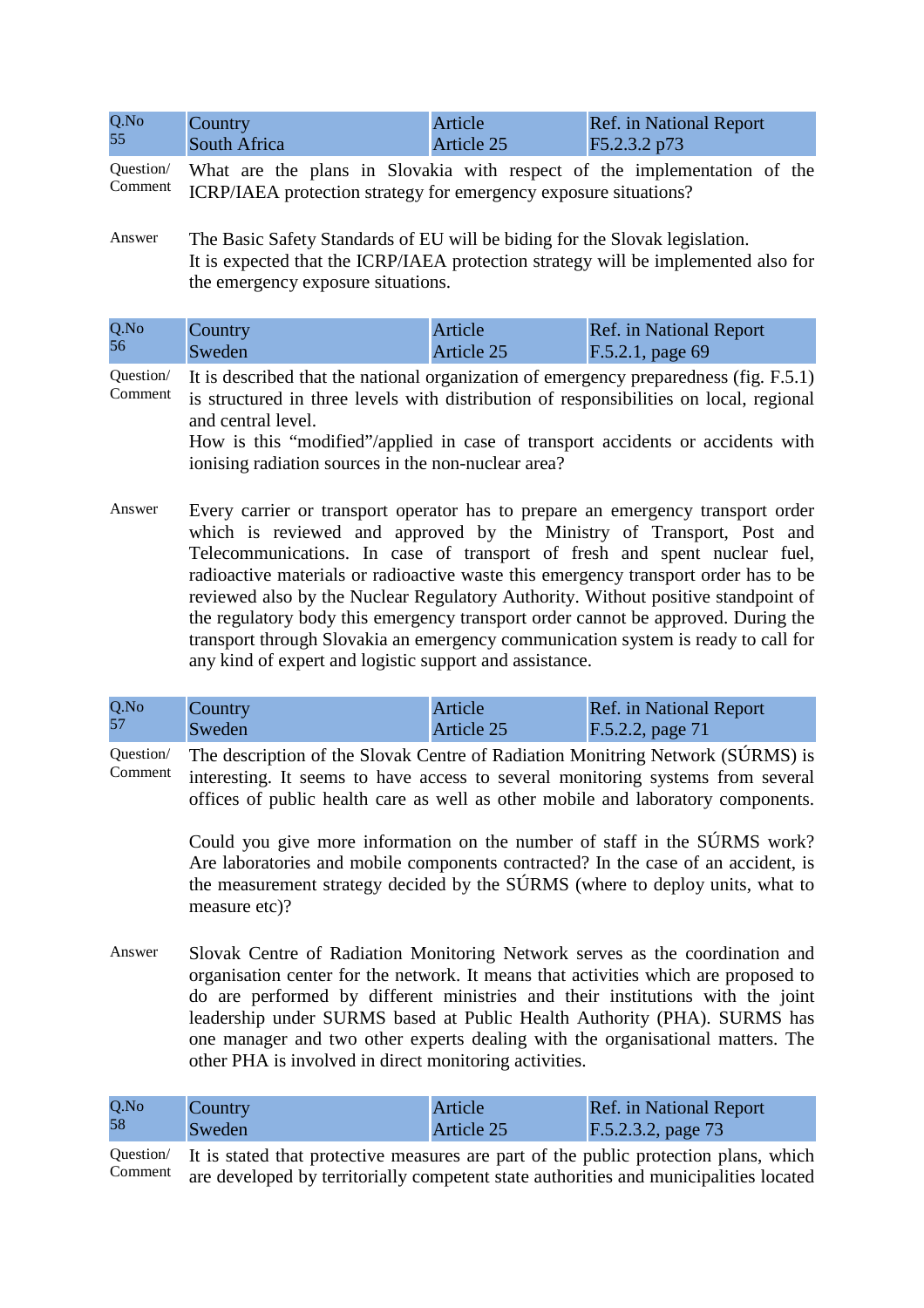in the area of threat of nuclear installation defined by a distance within 11 km in case of NPP V-1 Bohunice, 21 km in case of NPP V-2 Bohunice and 20 km in case of NPP Mochovce.

Are emergency measures planned /could emergency measures be performed outside of the 11 km (NPP V-1 Bohunice), 20 km (NPP Mochovce), 21 km (NPP V-2 Bohunice) zones (compare also with text on top of page 74)? Are iodine tablets pre-distributed to the people living in these areas? Is the 3 km exclusion zone (mentioned on page 86) for permanent settlement upheld/controlled also for the existing operating power plants? On what assumptions is this 3-kilometer criteria based?

Answer Based on assessment of radiological situation and forecast of its development countermeasures can be applied also beyond the EPZ of individual NPPs. Decision would be made by the National Crisis Headquarters based on information and recommendation coming from ÚJD´s ERC.

Iodine tablets are pre-distributed for all people living in EPZ as follow:

NPP Bohunice: approx 310 900 pills are distributed beforehand, plus reserve for nonresidential, transient, passing persons, etc.

NPP Mochovce: approx 190.000, pills are distributed beforehand, plus reserve for nonresidential, transient, passing persons, etc.

Exlusion zone with radius 3 km was set up in the design phase of both NPPs - NPP Bohunice and NPP Mochovce as a precautionary measure by the former Soviet NPP designer. Exact boundaries were demarcated and approved by the County Hygienist in Chief in early seventies and is still valid.

| Q.No | Country | Article    | <b>Ref.</b> in National Report |
|------|---------|------------|--------------------------------|
| 59   | Sweden  | Article 25 | F.5.2.3.2, page 72-73          |

Question/ Comment It seems that ERO is used as acronym both for the national Emergency Response Organisation within SR, as well as for the local Emergency Response Organisation of the local site (page 72 bottom)?

Answer ERO – emergency response organization - is a denomination generally used in Slovak technical language used in the area of emergency preparedness.

| Q.No | Country | Article    | <b>Ref.</b> in National Report |
|------|---------|------------|--------------------------------|
| 60   | Sweden  | Article 25 | F.5.2.3.2, page 73             |

Question/ Comment It is described that the holder of authorization in case of occurrence of the 2nd level event shall notify the relevant authorities and organizations in the area under threat and in case of occurrence of the 3rd level event warning the public without any delay.

> Could you give more information on the meaning of 2nd level event and 3rd level event as referred to at the bottom of page 73?

- Answer Classification of levels are described in the regulation No. 55/2006 Coll. on Details in Emergency Planning in case of an Event Incident or an Accident (§ 5) Classification levels for incident or accident severity are:
	- a) level  $1 -$  "alert" for the condition upon which performance of safety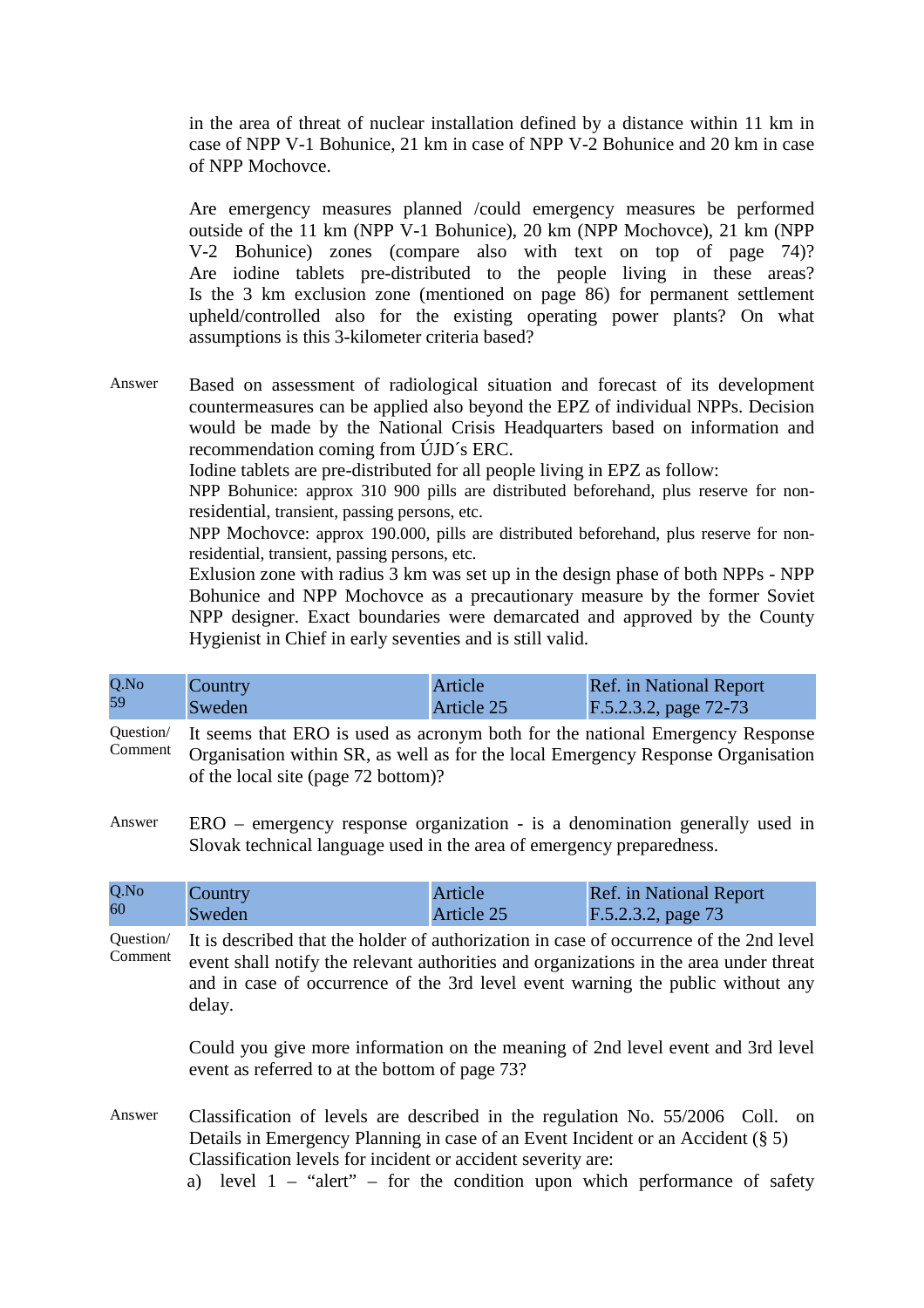functions is threatened or compromised, safety barriers are compromised or non-functioning, radioactive substance release is imminent or already occurred, which may lead or leads to unacceptable irradiation of persons within building structures of the nuclear facility, and in the case of adverse development of the event, release of radioactive substances outside of the nuclear facility premises is imminent.

- b) level  $2 -$  "state of emergency within the nuclear facility area" for a condition that may lead or leads to a release of radioactive substances outside of the nuclear facility building structures and to its area,
- c) level  $3 -$  "state of emergency within the nuclear facility surroundings" for a condition that may lead or leads to a severe release of radioactive substances to the nuclear facility surroundings.

Provided that individual severity levels are announced, the following activities shall be performed in particular:

- a) For the first level, all competent units of the emergency response organisation within the nuclear facility area shall be notified, and if necessary, also persons responsible for population protection as per the population protection plan; this level is equivalent to the period of the threat,
- b) For the second level, the emergency response organisation shall be alerted and persóna responsible for population protection as per the population protection plan shall be notified and a population warning shall be prepared; measures are performed as per the population protection plan,
- c) For the third level, measures shall be introduced and executed following from the internal emergency plan and population protection plans.

| Q.No | Country | Article    | Ref. in National Report |
|------|---------|------------|-------------------------|
| 61   | Sweden  | Article 25 | $F.5.2.3.2$ , page 74   |

Question/ Comment In the last section it is described which level of authority which is managing the rescue workers, etc. depending on affected area (from municipality and major, up to Government of SR and the Prime Minister, if the event exceeds the territory of a region). This would mean an increasing complexity (several levels) of decisionmaking and discharging of responsibilities the larger the affected area/region.

> How is this performed in practice when for instance a decision to distribute iodine tablets or to optimise the use of regional/local monitoring units in the affected areas should be decided?

Answer In the emergency situation the county office with its county emergency headquarters is the first to decide on countermeasures to protect public. In case when situation starts to be more degraded and exceeds possibility and means available for county level then it is turn of the Central Crisis Headquarters. The Central Crisis Headquarters (headed by the Minister of Interior) would take over decision making and would take decisions on relevant countermeasures and intervention actions.

Iodine pills are pre-distributed in EPZ with sufficient reserve for un-anticipated situations. Their use in the affected areas would be decided based on results of radiological situation assessment. For emergency and intervention workers particular guidance is developed. It is based on Governmental Order No. 345/2006 Coll.: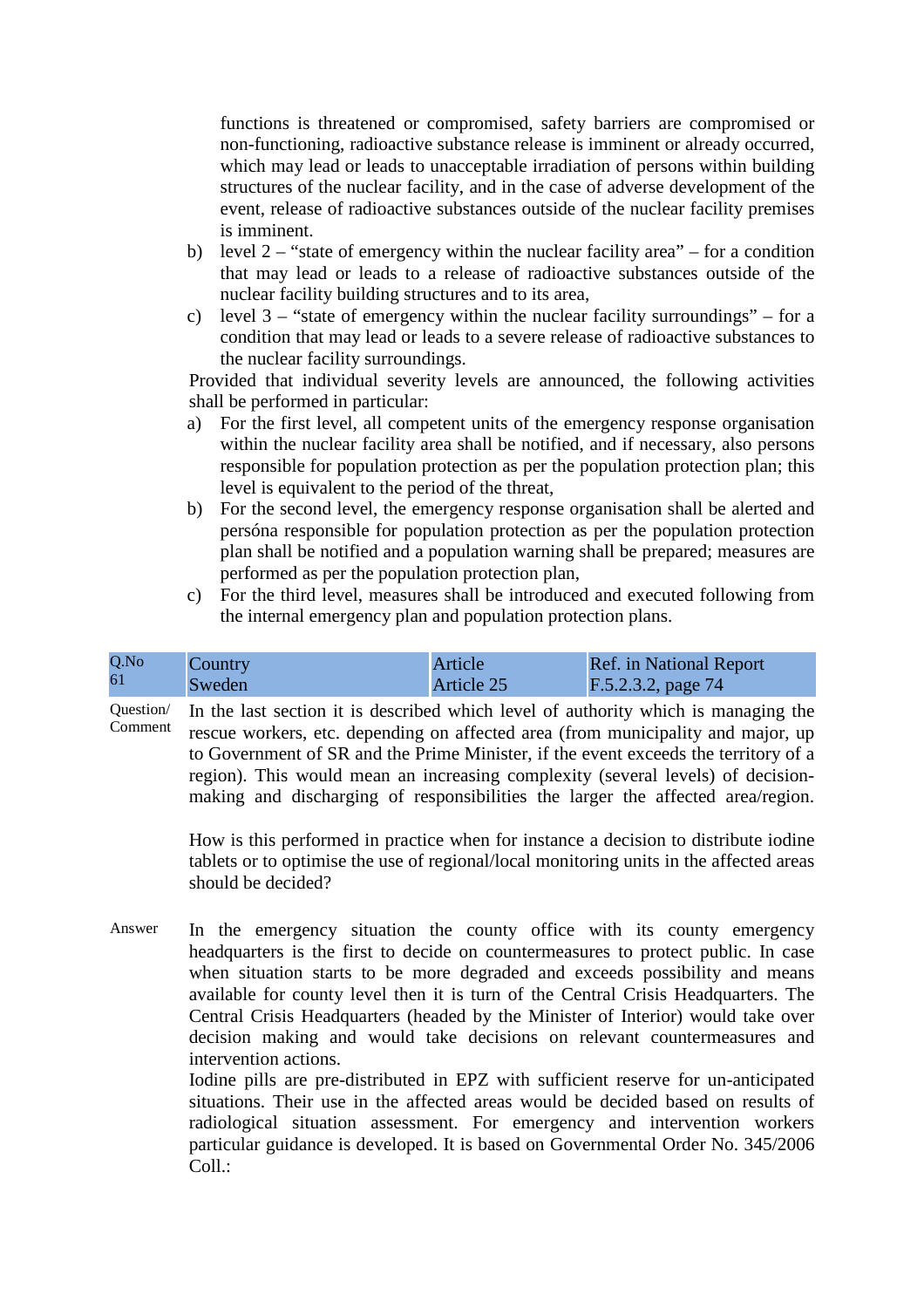- actions for the purpose of saving human lives effective dose 500 mSv and cumulative equivalent dose in skin 5 000 mSv,
- actions to avert large collective dose as localisation works or prevention of catastrophic conditions - effective dose 100 mSv and cumulative equivalent doses should not exceed double of the pertinent yearly limit stipulated for exposed workers.

| Q.No | Country | Article    | <b>Ref.</b> in National Report |
|------|---------|------------|--------------------------------|
| 62   | Sweden  | Article 25 | F.5.2.4, page 75               |

Question/ Comment It is described that the warning system for the Bohunice site, covering a territory with a radius of 25 km, will be reduced to 21 km.

What is the safety rationale behind decreasing the area from 25 to 21 km?

Answer Up to 2004 there were four WWER 440 MW units in operation on Bohunice site. As required during negotiations concerning entry of the Slovak Republic to EU two units NPP V-1 were shut down. As only two NPP units of V-2 with many new safety elements remained in operation the operator of NPP Bohunice, based on the Atomic Act § 28 par. (5) applied for diminishing the EPZ. The application was accompanied with all documents required for an administrative approval proceedings, which are specified in regulatory body Regulation No. 55/2006 Coll. § 18 and relevant appendix No. 5.

Details of documents required to determine the threatened area size

- 1. The documents for the application for approval of the threatened area size or changes thereof include:
	- a) An analysis of the source element and radiological consequences of selected severe accidents and comparison of calculated results with the determined values pursuant to special regulations,
	- b) A description of analysis methodology and calculation software,
	- c) Justification of selection of the analyzed scenarios of development of selected severe accidents
	- d) The modeling assumptions used,
	- e) The envisaged initial and boundary conditions and requirements for functionality of systems and components,
	- f) The envisaged corrective measures to mitigate the consequences of selected severe accidents,
	- g) Quality assurance,
	- h) The results of analyses and their conclusions with specification of the threatened area size,
	- i) A graphic representation with indication of placement of the nuclear facility and with indication of the threatened area.
- 2. Analyses of the source element and radiological consequences of selected severe accidents are documented so that the Authority can verify the calculated results and conclusions.
- 3. The applicant shall submit the documents pursuant to paragraph 1 in two copies.

Nuclear regulatory Authority reviewed this documentation and issued decision on new smaller size of EPZ.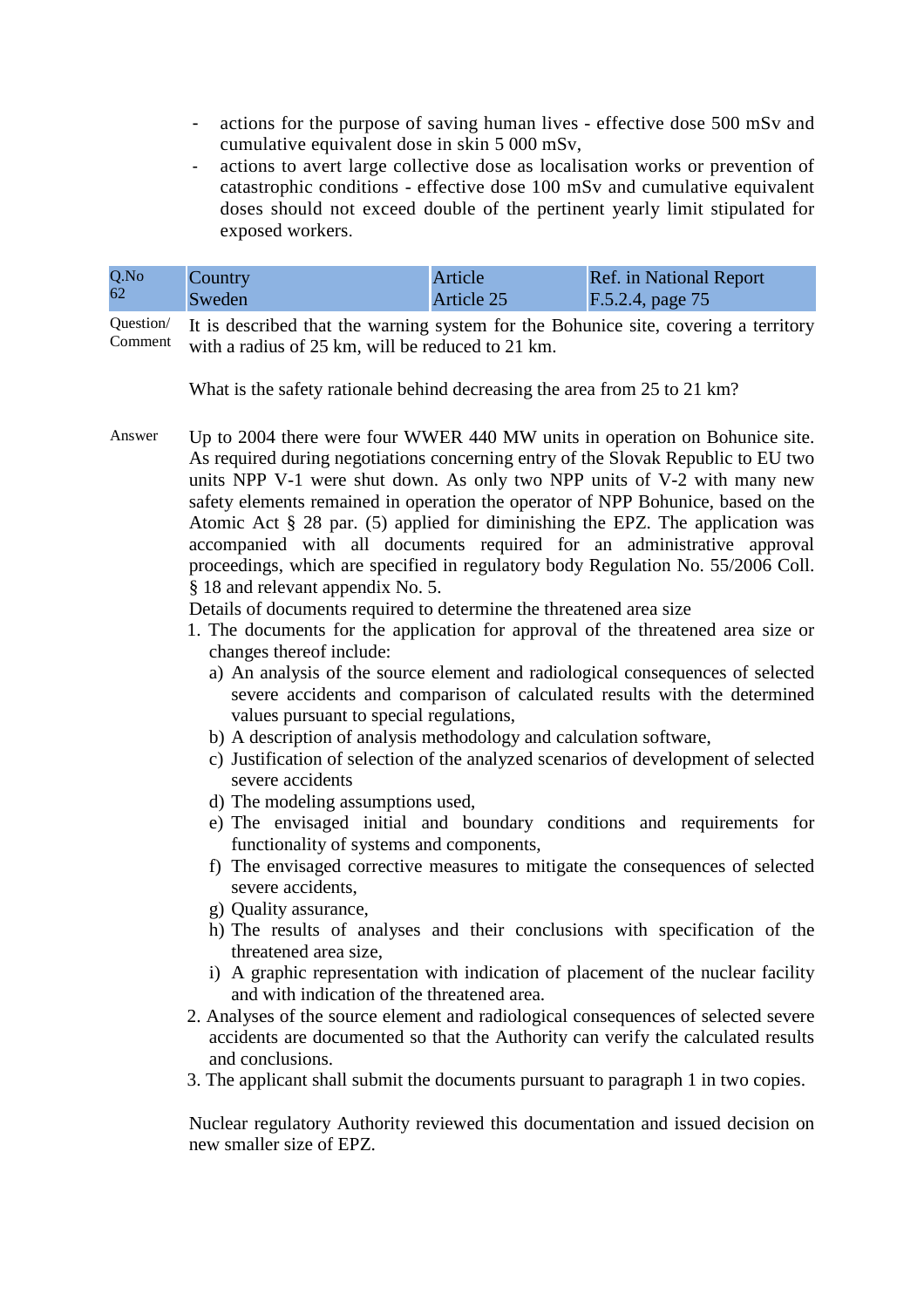| Q.No                 | Country                                                                                                               | Article    | <b>Ref.</b> in National Report |
|----------------------|-----------------------------------------------------------------------------------------------------------------------|------------|--------------------------------|
| 63                   | Sweden                                                                                                                | Article 25 | Section F, page 75-76          |
| Question/<br>Comment | It is not clear what is meant by abbreviations VYR-VAR and CP (the abbreviation<br>OHO can be deduced from the text). |            |                                |
| Answer               | VYR VAR - it is Slovak acronym for "NOTIFICATION" - "VYR ozumenie" and<br>"WARNING" – "VARovanie".                    |            |                                |

CP – Civil Protection,

OHO – Slovak acronym for emergency response organization (ERO).

| Q.No | Country | Article/   | Ref. in National Report |
|------|---------|------------|-------------------------|
| 64   | Sweden  | Article 25 | Section F, p. 78        |

Question/ ConvEx-2c exercise."

Comment

If exercises were carried out according to plans, the outcome should have been accounted for in the report. What is the Answer in this regard?

Answer The sentence was not updated. The correct wording should be: In 2010 two international exercises were planned (ConvEx–1 and ConvEx– 2c) on which Slovakia does not participated actively.

| Q.No | Country | Article    | Ref. in National Report |
|------|---------|------------|-------------------------|
| 65   | Sweden  | Article 26 | F.6, page 79            |

- Question/ Comment It is described that the dose loads are regularly evaluated by the Nuclear Safety Committee. Is the concept of ALARA Committees used at any of the Slovak nuclear installations?
- Answer Nuclear Safety Committee is officially established by operator independently from ALARA concept. The main purpose of the Committee is to discuss and evaluate nuclear safety indicators and other nuclear and radiation safety issues of the operator. Evaluation reports are quarterly submitted to the management of the operator and to Nuclear Regulatory Authority.

| Q.No | Country        | Article    | <b>Ref.</b> in National Report |
|------|----------------|------------|--------------------------------|
| 66   | <b>Ukraine</b> | Article 26 | D.3, p.27                      |
|      |                |            |                                |

Question/ Comment Please provide brief information on the decay time and technologies planned for utilization of the high-activity equipment of the shutdown NPP A-1.

Answer I. phase of NPP A-1 decommissioning defined the end status with incorporation of priority task – removal and/or treatment of historical liquid RA waste from storages located in external buildings as well as former ,,long-term storage space" of spent fuel of A-1 NPP. For removal and treatment of specific RA wastes including bottom sediments it was necessary to prepare technical equipment for this specific task. Mentioned fact and the application of variant for maximizing RA waste treatment volume in waste package form acceptable for national LILW repository - RÚ RAO Mochovce caused delays in the planned terms in some activities of the I. phase of NPP A-1 decommissioning. These tasks are continually solving in frame of II. phase of NPP A-1 decommissioning.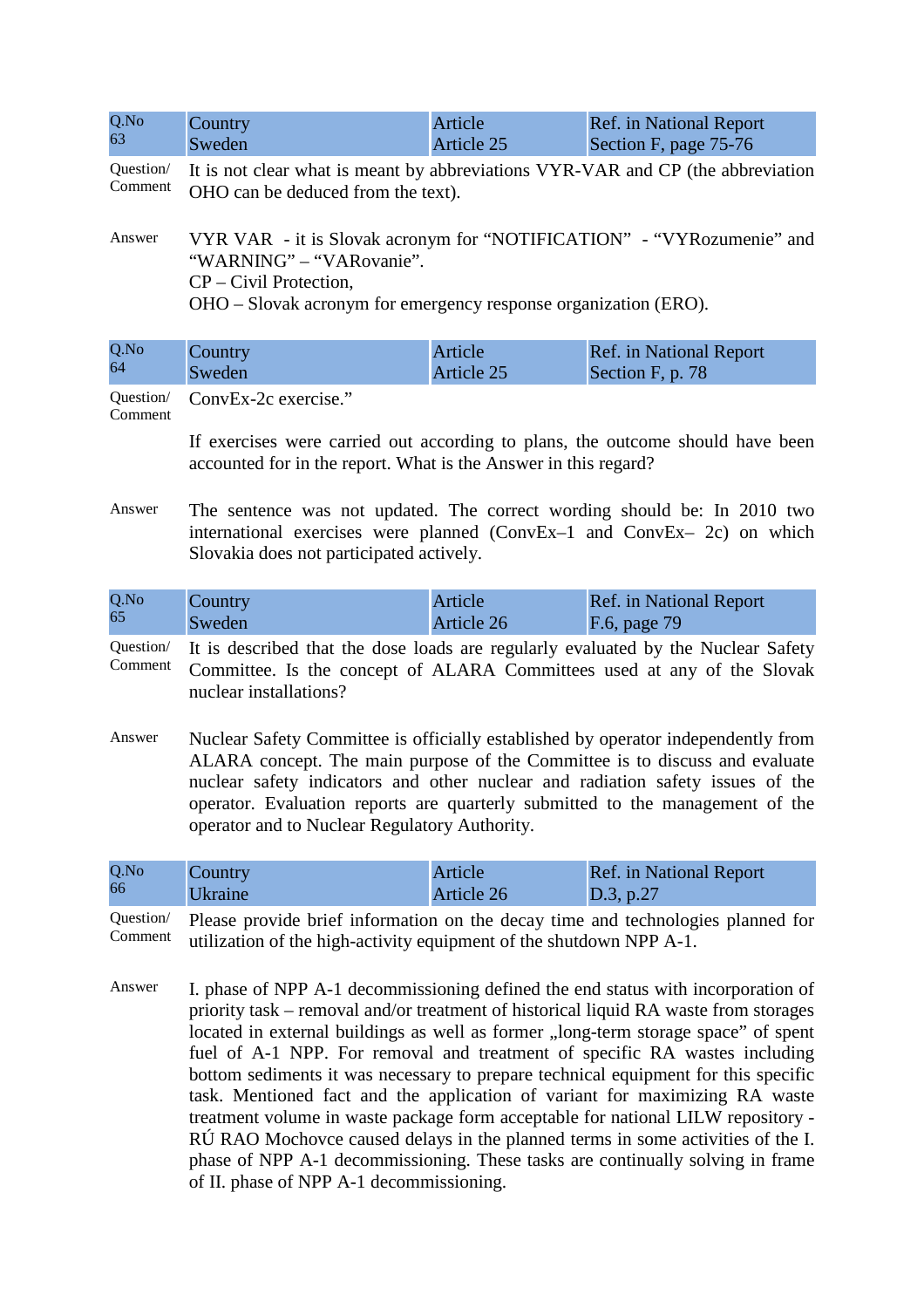The decommissioning of the highly activated NPP A-1 equipment is planned in the next phases, mainly in the last one – in phase V. For the decommissioning of primary loops and reactor pressure vessel delivery of specialized decontamination and fragmentation workplaces and equipment in the IV. phase of NPP A-1 decommissioning is expected.

During the I. and II. phases of NPP A-1 decommissioning the use of remotely operated manipulators for decontamination as well as RA waste treatment in spaces with high doses is maximized - following the ALARA principles.

Decommissioning of higher active and activated NPP A1 facilities is planned for the last 5th stage of the NPP A1 decommissioning (2025-2033). The delivery of specialized decontaminating and fragmenting technical equipment for the primary circuit decommissioning, including the reactor pressure vessel, is planned within the 4th stage of decommissioning (2021-2024).

| Q.No | Country               | <b>Article</b> | <b>Ref.</b> in National Report |
|------|-----------------------|----------------|--------------------------------|
| 67   | <i><b>Ukraine</b></i> | Article 26     | $\vert$ D.3.3, page 31         |

Question/ Comment What is the procedure for release of radioactively contaminated materials from the regulatory control after decommissioning?

Answer Exemption levels of various radionuclides are listed in the Governmental Order (Regulation) No. 345/2006 Coll. consistently with the IAEA Basic Safety Standards.

> Regarding the clearance, the Gov. Order defines following ways of the "clearance of radioactively contaminated materials from the institutional control":

- a) clearance of materials:
	- unlimited next use
	- targeted and limited use
	- recycling
	- disposal on the landfill dumps
	- incineration
	- underground disposal or disposal in the special dumps
- b) clearance of areas, rooms, objects, soil or lands formerly being a part of controlled areas or contaminated by former activities.

10 µSv individual or 1 manSv collective annual effective doses are the principal radiological limits; compliance with these shall be demonstrated in application for the clearance approval. In extraordinary cases, the limit could be 50 µSv (if the ALARA optimization leads to value higher than 10  $\mu Sv$ ). Only exception from this requirement to demonstrate the compliance with 10 µSv *de minimis* dose constrain is represented by materials with mass activities and surface contaminations below the limits for "introducing the radioactive substances into environment" (divided on 5 classes according to the radiotoxicity of particular radionuclides – each class has its own list of radionuclides), i.e. compliance with *de minimis* constrain is allowed to be proven. Except this, the limitations of mass or surface of materials cleared by the one campaign can be introduced in the regulatory approval of this process.

Next detailed limitations are established for recycling (based on above-mentioned limits for "introducing of radioactive materials into environment"), for disposal in landfill dumps (based on conversion factors for ingestion) and for incineration (based on conversion factors for inhalation plus above-mentioned "introducing"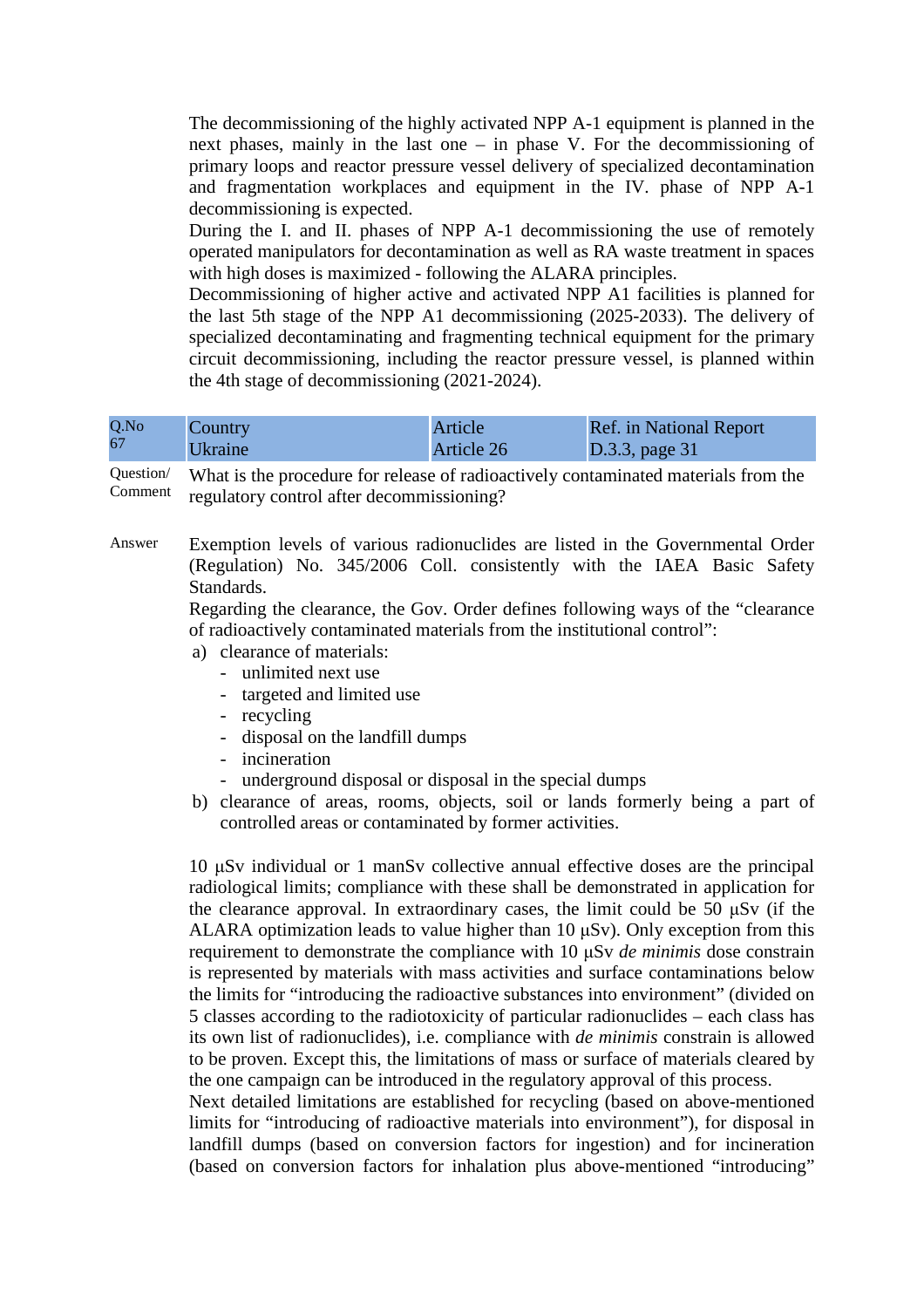limits or limits for landfill dump disposal for the incinerator ashes).

The above-mentioned exception from *de minimis* rule is predominantly used for the clearance of radioactive materials arising in decommissioning of the Slovak NPPs. Corresponding processes are performed by campaigns, and are based on verification that the content of radionuclides meets the clearance limits: by measurement of easy-to-measure radionuclides and by declaration of content of difficult-to-measure radionuclides using heretofore established correlation/scaling coefficients. According to the metrological legislation, the measurement devices and methodologies used for these purposes are considered as so-called "designated measuring tools", the measurements are considered as "official measurements" resulting into collection and interpretation of results in *acte authentique* . The clearance procedures are a subject of particular operational manuals used during the decommissioning.

| Q.No | Country  | Article      | <b>Ref.</b> in National Report |
|------|----------|--------------|--------------------------------|
| 68   | Bulgaria | Article 26.1 | Fp.80                          |

Question/ Comment Could Slovakia provide some additional information on the updated estimation of decommissioning cost and the sufficiency of available national funds?

Answer At 01.01.2012, the following financial tools were on the particular sub-accounts of the National Nuclear Fund

| Name of the sub-account                        | The sub-<br>account<br>identification | Status at 01.01.2012 [€] |
|------------------------------------------------|---------------------------------------|--------------------------|
| NPP A <sub>1</sub>                             | A/A1                                  | 66 343 939,17            |
| NPP V <sub>1</sub>                             | A/V1                                  | 186 232 885,45           |
| NPP <sub>V2</sub>                              | A/V2                                  | 360 432 270,22           |
| NPP EMO 1.2                                    | B                                     | 207 777 936,20           |
| NPPs put into operation after 01.07.2006       | C                                     | 0,000                    |
| Management of the orphan sources               | D                                     | 0,000                    |
| Disposal of RAW and SNF                        | E                                     | 1 836 100,00             |
| Institutional control of repositories          | F                                     | 0,000                    |
| SNF storage away-from-reactor                  | G                                     | 1 172 423,00             |
| Administration of the National Nuclear<br>Fund | H                                     | 2 094 904,60             |
| <b>Total</b>                                   |                                       | 825 890 458,64           |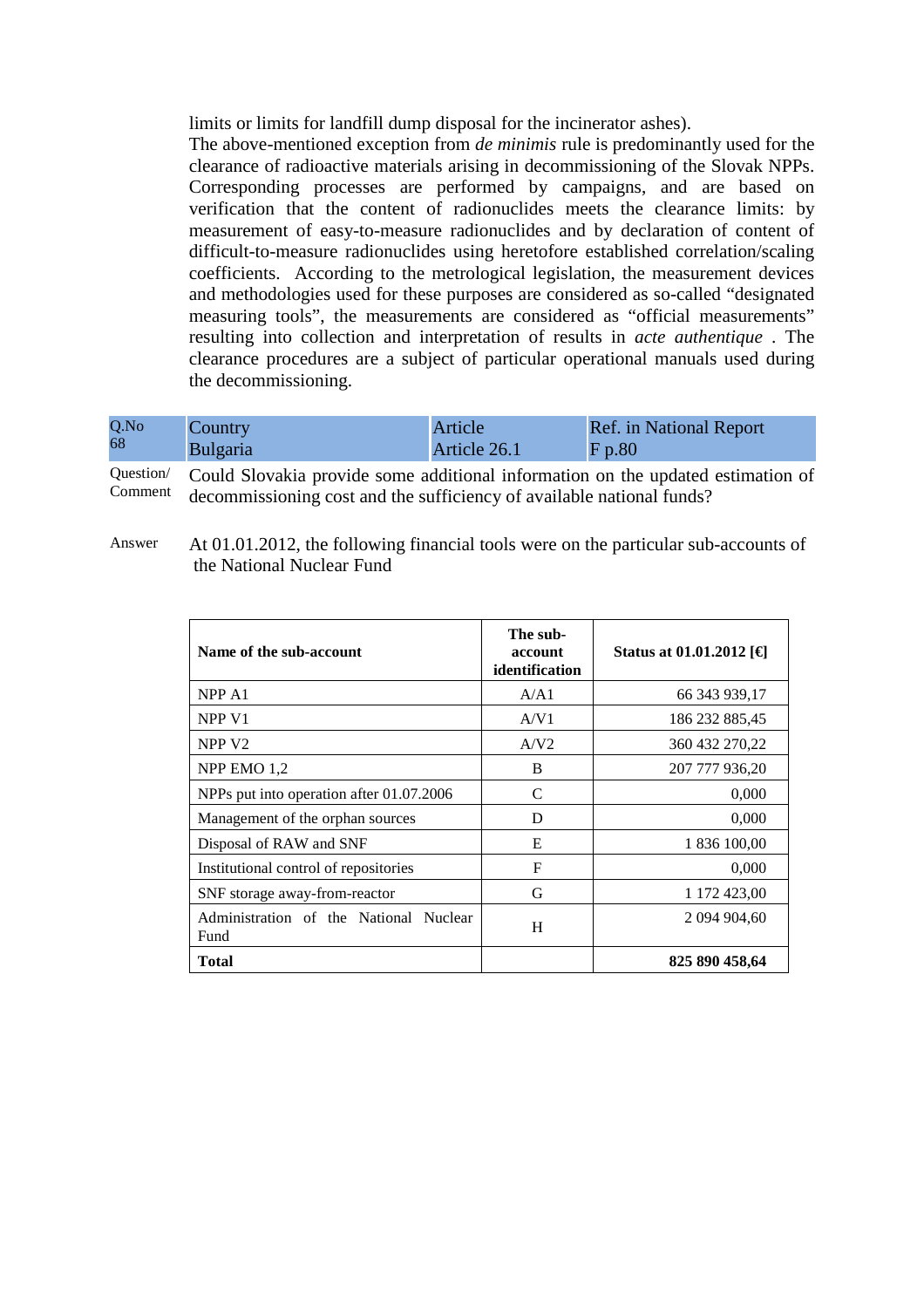The total costs of the back-end of peaceful use of nuclear energy, in the cost level of 2010, are listed in the following table

| <b>Cost items</b><br>[mil. $\epsilon$ ]                                                                                                                 | In costs of 2010 [ thousands of $\epsilon$ ] |
|---------------------------------------------------------------------------------------------------------------------------------------------------------|----------------------------------------------|
| Decommissioning of NPP A1, including<br>disposal of its wastes (not disposable in<br>existing near surface repository) in deep<br>geological repository | 649,859                                      |
| Disposal of radioactive waste from<br>decommissioned NPP A1 in the Mochovce<br>repository                                                               | 161,132                                      |
| Decommissioning of NPP V1                                                                                                                               | 490,776                                      |
| Disposal of decommissioning waste from<br>NPP <sub>V1</sub>                                                                                             | 44,857                                       |
| Storage of SNF from NPP V1                                                                                                                              | 108,439                                      |
| Contribution of NPP V1 to the geological<br>disposal cost (19,02 % of total geological<br>disposal cost)                                                | 665,416                                      |
| Decommissioning of NPP V2                                                                                                                               | 682,945                                      |
| Disposal of decommissioning waste from<br>NPP <sub>V2</sub>                                                                                             | 32,968                                       |
| Storage of SNF from NPP V2                                                                                                                              | 148,405                                      |
| Contribution of NPP V2 to the geological<br>disposal cost (29,31 % of total geological<br>disposal cost)                                                | 1 0 25, 413                                  |
| Decommissioning of EMO 1,2                                                                                                                              | 626,415                                      |
| Disposal of decommissioning waste from<br>NPP EMO 1,2                                                                                                   | 32,968                                       |
| Storage of SNF from NPP EMO 1,2                                                                                                                         | 41,000                                       |
| Contribution of NPP EMO 1,2 to the<br>geological disposal cost (25,85 % of total<br>geological disposal cost)                                           | 904,364                                      |
| Decommissioning of NPP MO34                                                                                                                             | 688,176                                      |
| Disposal of decommissioning waste from<br>NPP MO34                                                                                                      | 32,968                                       |
| Storage of SNF from NPP MO34                                                                                                                            | 41,000                                       |
| Contribution of NPP MO34 to the geological<br>disposal cost (25,82 % of total geological<br>disposal cost)                                              | 903,315                                      |
| Estimated management of orphan sources and<br>materials                                                                                                 | 42,739                                       |
| Institutional control of disposal facilities                                                                                                            | 9,458                                        |
| National Nuclear Fund administration costs                                                                                                              | 81,008                                       |
| <b>Costs total</b>                                                                                                                                      | 7 413,622                                    |

The balance between the fund resources and withdrawal of the fund financial tools is based on the actual conditions and assumptions regarding the scope of the nuclear facilities decommissioning activities, assumptions regarding amounts and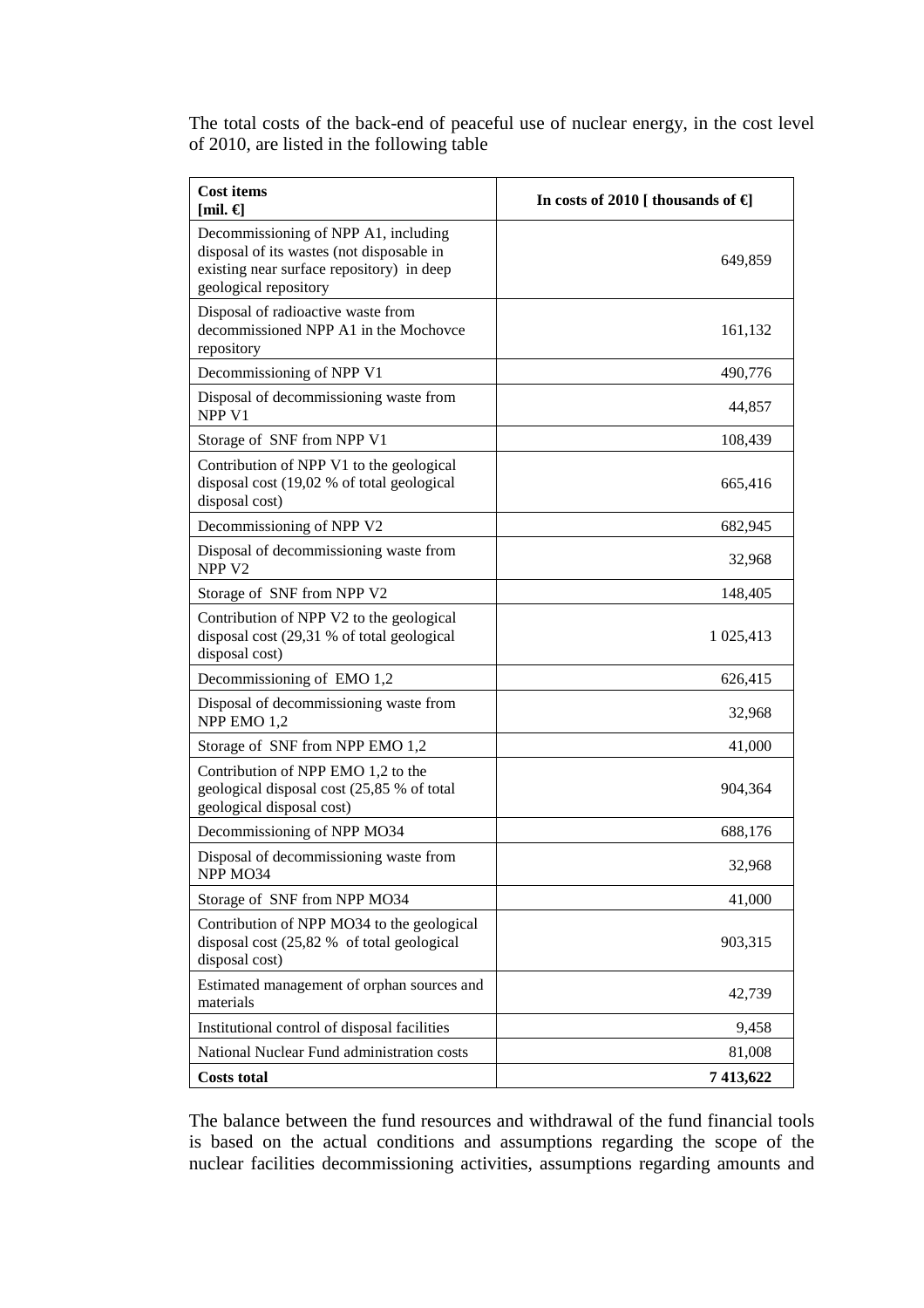types of radioactive wastes and technologies of their treatment and conditioning, on the legislative framework for ensuring all of these activities, on actual estimations of the costs of commodities, services and the human labour. On the basis of such information and data, it has been created a model supposing that solution of all consequences of actual peaceful use of nuclear energy in the Slovak Republic, excepting institutional control of repositories, will take 130 years and the balance of financial tools will be finally aligned.

| Q.No | $\sqrt{\text{Country}}$ | Article           | <b>Ref.</b> in National Report |
|------|-------------------------|-------------------|--------------------------------|
| 69   | Lithuania               | <b>Article 28</b> |                                |

Question/ Comment As it is stated in Report, "currently the database of radioactive sources contains approx. 850 sealed radioactive sources. This number does not include radioactive sources, for the use of which it is not necessary to have an authorization from the relevant public health authority". Does it mean that sealed sources which activity is less than exemption levels are not included in database of sealed sources in Slovak Republic?

Answer Yes, they are not included in the database of sealed sources.

| Q.No | Country      | Article    | <b>Ref.</b> in National Report                                                                                                                        |
|------|--------------|------------|-------------------------------------------------------------------------------------------------------------------------------------------------------|
| 70   | South Africa | Article 28 | $J$ p $113$                                                                                                                                           |
|      |              |            | $\Omega$ and $\Omega$ is the contract in the contract of $\Omega$ is the contract of $\Omega$ is the contract of $\Omega$ is the contract of $\Omega$ |

Question/ Comment What plans are being developed to address the situation of disposal of radio needles?

Answer The storage facility for institutional radioactive waste, including disused sealed sources, will be put into operation in 2014. JAVYS, a. s. is appointed to collect the needles of  $^{226}$ Ra from hospitals, where these are still safely stored at the workplace of their use. Such sources will not be disposed in adjacent near-surface Mochovce repository because the repository waste acceptance criteria do not allow that. The sources will be appropriately stored until implementing a new disposal option for radioactive wastes (together with spent fuel, optionally) not disposable in the Mochovce repository, i.e. for tens of years.

| Q.No | Country                         | Article           | <b>Ref.</b> in National Report |
|------|---------------------------------|-------------------|--------------------------------|
| 71   | <b>United States of America</b> | <b>Article 28</b> | $\mathbf{J}$ , 112             |

Question/ Comment Section J states that the many uses of radioactive sources within the Slovak Republic fall under the competencies of many different Ministries (Economy, Health, Education, Science, Research and Sports, Transport, Interior and Defense). Please explain the relationship of the users, the Ministries and the NRA in the regulation of these sources.

Answer The legislation in the field of radiation protection is valid for all Ministries – for all government departments. The Public Health Authority of the Slovak Republic is responsible for the development of radiation protection legislation, radiation monitoring network, and other basic tasks including licensing of nuclear installations (radiation protection licence) and other important practices on national level and their inspections. The Regional Public Health Authorities are responsible for licensing and control of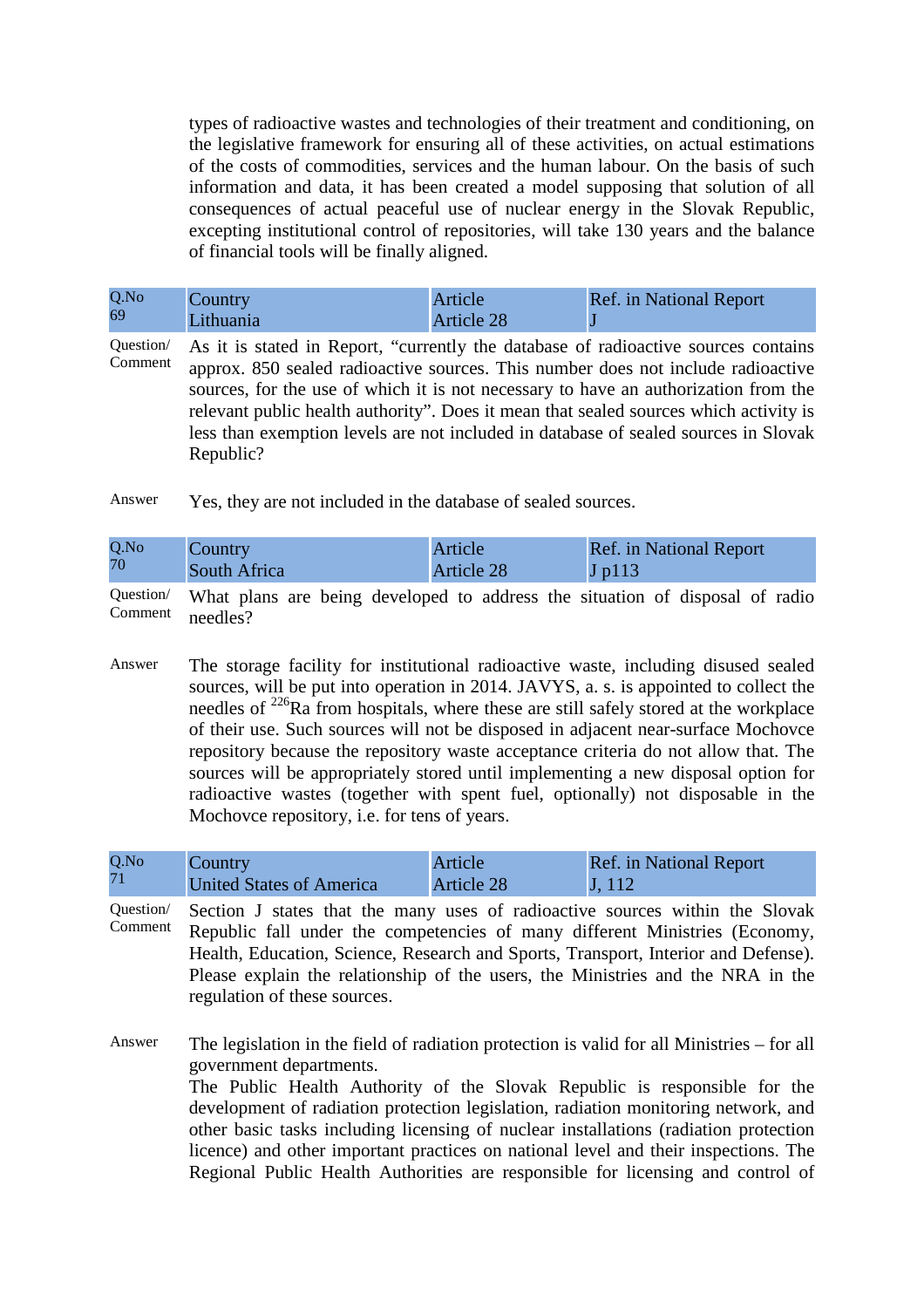"less" important practices.

According to Atomic Act, supervision of activities associated with institutional waste belongs to ÚJD SR in case, if such activities are performed at nuclear installations.

| Q.No | Country                         | Article           | <b>Ref.</b> in National Report |
|------|---------------------------------|-------------------|--------------------------------|
| 72   | <b>United States of America</b> | <b>Article 28</b> | J, 114                         |

Question/ Comment Section J states that there have been a number of capture events involving radioactive material. Please explain the process used to identify and detect sources for capture.

Answer Slovakia has set up monitoring equipment at all crossing points at the border of the Schengen area with Ukraine to detect illicit or inadvertent trafficking of undeclared radioactive materials before they enter the country.

> However most of the events recorded were not reported from the borders but from iron and steel producing companies. There are two step procedures for monitoring radioactive contamination in place. Before entering the recycling site scrap shipments are monitored by sensitive portal radiation detectors to reject contaminated scrap metal (often with preliminary and follow-up control by handheld detectors). Because monitoring of wagons or trucks does not guarantee detection of radioactive material, which may be shielded by the scrap metal or in the case of sources by their own casings, at the end of the process steel samples from each melting are measured in own quality control laboratories

> In addition, the last strengthening of contractual requirements on the acquisition of scrap metal require radiation monitoring prior to sale led at the suppliers of *US Steel Slovakia* to increased monitoring activities. About 10 % of scrap-yards are actually equipped with hand-held radiation detectors to check the incoming scrap and out coming shipments. The key scrap metal dealers are considering the installation of portal radiation detectors. All these measures are aimed to increase the probability of detecting orphan radioactive source or radioactive material before entering the supply chain of metal recycling process.

> The national response system for radiological events covers many types of radiological emergencies. If an unusual event is registered at the scrap yard and the contact point is notified, skilled staff from the Public Health Authority is alerted. The mobile group is able to evaluate the situation, provide radiological assistance, dose rate and nuclide specific measurements make decisions on future steps of handling the material and take all necessary measures and protective actions. Other authorities and responsible institutions are immediately informed. If suspicion of criminal activities can be excluded, the authorized company for dealing with radioactive materials of unknown origin is asked to recovery the found material and transport it for analyzes.

> The mechanisms for effectively dealing and disposition of discovered items are laid down in the valid legislation. According to the Public Health Protection Act "dealing with orphan sources, radioactive waste of unknown origin and spent sealed sources is allowed only to a legal person authorized by the Ministry of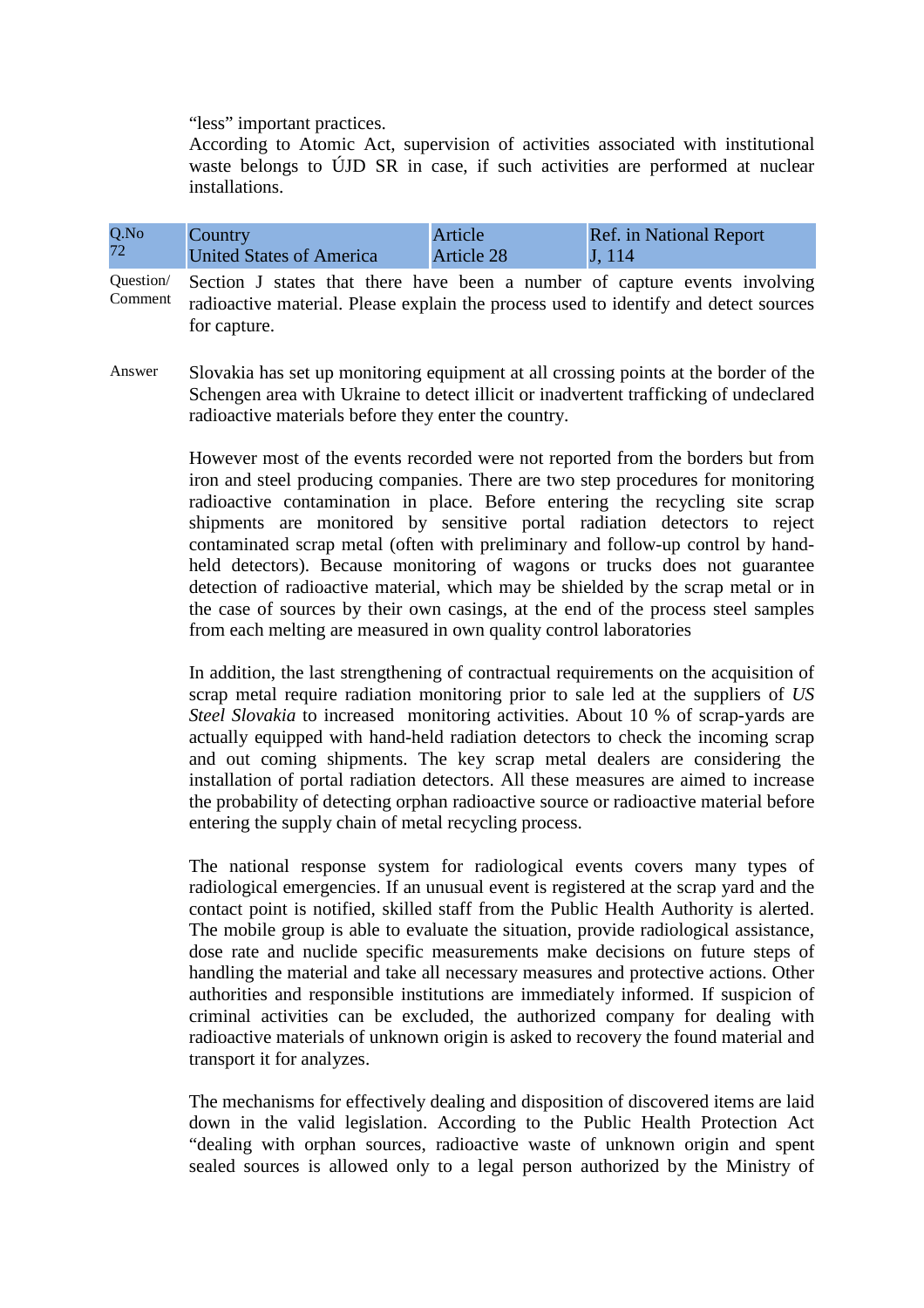Health. The costs in such cases are paid by the state. At present one legal person is authorized to deal with the radioactive materials of unknown origin.

In 2006 the governmental order on high activity sources and orphan sources laid down new duties for companies where the occurrence of an orphan source is discovered or probable. It requires that "undertakings where orphan sources are most frequently found (large scrap yards, metal scrap recycling companies, customs stocking areas) ensure that measuring equipment for identification of orphan sources is available."

| Q.No | Country        | Article    | <b>Ref.</b> in National Report |
|------|----------------|------------|--------------------------------|
| 73   | <b>Germany</b> | Article 32 | D.1.2, 19                      |

- Question/ Comment It is reported that the spent fuel storage facility MSVP at the Bohunice site consists of four interconnected storage pools. Did you take any measures to assess the performance of the pool storage against accident conditions similar to the accident at Fukushima Dai-ichi I reactor no. 4 (e. g. loss of coolant in storage pools, station black-out)? Have you achieved any results from this so far?
- Answer Within tests, which took place in MSVP after the Fukushima Dai-Ichi accident, the system of emergency water supply into the storage pools and the back-up emergency electric power supply system (dieselgenerator) were verified with acceptable results. Furthermore, according to ÚJD SR (Regulatory Authority) requirements, a programme on MSVP response on accidents similar to accident in Fukushima was elaborated. This programme is in the implementation phase now.

| Q.No | Country                                                                                                                                                                                               | Article    | <b>Ref.</b> in National Report |
|------|-------------------------------------------------------------------------------------------------------------------------------------------------------------------------------------------------------|------------|--------------------------------|
| 74   | Germany                                                                                                                                                                                               | Article 32 | D.1.2, 19                      |
|      | Question Regarding the cooling and purification station at the spent fuel storage facility<br>Comment $M(YD)$ is in an extended that " $O($ exaction of the souther station is not direct association |            |                                |

Comment MSVP it is reported that "Operation of the cooling station is periodical according to the need for cooling of pool water and maintaining its temperature within the required values." Is this an automatic process? What is the range of temperature values observed in the storage pools when applying this discontinuous cooling process?

Answer Maintaining the temperature of storage pool waters is an automatic process, the water temperature is controlled in interval of 31  $^{\circ}C - 40^{\circ}C$ .

| Q.No | Country | Article    | <b>Ref.</b> in National Report |
|------|---------|------------|--------------------------------|
| 75   | Greece  | Article 32 | D.1.2, 18                      |

Question/ Comment It is reported that one of the changes and modifications made to MSVP was the modification of the decontamination system. Can you please provide more information about this modification?

Answer Original decontamination point of MSVP was dismantled within the MSVP reconstruction. Piping lines were blinded and this system was replaced by a new decontamination ultrasonic pool supplemented by a high-pressured mobile decontaminating facility.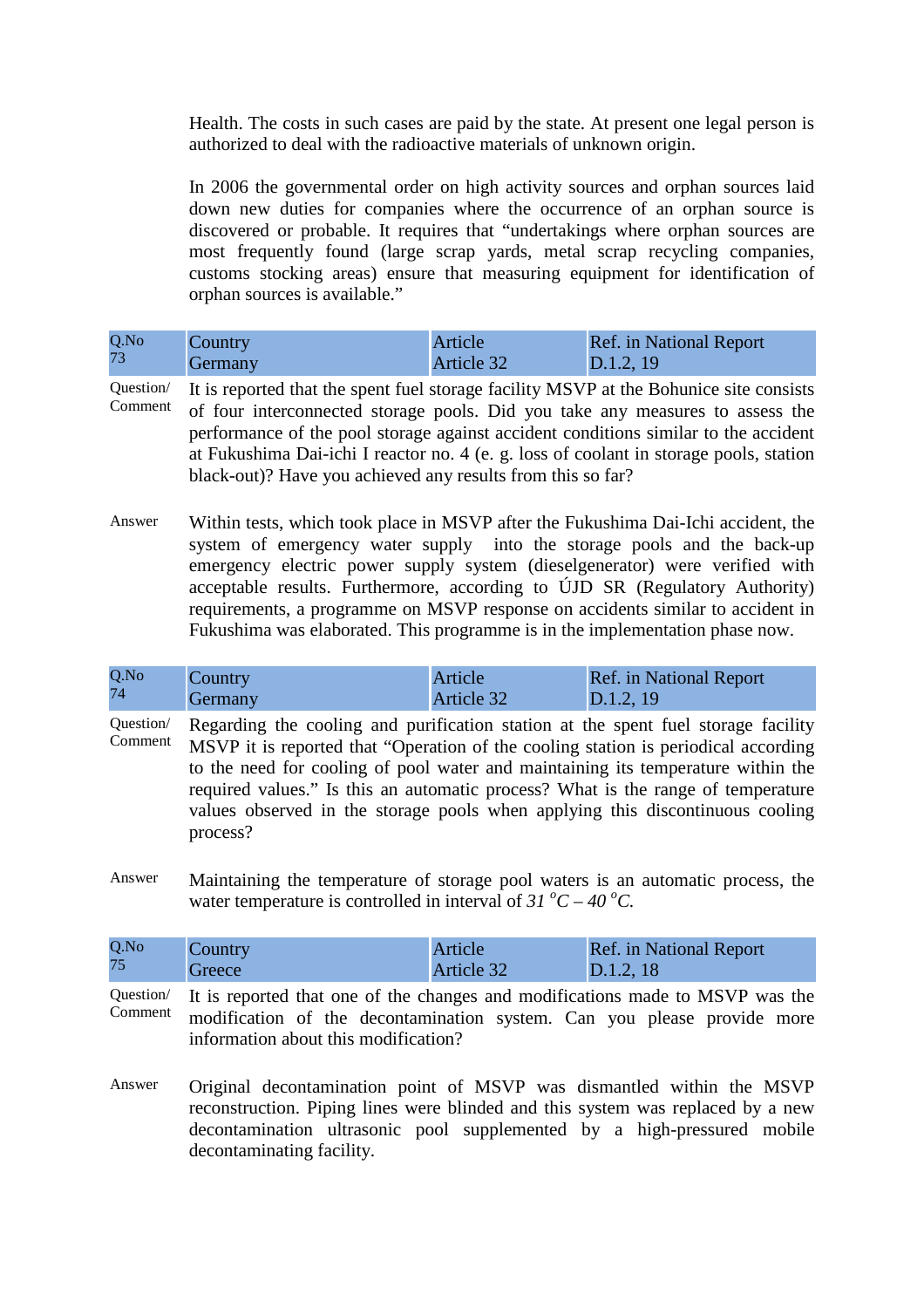| Q.No | Country | Article    | <b>Ref.</b> in National Report |
|------|---------|------------|--------------------------------|
| 76   | Greece  | Article 32 | D.2.6, 26                      |

Question/ Comment What is the design storage period for the RURAW? Can you please describe some of the criteria the medium level waste shall meet for disposal in RURAW?

Answer RU RAO is licensed as a disposal facility, considering permanent placement of radwaste without intention of its retrieval. No storage period for radwaste is assumed.

First double row is expected to be full around 2014.

As of 1<sup>st</sup> March 2012, 2824 fibre reinforced concrete containers were disposed of. Medium level waste as defined in Art. 5 ÚJD's Decree No. 30/2012 Coll. shall not be disposed of in RU RAO repository. ÚJD's Decree 30/2012 Coll.

Radioactive waste classes

Based on activity, radioactive wastes are classified as follows:

- a) transient radioactive wastes whose activity falls below the limit value for their introduction to the environment<sub>1</sub>) during storage
- b) very low-activity radioactive waste, whose activity is slightly higher than the limit value for their introduction to the environment,1) contain mainly radionuclides with a short half-life, or also a low concentration of radionuclides with a long half-life, and which during storagerequire a lower degree of isolation from the environment through a system of engineered barriers, as in the case of surface-type radioactive waste repositories;
- c) low-activity radioactive waste, whose average specific activity of radionuclides with a long half-life, especially radionuclides emitting alpha radiation, is less than 400 Bq/g, maximum specific activity of radionuclides with a long half-life, especially radionuclides emitting alpha radiation, is locally less than 4000  $Bq/g$ , does not produce residual heat, and following treatment meet safe operating limits and conditions for surface-type radioactive waste repositories;
- d) medium-activity radioactive waste, whose average specific activity of radionuclides with a long half-life, especially radionuclides emitting alpha radiation, is equal to or over 400 Bq/g, may produce residual heat and measures for its removal are less than in the case of highlyactive radioactive waste, and which following treatment do not meet safe operating limits and conditions for surface-type radioactive waste repositories;
- e) highly-active radioactive waste, whose average specific activity of radionuclides with a long half-life, especially radionuclides emitting alpha radiation, exceeds values specified for low-activity radioactive waste requiring measures for the removal of residual heat and can be deposited only in an underground-type radioactive waste repository.

| Q.No | Country | Article    | <b>Ref.</b> in National Report |
|------|---------|------------|--------------------------------|
| 77   | Sweden  | Article 32 | $\vert$ B. 1, page 9           |

Question/ Comment The basic features of the current concept for spent nuclear fuel management in SR is not clear: on the one hand it is stated (2) that for SNF management it is not considered to export SNF for reprocessing to abroad with the subsequent return of products from reprocessing, on the other hand (6) possibilities are verified to export SNF for permanent storage abroad, or for reprocessing abroad, without returning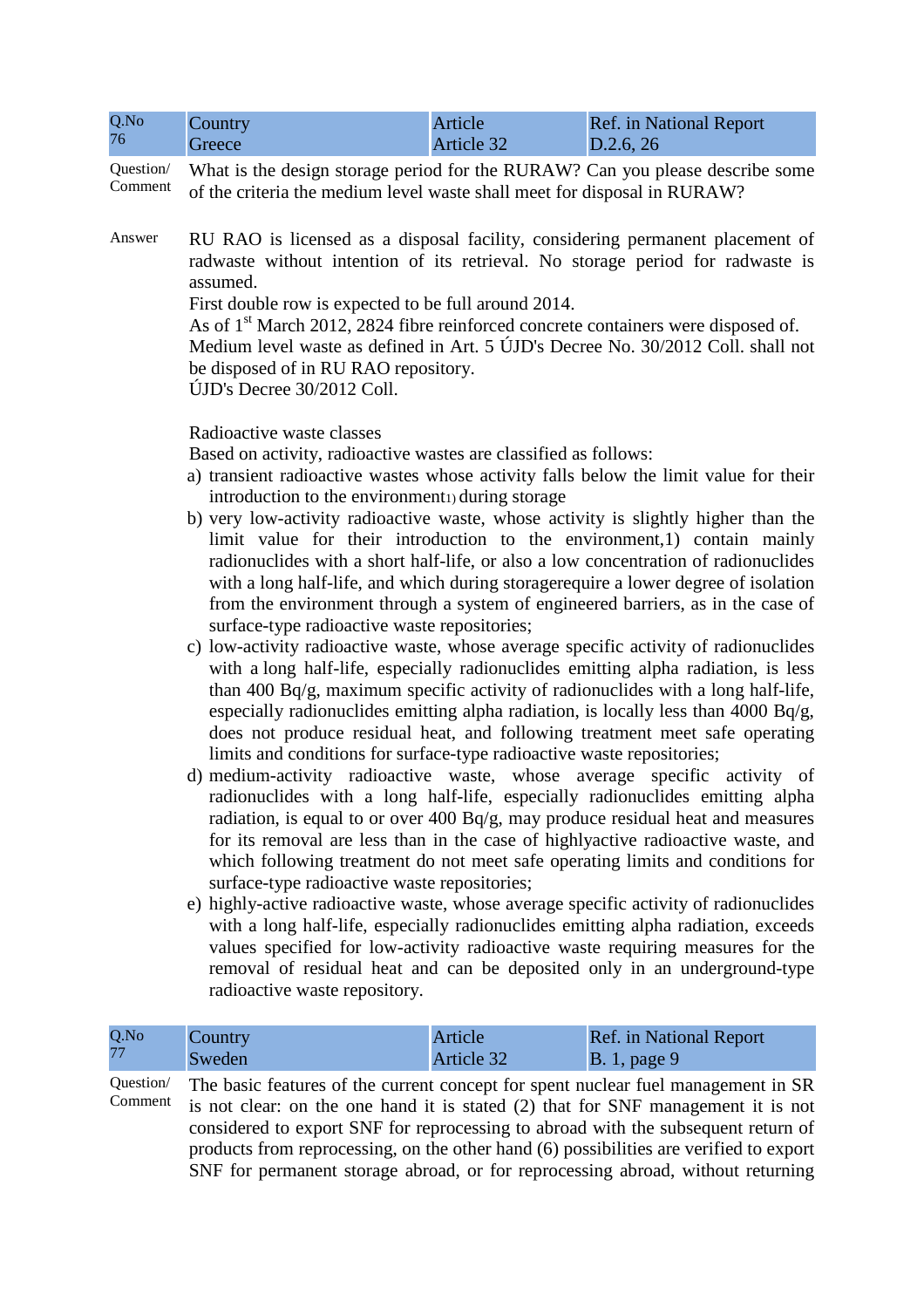products from reprocessing back to SR.

We presume the common feature is to not have to store high level (long-lived) waste in Slovakia?

Should one then read (7) Possibilities are verified for international or regional solution for final disposal of SNF", in such a way that the disposal facility should not be located in SR?

- Answer The document ., Strategy for the back end of nuclear energy sector ", which was approved by the Government Resolution No. 328/2008 of 21 May 2008, analyses three alternatives:
	- disposal of SNF/HLW in the underground (deep) repository in the geological surroundings of suitable qualities,
	- international solution, which involve:
		- export SNF to Russian Federation without bringing it back after reprocessing,
		- possibility of development, construction and operation of SNF/HLW international repository,
		- safe SNF storage (for non-specified time period) until other solution will be chosen

...Strategy for the back end of nuclear energy sector says, that none of these possibilities is in the level, that would eliminate the others.

The main purpose of the underground repository development works in next years is to provide sufficiency of relevant information for objective decision, what alternative will be definitely used – such decision we can anticipate in next 10 years.

Since year 2001 up today, in spite of the approved strategy, there was a very moderate progress. Currently, the updated strategy is before finishing and approving processes. This strategy considers dual-track strategy, i.e. development of national geological repository as a main option and participation on development of shared repositories as the second, taking also into account the recent infrastructural changes in area of radioactive waste and the spent fuel management.

| Q.No | Country | Article    | <b>Ref.</b> in National Report |
|------|---------|------------|--------------------------------|
| 78   | Sweden  | Article 32 | $ B. 2$ , page 10              |

Question/ Comment Item 6 in the list states that very low-level radioactive waste will be disposed at a repository designed for waste of this type which will be built on the Mochovce site.

> When is this planned to be operational? How is such wastes managed today?

Answer Design and installation of the VLLW repository is primarily financed via national resources and co-financed also through BIDSF fund (Bohunice International Decommissioning Support Fund) as well. After elaboration of the feasibility study which will set the design and execute the licensing process. The construction of the VLLW repository will be carried out by a contractor chosen through international tender according to EBRD procurement rules. According to all foreseen listed activities, operation of the VLLW repository is planned for the year 2019.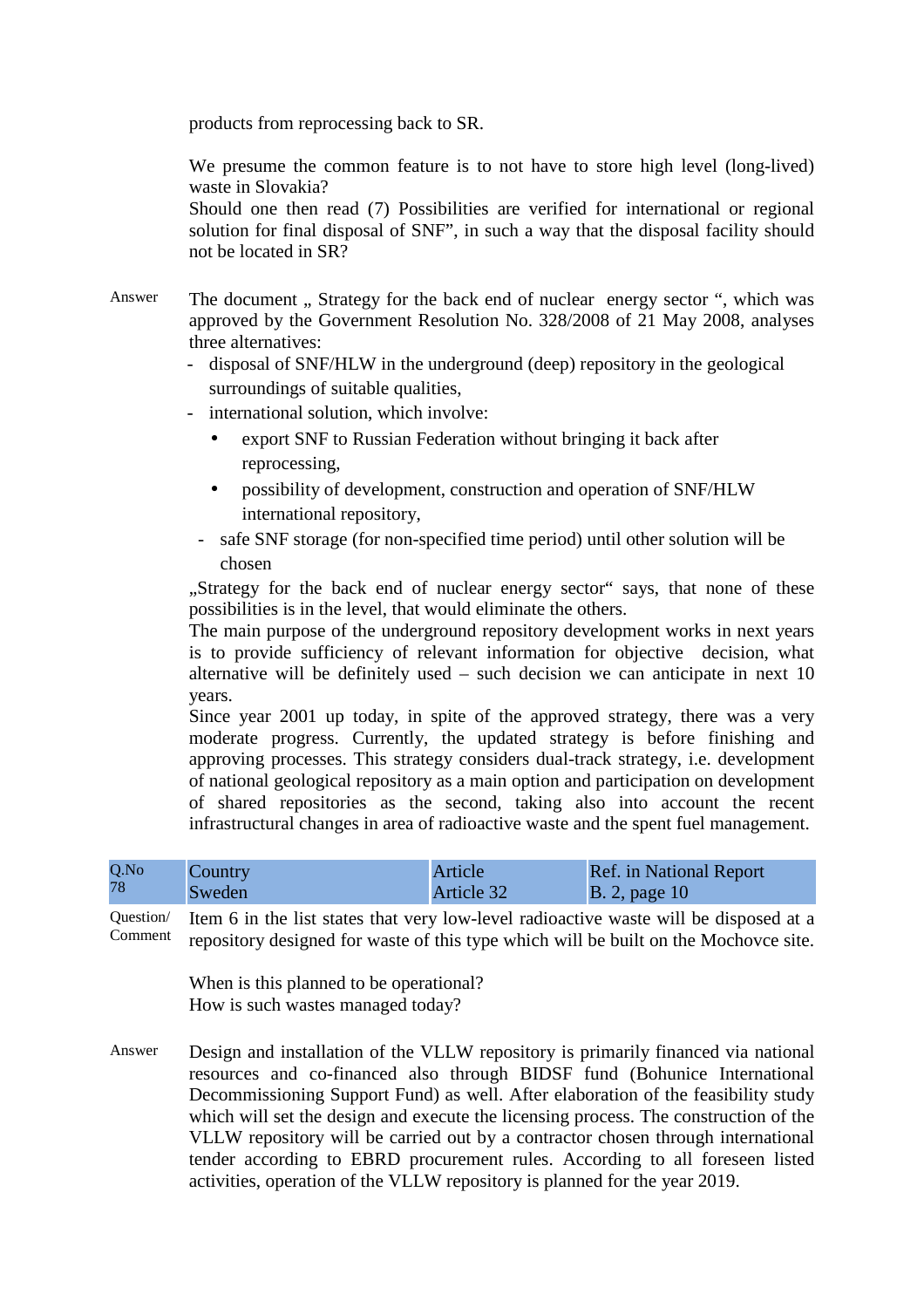VLLW is presently stored in the on-site licensed areas designed for intermediate storage waste located directly in the A1 NPP premises or is being disposed into the fibre-concrete containers which are then transported and disposed of in the LILW Repository at Mochovce site (e.g. contaminated soils and debris – see annex V. of the Report). Missing storage and disposal capacities for RAW represents the bottleneck of the V1 NPP decommissioning, which started in 2011 with the Decommissioning Stage I. Decommissioning Stage II is foreseen to begin from January 2015.

The costs for disposal of VLLW in a special VLLW disposal facility module would be about one third of the cost of disposing of such waste as LILW. In addition, disposing of VLLW in the same manner as currently done would require a significant enlargement of the present design of the national repository.

| Q.No | Country | Article    | Ref. in National Report |
|------|---------|------------|-------------------------|
| 79   | Sweden  | Article 32 | <b>B.</b> 3, page 11    |

Question/ Comment Transitional radioactive waste is defined as waste having such an activity level that after decay during storage it would fall below the limits enabling to treat the material as non-radioactive waste.

> How long may radioactive waste be transitional, e.g. how long time periods may it be stored for decay so as to reach the levels under which it can be released (becomes non-radioactive waste)?

Answer According to the valid legislation, the transitional RAW are defined as RAW, whose activity during storage period decreases under the limited value for their releasing to the environment, considering their very short decay period. Therefore their storage period depends on their radionuclide structure.

> Decay period for transitional waste is not specifically determined in ÚJD's Decree No. 30/2012 Coll.

| Q.No                 | Country | Article    | <b>Ref.</b> in National Report |
|----------------------|---------|------------|--------------------------------|
| 80                   | Sweden  | Article 32 | $\sqrt{D.1.1}$ , page 16-17    |
| $\sim$ $\sim$ $\sim$ |         |            | $\mathbf{r}$                   |

Question/ Comment There are some unexplained abbreviations RH is that Reactor Hall´(RS in list of abbreviations)?

What is VÈR (third bullet statement on page 17 on the most significant TTE equipment for spent fuel handling)?

Answer RH=RS=Reactor Hall;  $VCR - \text{vnútorné časti reaktora} = \text{internal parts of reactor}$ 

| Q.No | Country | <b>Article</b> | Ref. in National Report |
|------|---------|----------------|-------------------------|
| 81   | Sweden  | Article 32     | D.1.2, page $18$        |

Question/ Comment It is stated that the spent fuel from NPP Dukovany, after the construction of a storage facility in the Czech Republic, was gradually transported back during 1995- 1997. The interim spent fuel storage was then reconstructed during 1997-1999 for the purpose of increasing its storage capacity.

What was assumed when the present storage capacity was designed about the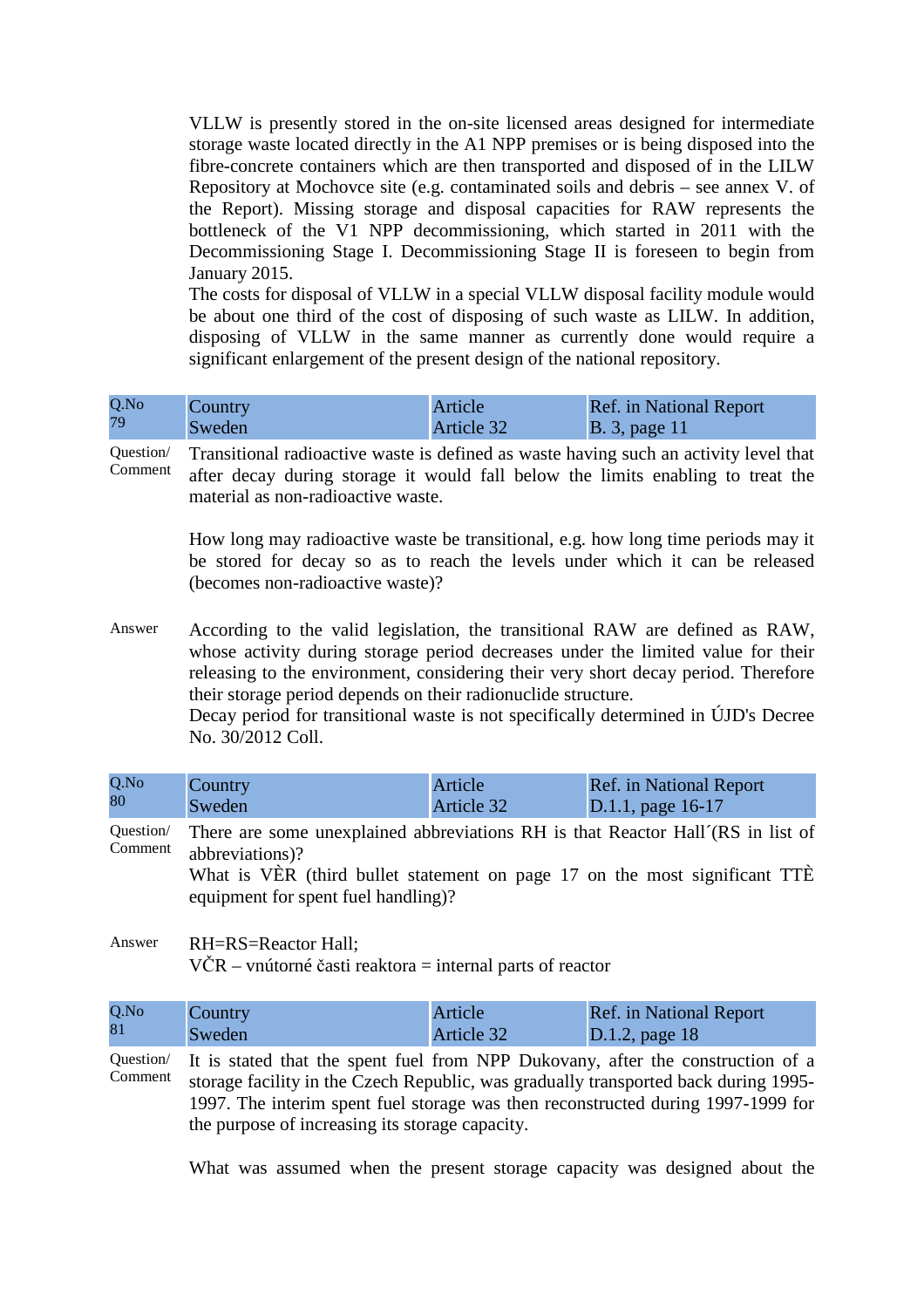operational lifetime of the reactors? Have the start of new reactors been taken into account? What has been assumed for the expected storage time at the interim storage?

- Answer The reconstruction of previous MSVP came out of the assumptions, that increasing of storage capacity will be realized within original MSVP groundplan dimensions. Increasing of storage capacity from former 5040 pieces of fuel assemblies (FA) to 14112 pieces of FA were achieved by:
	- a change of storage containers' shape, when the number of FA in one container increased from previous 30 to actual 48 FA,
	- a change of system of placing the storage containers in the pool.

The range of reconstruction and of increasing maximum project capacity wasn´t influenced by assumed total production of SNF from Slovak NPPs, but by dimensional limits of original MSVP. Operational lifetime of MSVP is assumed to minimum of 50 years and more from the reconstruction end.

| Q.No | Country | Article    | <b>Ref.</b> in National Report |
|------|---------|------------|--------------------------------|
| 82   | Sweden  | Article 32 | D.1.2, page $18$               |

Question/ Comment It is stated that by "implementing this project the achieved Answer is that even after a seismic event all safety functions of MSVP will be secured up to the level set for the Jaslovské Bohunice site (80 MSK 64) and its life was extended by minimum 50 years". By searching available literature we think that MSK 64 stands for Medvedev-Sponheuer-Karnik (MSK) Scale from 1964 which uses 12 intensity steps?

> However what does the number 80 stand for? Could you explain what this would mean in peak ground acceleration (g-forces) in horizontal and vertical scale or what intensity it would correspond to on the modified Mercalli scale (MMI)?

Answer The correct text is  $(8^{\circ}$  MSK 64).

After realization of the MSVP reconstruction project it is assured, that even after a seismic event of 8 degrees of MSK 64 all safety functions of MSVP will be satisfied.

Com.: Horizontal and vertical spectrum by U.S Nuclear regulatory Commission Regulatory Guide 1.60 for peek ground acceleration (PGA) is 0,25 g for frequencies lower than 9 Hz, with increasing acceleration to 0,3 g for the frequency 33 Hz.

| Q.No | Country | Article    | <b>Ref.</b> in National Report |
|------|---------|------------|--------------------------------|
| 83   | Sweden  | Article 32 | D.2.1, page 22                 |

Question/ Comment On the middle of the page it is stated that the exhausted ion exchange resins are stored in stainless steel tanks with a capacity from 150 up to 450 m3, which are located in leak proof concrete shafts capable of capturing the entire volume of the tank in the event of failure.

> What is the next step of treatment in the management? Bituminization or other process? May different ion exchange resins be mixed before conditioning? Are there any acceptance criteria (for storage or disposal) for conditioning of ion exchange resins?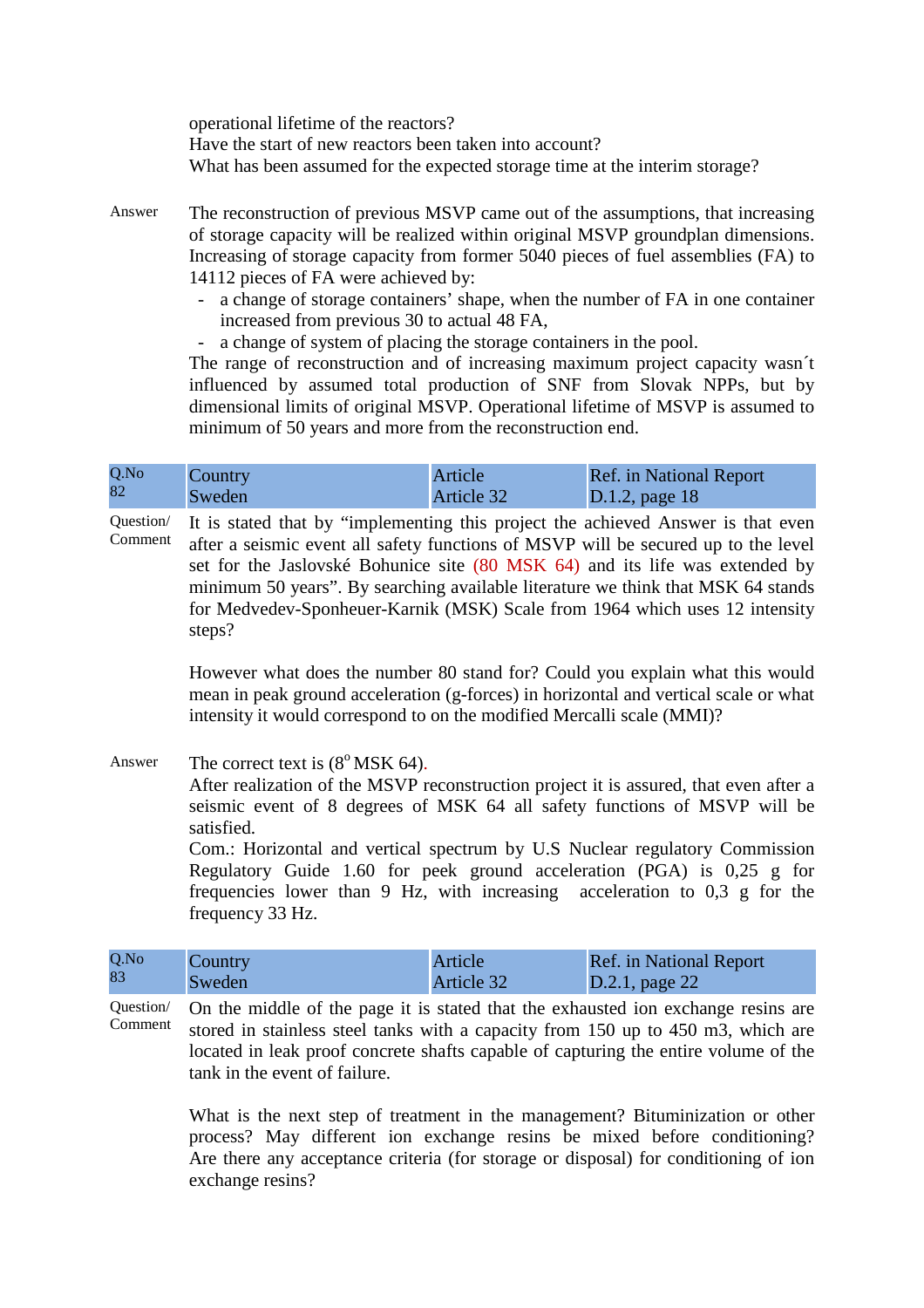Answer Exhausted ion exchange resins from the operation of V1 NPP are currently incinerated in the Bohunice Treatment Centre (in amount of approx. 20  $m<sup>3</sup>$  in the year 2012) and major part will be processed by the supplier of the international BIDSF sponsored Project C7-B "Treatment of Historical Waste – Sludges and Sorbents". At present, resins and sludges are stored in tanks – it is planned to treat both wastes jointly. Most volume of sorbents and sludges will be managed by the future contractor – they will be bituminized/fixed to the SiAl matrix into drums, and drums will be placed into the fibre-concrete containers meeting the acceptance criteria for disposal at the Mochovce LILW repository. Beginning of the treatment activities is planned next year.

| Q.No | Country | Article    | <b>Ref.</b> in National Report |
|------|---------|------------|--------------------------------|
| 84   | Sweden  | Article 32 | D.2.3, page 23                 |

Question/

Comment It is stated that "The resulting product is VBK complying with the L&C for storage, transportation and disposal at RÚ RAW … "

> What does L&C mean? Acceptance criteria? License conditions? What are the most important ones for "the resulting VBK product"?

- Answer To the most important L&C for the resulting VBK product belongs following: limits on maximal activity concentration, configuration of emplacement of VBK into the RU RAO, content of unfavourable substances – such as free liquid, biodegradable materials, hazardous wastes, explosive materials, chelating substances,...mechanical strength, mass, leachability, etc. In particular L&C are limits and conditions for storage, transportation and deposition. L&C for final product - fibre-concrete containers with RAW consist of two parts:
	- 1. safety limits which determine requirements of fibre-concrete containers with RAW in order to not endangering health and environment (in operation and after expiration of operation) above the level which is licensed by valid legislation. It is:
		- a. maximal radioisotope inventory of radioisotope activities in stored waste
		- b. maximal concentration limited radioisotopes in container with waste
		- c. configuration of stowage to the container with waste to RU RAW
		- d. form of the received waste
		- e. contens of unwanted components
		- f. hardness of cementation products
		- g. quality of container with waste, for example
			- compression strenght  $> 71,5$  N/mm2 (MPa)
			- hardness in transverse pull  $> 5.0$  N/mm2 (MPa)
			- shrinking  $\leq 350 \mu \text{m}$ .
			- waterproofness of fibre-concrete container´s body
			- h. weight of container with waste
		- i. leachability
	- 2. L&C of safety operation which determine conditions for safety operation. It is:
		- a. crane track subsidence
		- b. monitoring of water presence in storage boxes
		- c. monitoring of water level in balancing tanks of draining system
		- d. liquid releases(waters) from RU RAW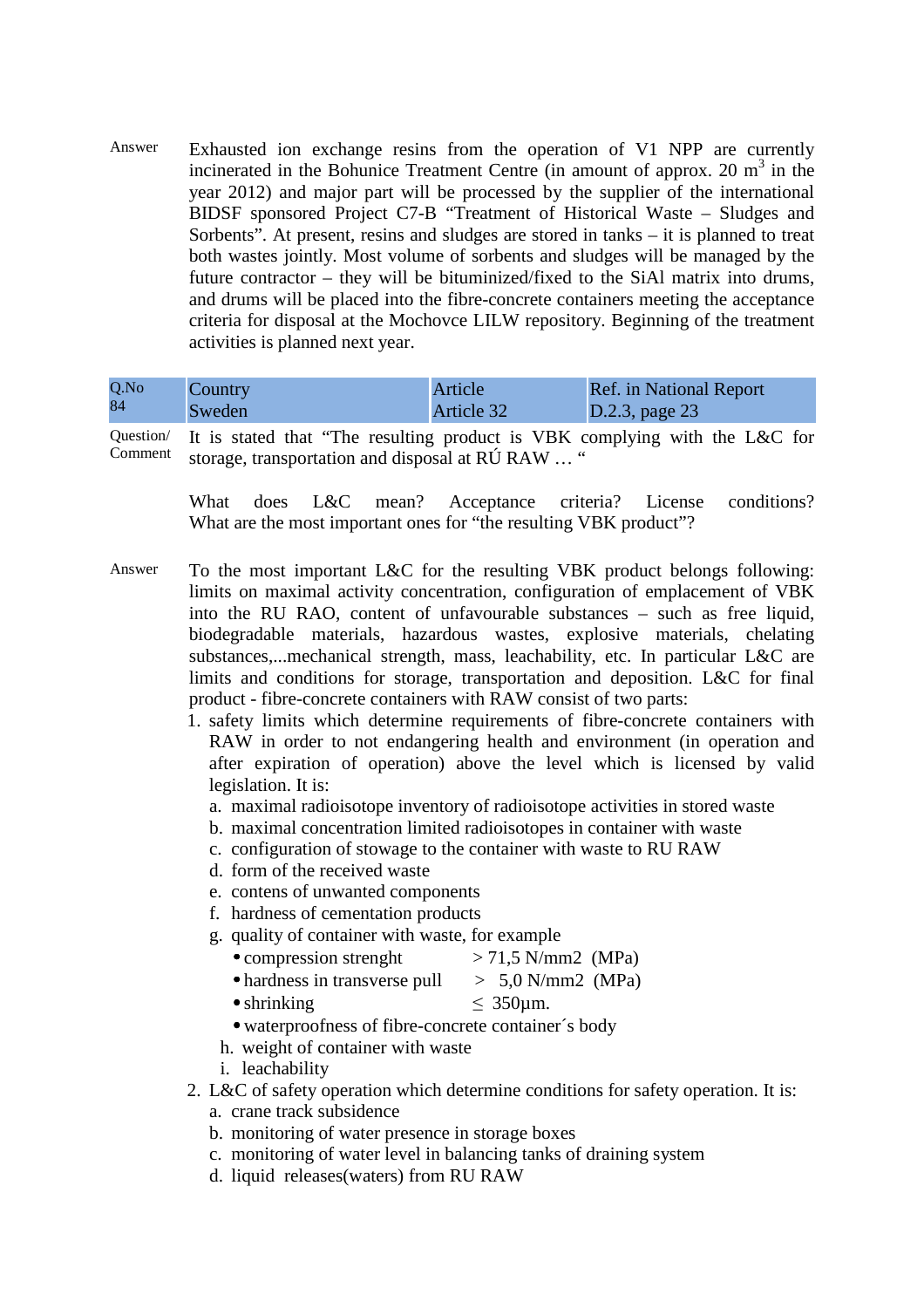| Q.No | Country | Article    | <b>Ref.</b> in National Report |
|------|---------|------------|--------------------------------|
| 85   | Sweden  | Article 32 | $D.3.1$ , page 28              |

Question/ Comment At the top of the page is listed in four bullets (removal of spent fuel, conditioning of wastes enabling safe disposal, essential decontamination etc.)The second item is formulated as: Majority of liquid operational RAW is conditioned in a form enabling safe disposal.

> What fraction, types of liquid waste have to be stored and further conditioned later on?

Does this involve development of new techniques?

Answer The liquid RA wastes located in external storage tanks are solutions and bottom sediments. The solutions are concentrated in evaporation facility; the final concentrated liquids are fixed (solidified) in cement matrix. The bottom sediments are fixed in-situ into the cement matrix by special technological facility called ZFK.

> Bottom sediments in the former spent fuel pool are removed to the special double wall storage tanks located inside of the reactor hall. Its treatment to the form acceptable for final LILW disposal (RÚ RAO Mochovce) is planned during the year 2013.

> The medium for aftercooling of spent fuel of A-1 NPP (CHROMPIK – the solution phase and also the sediments) is drained and vitrified.

> The liquid RA wastes from the former operation of A-1 NPP as well as from the decommissioning are treated by the existing approved waste treatment technologies. For the treatment of special RA waste kinds (not-standard) are implemented modifications of certified methods of solidification.

| Q.No | Country | Article    | <b>Ref.</b> in National Report |
|------|---------|------------|--------------------------------|
| 86   | Sweden  | Article 32 | D.3.2, page 30                 |

Question/ Comment It is mentioned that a reconstruction of the vitrification plant VICHR was performed during 2002-2004 with the aim to use the plant for vitrification of chrompik with special radioactivity 1011 Bg/kg.

> What did this reconstruction encompass? Has such vitrification taken place?

Answer The facility was supplemented during the reconstruction with the:

- 1) wet gas washer/cleaner equipment in the aim to increase efficiency of gas cleaning in the gas exhausting system;
- 2) modification of the glass matrix dosing system with the new closer assembly protect penetration of gases from glass melting vessel;
- 3) modernization of I&C and electric power systems, camera monitoring system, and radiation protection measurement system and
- 4) modification of system for minimization of the emergency case for melting vessel rupture including glass break through.

The set-up of gas exhausting system, the melting vessel and the heating inductor was modified and was moved to the closed box space with special streamed air sucking for the protection of the gas blow out from the melting vessel (specific activity of treated RA waste is 0,1 TBq/dm3) .

Liquid RA waste was treated in volume 18 m3 during 1995 – 2001 with specific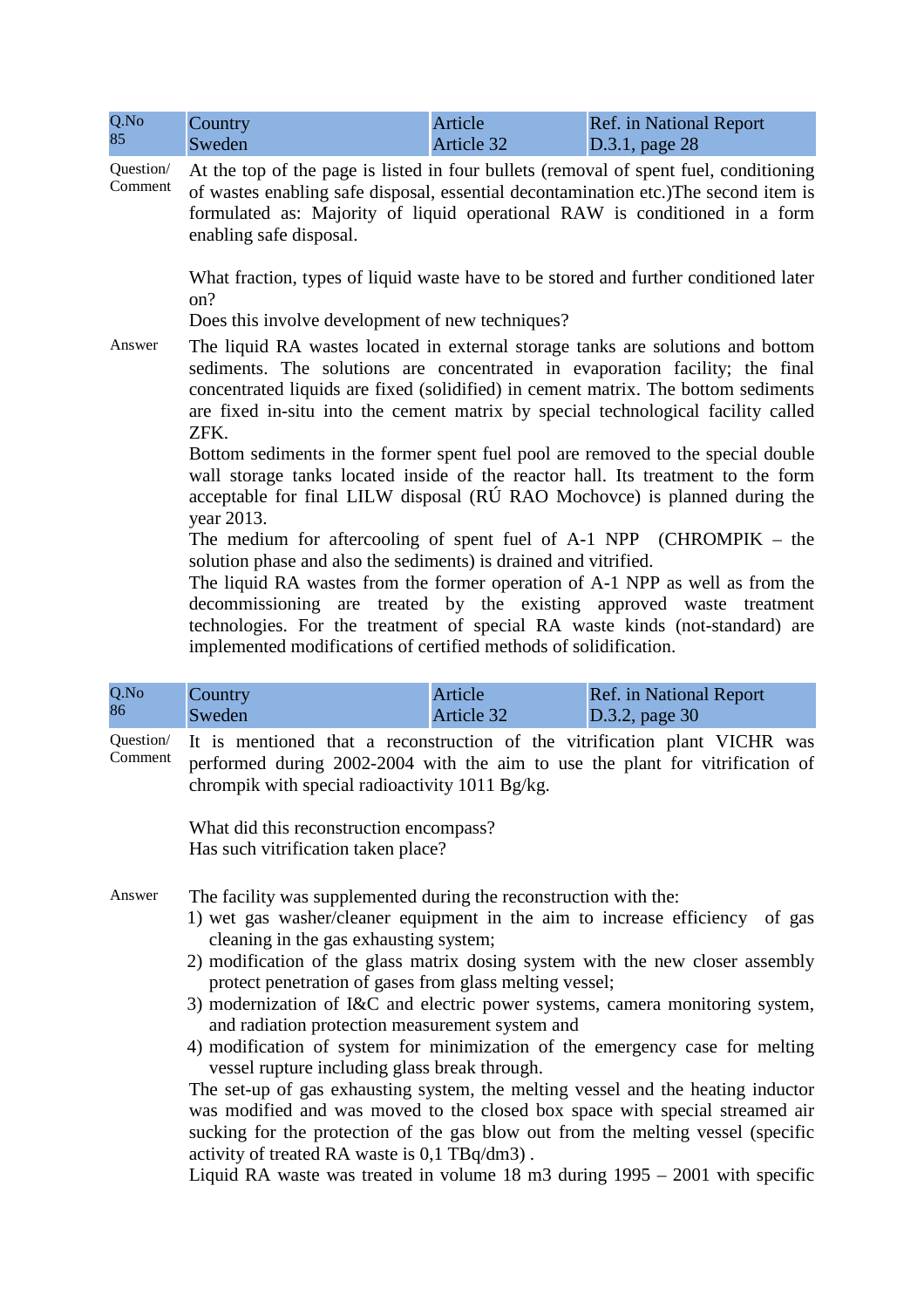activity of 10 GBq/dm3. During this period the long term reliability of facility equipment was tested.

Following the analysis of the operational experiences the reconstruction of the facility with the aim of treatment ability for the RA wastes with specific activity of 0,1 TBq/dm3 was designed and implemented.

The results showed the necessity of the modification of the exhaust gas treatment system - for ensuring the safe and reliable operation and mainly ensuring the minimization of its environmental impact. The modifications include from changes in filtration systems for higher efficiency of filtration, sucking direction control around the melting vessel, multiple filtering system and increasing of the tightness of the boxes where is the facility installed - decreasing the possible intersection of the air from non-service areas toward to service areas.

| Q.No | Country        | Article    | Ref. in National Report |
|------|----------------|------------|-------------------------|
| 87   | <i>Ukraine</i> | Article 32 | D.2.3, page $23$        |

| Question/ The paragraph describes the use of bituminization technologies for liquid RAW.     |
|----------------------------------------------------------------------------------------------|
| Comment Please provide some information (if available) on its efficiency from the standpoint |
| of acceptability of the conditioned product for disposal.                                    |

Answer Bituminization technology is the basic process of fixation liquid RAW, radioactive sludges and exhausted ionex resins to a product for final storage. Liquid RAW are solidificated by bituminization in 200 l drums and adjusting to the fibre-concrete containers – in this container they are fixed by active or non active cementation filler.

| Q.No | Country        | Article    | <b>Ref.</b> in National Report |
|------|----------------|------------|--------------------------------|
| 88   | <b>Ukraine</b> | Article 32 | D.2.6, page $26$               |

Question/ Comment The paragraph describes the use of VBK fibered concrete containers. Please provide more detailed information on this type of containers (designer, supplier, technical specifications).

Answer VBK containers are stored in RU RAW, made by JAVYS, a.s. in factory VBK Trnava.

VBK container has cube shape, dimensions  $1,7x1,7x1,7m$ , internal volume  $3,0m^3$ .

VBK is made from glass-concrete with high compression. It is consist from blended cement, scabbling, sand, filler, silica light ash (microsilicide), superplastificator, dispel metal fibre (Fibraflex – fibre made from non corroding material, i.e. metal glass).

Basic technical properties:

| water leakines after 7 days<br>$\bullet$<br>lifetime<br>$\bullet$                                                                                                                  | none exfiltration<br>min. 300 years                                                                                                          |
|------------------------------------------------------------------------------------------------------------------------------------------------------------------------------------|----------------------------------------------------------------------------------------------------------------------------------------------|
| gas-tightness<br>$\bullet$<br>compression strenght after 28 days<br>$\bullet$<br>difussive index of tritium water (2cm)<br>$\bullet$<br>$\bullet$ difussive index of caesium (1cm) | 1,1 atm $\text{cm}^3\text{s}^{-1}$<br>$> 71,5 \text{ N/mm2}$ (MPa)<br>$> 1,5.10^3$ cm <sup>2</sup> /day<br>$> 1,0.10^3$ cm <sup>2</sup> /day |

The containers are licensed also for transport, at the same time. Filled by solid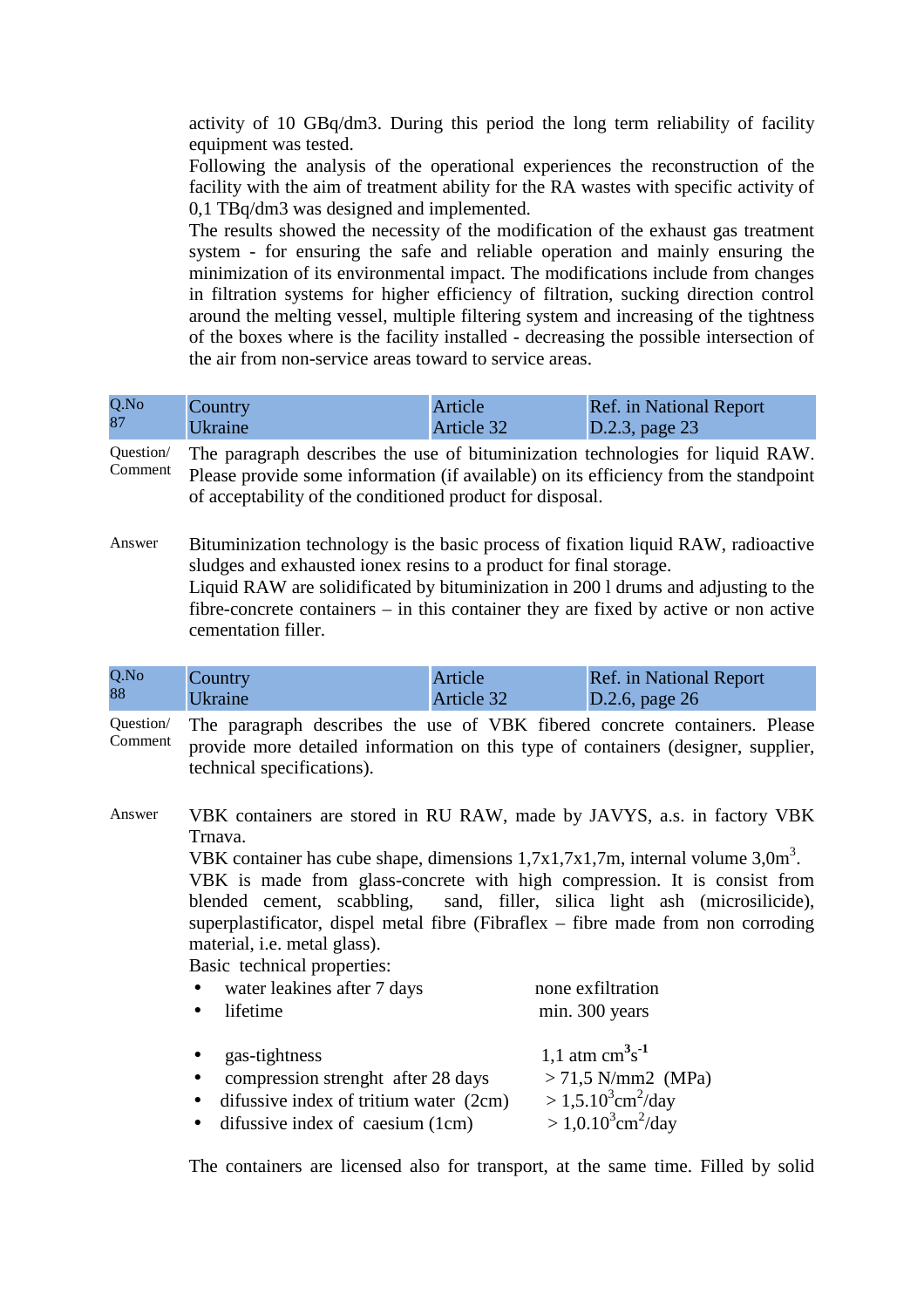and/or solidified waste, they represent the only waste package form acceptable for disposal in near surface repository in Mochovce, at the present time.

| Q.No | Country                         | Article    | <b>Ref.</b> in National Report |
|------|---------------------------------|------------|--------------------------------|
| 89   | <b>United States of America</b> | Article 32 | <b>B</b> , 10                  |

Question/ Comment Very low activity radwaste is planned for disposal at the Mochovce repository site. What is the Answer of this effort?

Answer Design and installation of the VLLW repository is primarily financed via national resources and co-financed also through BIDSF fund (Bohunice International Decommissioning Support Fund) as well. After elaboration of the feasibility study which will set the design and execute the licensing process. The construction of the VLLW repository will be carried out by a contractor chosen through international tender according to EBRD procurement rules. According to all foreseen listed activities, operation of the VLLW repository is planned for the year 2019.

> VLLW is presently stored in the on-site licensed areas designed for intermediate storage waste located directly in the A1 NPP premises or is being disposed into the fibre-concrete containers which are then transported and disposed of in the LILW Repository at Mochovce site (e.g. contaminated soils and debris – see annex V. of the Report). Missing storage and disposal capacities for RAW represents the bottleneck of the V1 NPP decommissioning, which started in 2011 with the Decommissioning Stage I. Decommissioning Stage II is foreseen to begin from January 2015.

> The costs for disposal of VLLW in a special VLLW disposal facility module would be about one third of the cost of disposing of such waste as LILW. In addition, disposing of VLLW in the same manner as currently done would require a significant enlargement of the present design of the national repository.

Question/ Comment What is the basis for confidence that SNF disposition can be implemented within the planned time of interim storage, that is, within 40-50 years of fuel withdrawal from the reactor?

Answer The updated Strategy (currently before the processes of approval) supposes as soon as possible an elaboration of the feasibility study on solution of the spent fuel management final stage. It will be surely based on the reversibility approach in the creation of implementation plans, containing also analyses of the realization risks, with outlines of "plans B, C..."(e.g. by discussing the aspects of very long term storage, which is, among others, recently also under considerations within various activities of IAEA).

| $Q$ .No | Country                  | Article    | <b>Ref.</b> in National Report |
|---------|--------------------------|------------|--------------------------------|
| 91      | United States of America | Article 32 | K.1, 115                       |

Question/ Comment The National Report states: "At the Jaslovské Bohunice site there is an interim spent fuel storage facility in operation since 1987, where an enhancement of seismic resistance and increase of storage capacity project was implemented." Are there plans to consider lessons learned from the Fukushima incident with respect to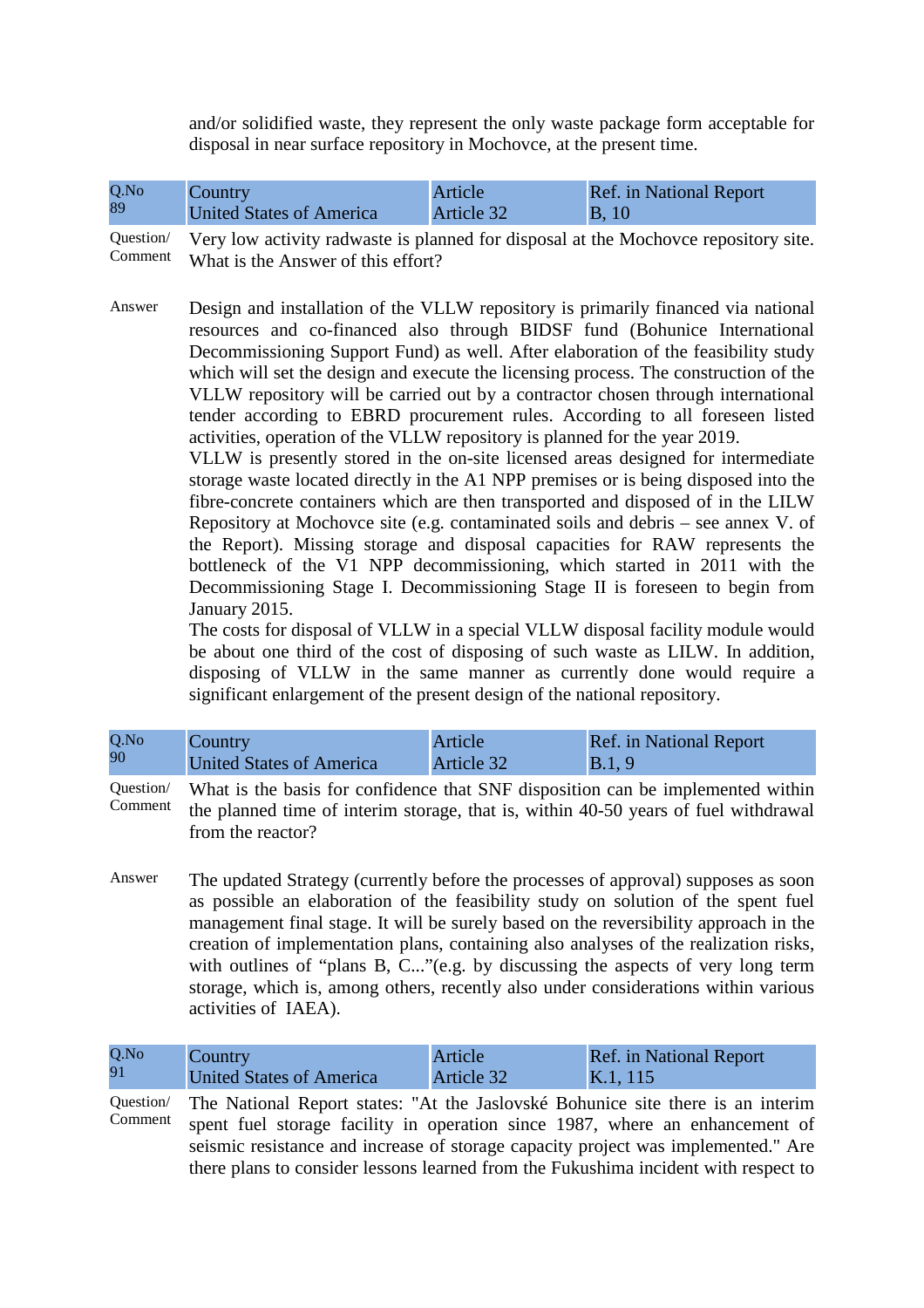siting, design, construction, operation and decommissioning of spent fuel and radioactive waste management facilities? Were emergency preparedness and response capabilities reviewed following the Fukushima incident?

Answer Within tests, which took place in MSVP after the Fukushima Dai-Ichi accident, the system of emergency water supply into the storage pools and the back-up emergency electric power supply system (dieselgenerator) were verified with acceptable results. Furthermore, according to ÚJD SR (Regulatory Authority) requirements, a programme on MSVP response on accidents similar to accident in Fukushima was elaborated. This programme is in the implementation phase now. Emergency preparedness and response capabilities have been revived within the so called "stress tests" performed at NPPs. No immediate actions were identified.

| Q.No | Country        | Article               | <b>Ref.</b> in National Report |
|------|----------------|-----------------------|--------------------------------|
| 92   | <b>Hungary</b> | <b>Article 32.1.5</b> | $\vert$ B.3, page 11           |

Question/ Comment How is the distinction made between the low and the intermediate level waste categories?

Answer ÚJD's Decree 30/2012 Coll., Section 5, Radioactive waste classes Based on activity, radioactive wastes are classified as follows:

- a) transient radioactive wastes whose activity falls below the limit value for their introduction to the environment during storage
- b) very low-activity radioactive waste, whose activity is slightly higher than the limit value for their introduction to the environment,1) contain mainly radionuclides with a short half-life, or also a low concentration of radionuclides with a long half-life, and which during storagerequire a lower degree of isolation from the environment through a system of engineered barriers, as in the case of surface-type radioactive waste repositories;
- c) low-activity radioactive waste, whose average specific activity of radionuclides with a long half-life, especially radionuclides emitting alpha radiation, is less than 400 Bq/g, maximum specific activity of radionuclides with a long halflife, especially radionuclides emitting alpha radiation, is locally less than 4000 Bq/g, does not produce residual heat, and following treatment meet safe operating limits and conditions for surface-type radioactive waste repositories;
- d) medium-activity radioactive waste, whose average specific activity of radionuclides with a long half-life, especially radionuclides emitting alpha radiation, is equal to or over 400 Bq/g, may produce residual heat and measures for its removal are less than in the case of highlyactive radioactive waste, and which following treatment do not meet safe operating limits and conditions for surface-type radioactive waste repositories;
- e) highly-active radioactive waste, whose average specific activity of radionuclides with a long half-life, especially radionuclides emitting alpha radiation, exceeds values specified for low-activity radioactive waste requiring measures for the removal of residual heat and can be deposited only in an underground-type radioactive waste repository.